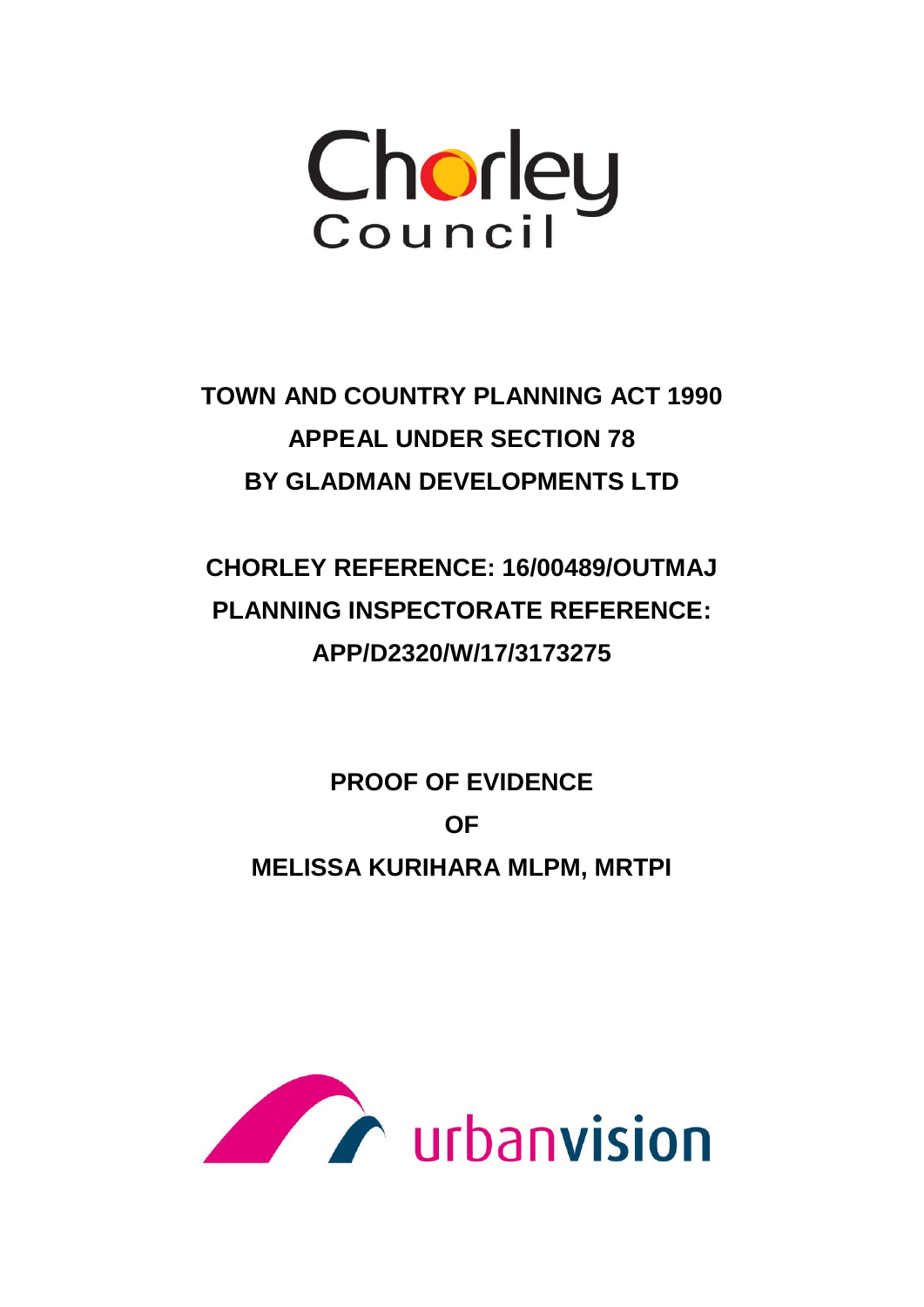

### **Contents**

| $\mathbf{1}$ .                                                       | Introduction                                   | 2  |
|----------------------------------------------------------------------|------------------------------------------------|----|
|                                                                      | <b>2.</b> The Site & Surrounding Context       | 3  |
| 3.                                                                   | <b>Proposed Development</b>                    | 4  |
|                                                                      | 4. Planning Policy                             | 8  |
|                                                                      | <b>5.</b> The Case for Chorley Borough Council | 10 |
|                                                                      | <b>6.</b> Conclusions & Planning Balance       | 23 |
|                                                                      |                                                |    |
| <b>Appendix 1:</b> Extracts from the 1997 Chorley Borough Local Plan |                                                | 25 |
| <b>Appendix 2: Forest of Dean v. Gladman Developments Ltd</b>        |                                                | 29 |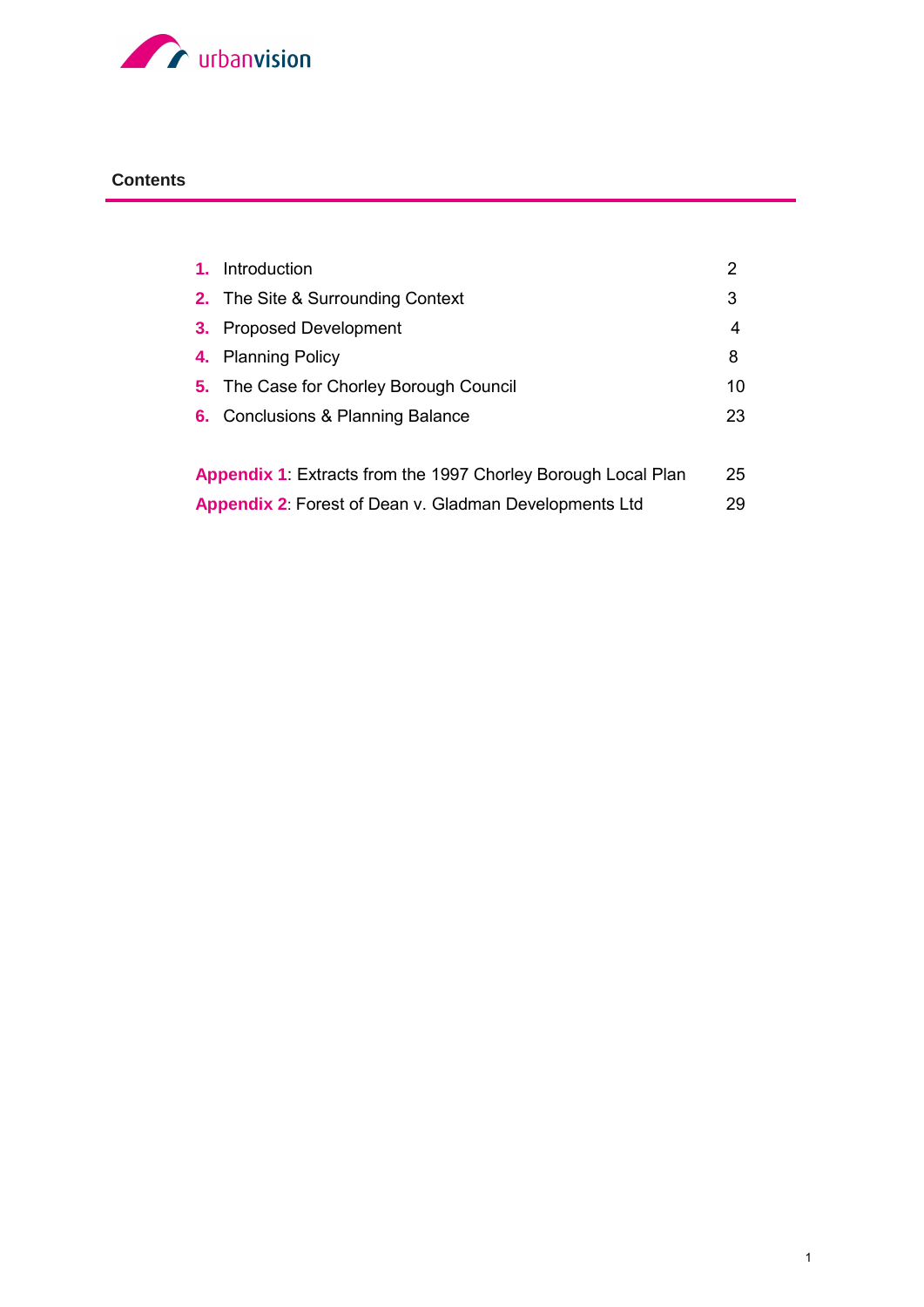

### **1. Introduction**

- 1.1. This Proof of Evidence has been prepared by Melissa Kurihara, Associate Planning Consultant at Urban Vision Partnership Ltd, a multi disciplinary planning consultancy, based in Swinton Civic Centre, Chorley Road, Swinton, Salford, M27 5AS.
- 1.2. I am a chartered member of the Royal Town Planning Institute, and I hold a Masters in Landscape, Planning and Management from University of Manchester. Prior to joining Urban Vision I worked in various planning policy teams within local government.
- 1.3. This evidence is provided on behalf of Chorley Borough Council in relation to the appeal against the refusal to grant outline planning consent for up to 165 dwellings with associated open space and landscaping with all matters to be reserved except for site access.
- 1.4. This evidence which I have prepared and provide for this appeal within this proof is true, and has been prepared and is given in accordance with the guidance of my professional institution, the Royal Town Planning Institute. I confirm that the opinions expressed are my true and professional opinions.
- 1.5. I address matters of planning policy, 5 year land supply (excluding the establishment of the requirement) and the planning balance. Mr Ireland covers the matter of establishing the Council's OAN and housing requirement and Mr Terry covers the issue of education contributions.
- 1.6. This Proof of Evidence not only reinforces the remaining reasons for refusal but also provides an assessment of the overall planning balance and reaches a conclusion as to the unacceptability of the proposals. My evidence refers to a number of supporting evidence documents contained in the Core Documents for the inquiry. In this proof they are referred to by reference number in the Core Documents List to assist the Inspector's appreciation of the case. The case will be discussed at the Public Inquiry due to commence at 10am, 10<sup>th</sup> October 2017.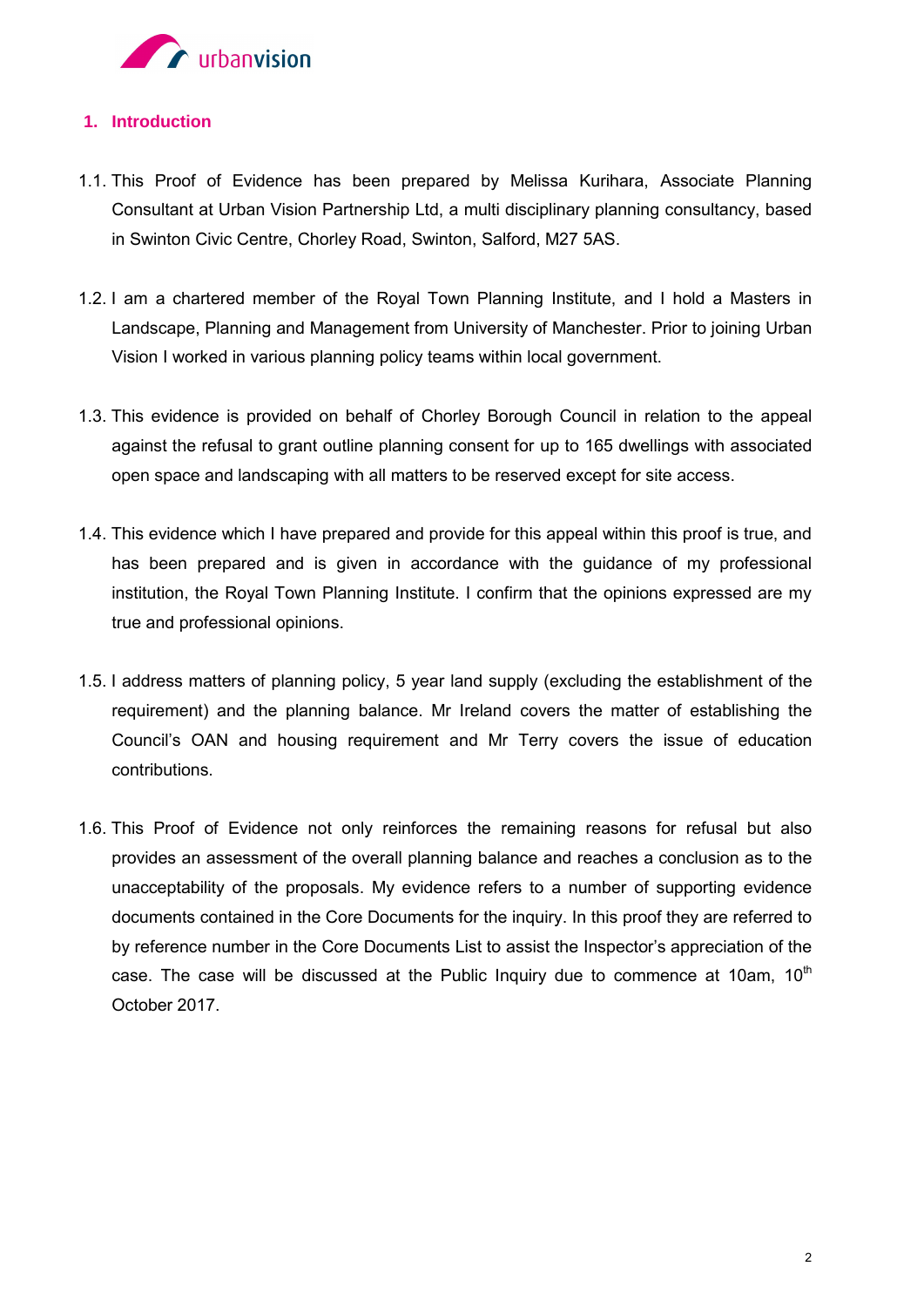

### **2. The Site & Surrounding Context**

- 2.1. The appeal site comprises 7.3 ha of open countryside land which is currently used for agriculture. It is located on the eastern edge of Euxton to the south and east of School Lane.
- 2.2. To the west of the site is the settlement of Euxton, the neighbouring development is a ribbon of houses fronting School Lane. To the north the site is bounded by an existing tree line, beyond which is a housing allocation in the Local Plan. To the south the site is bounded by a row of mature trees and hedgerows with Valley Park beyond. The east of the site is bounded by Pear Tree Lane; beyond this the countryside is designated as Green Belt.

### **Planning History**

2.3. There is no relevant planning history on the appeal site.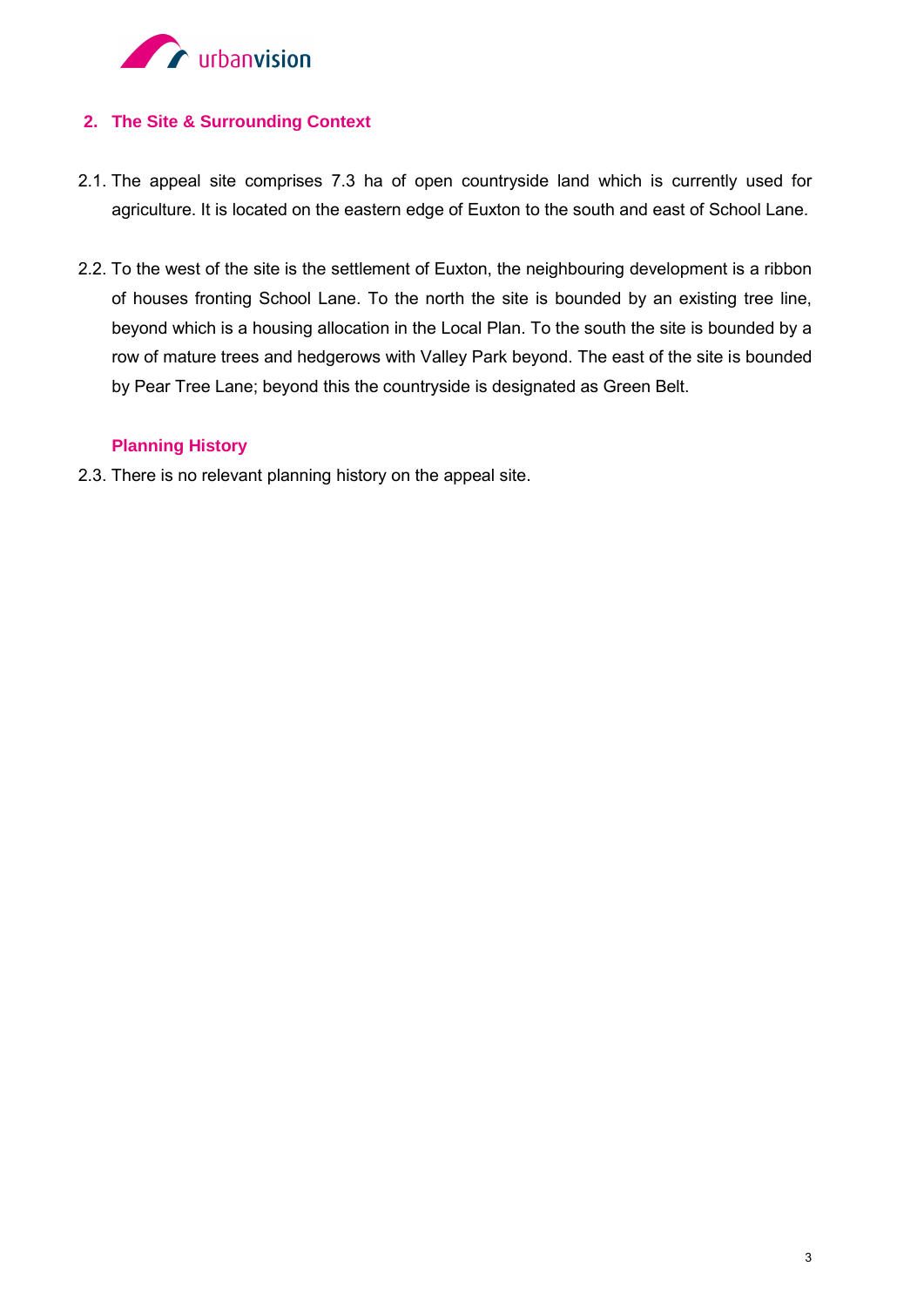

### **3. The Proposed Development**

 $3.1$ . On 25<sup>th</sup> May 2016 the application submitted by Gladman Developments Ltd was validated. The outline application to Chorley Borough Council was for :

"*Outline Planning Permission for up to 165 dwellings (30% affordable), planting and landscaping, informal open space, children's play area, surface water attention, 2 vehicular access points from School Lane and associated ancillary works. All matters to be reserved with the exception of the main site access*"

- 3.2. The application was refused by the Borough Council's Planning Committee in December 2016 for the following 3 reasons (CD5.2):
	- *1. The proposed development is contrary to Policy BNE3 of the Chorley Local Plan 2012-2026 that allocates the site as Safeguarded Land and paragraph 85 of the National Planning Policy Framework that provides for the allocation of land between the urban area and the greenbelt, to meet longer term development needs stretching well beyond the plan period. Paragraph 85 also makes clear that Planning Permission for permanent development of safeguarded land should only be granted following a Local Plan Review. There are no material considerations that would indicate that permission should be granted. In particular the Council has a five year supply of deliverable housing sites and neither paragraph 49 or 14 of the Framework are engaged.*
	- *2. Insufficient information has been provided with regard to the design of the proposed pedestrian improvements/traffic calming on Pear Tree Lane for pedestrian linkage to the wider built environment (Buckshaw Village/Chorley Town centre). As submitted, the applicant's Transport Assessment has not demonstrated the site can provide safe and suitable pedestrian access or connectivity to integrate with the existing built environment, or measures to encourage sustainable public transport contrary to ; hence the development is not in line with a number of key DP policies ST1 & BNE1 and paragraphs 7 and 32 of the NPPF including the three dimensions of sustainable development.*
	- *3. The proposed development is contrary to Policy 14 of the Central Lancashire Core Strategy and Paragraph 14 of the National Planning Policy Framework in that the proposed development will not provide for the required education contribution to*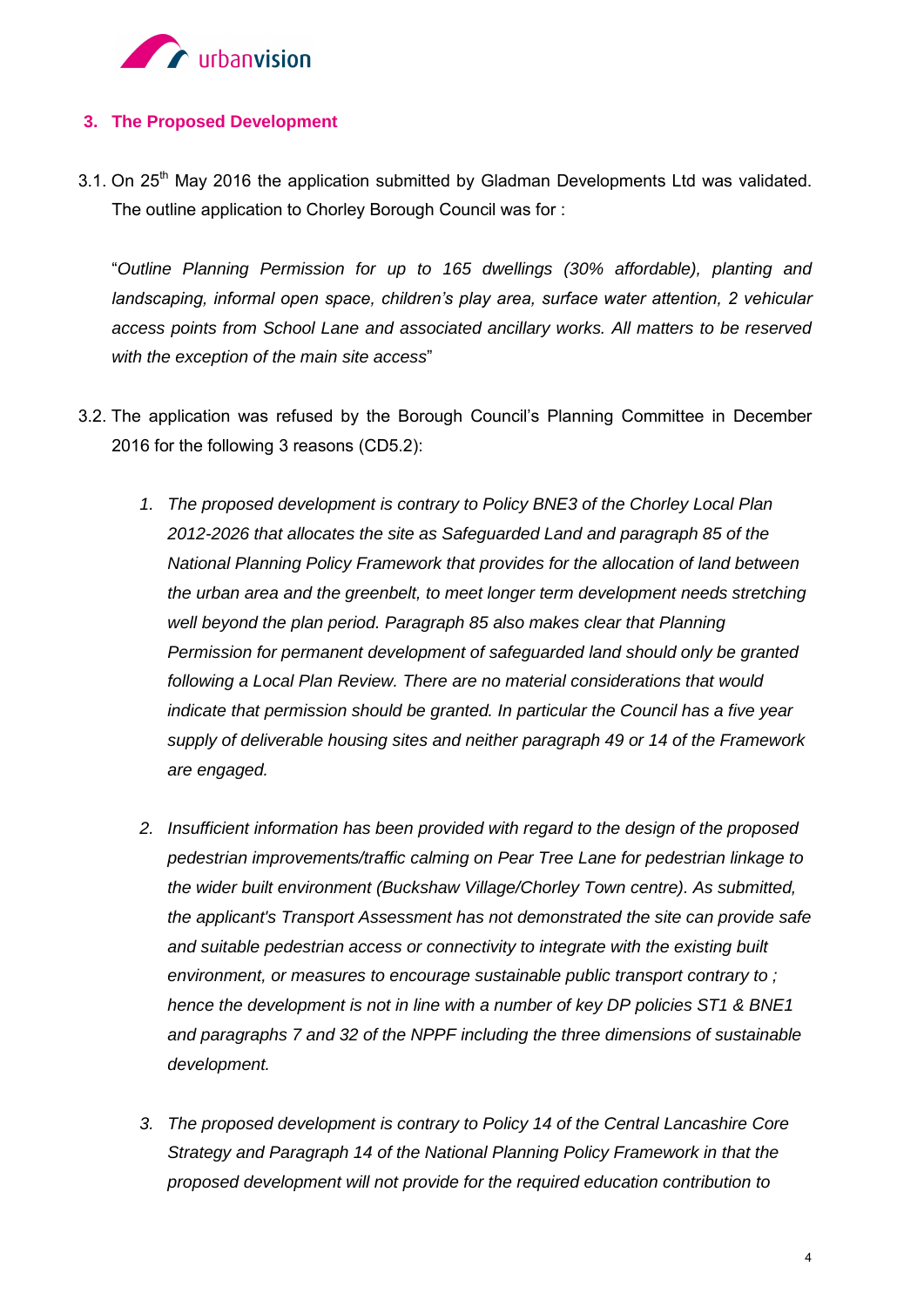

*provide accessible local services that reflect the community's needs that result directly from the development.* 

3.3. Following the issuing of the decision notice the appellant submitted additional information (amended drawings) and agreed to fund improvements to the public right of way network with regard to the design of the proposed pedestrian improvements/traffic calming on Pear Tree Lane and for pedestrian linkage to the wider built environment (Buckshaw Village/Chorley Town centre). The Highways Statement of Common Ground confirms that Lancashire County Council is now satisfied that safe and suitable pedestrian access to integrate with the existing built environment can be demonstrated and that measures to encourage sustainable public transport can be secured through the proposed conditions. Subject to these measures being secured through conditions and the section 106 agreement reason for refusal 2 can be addressed.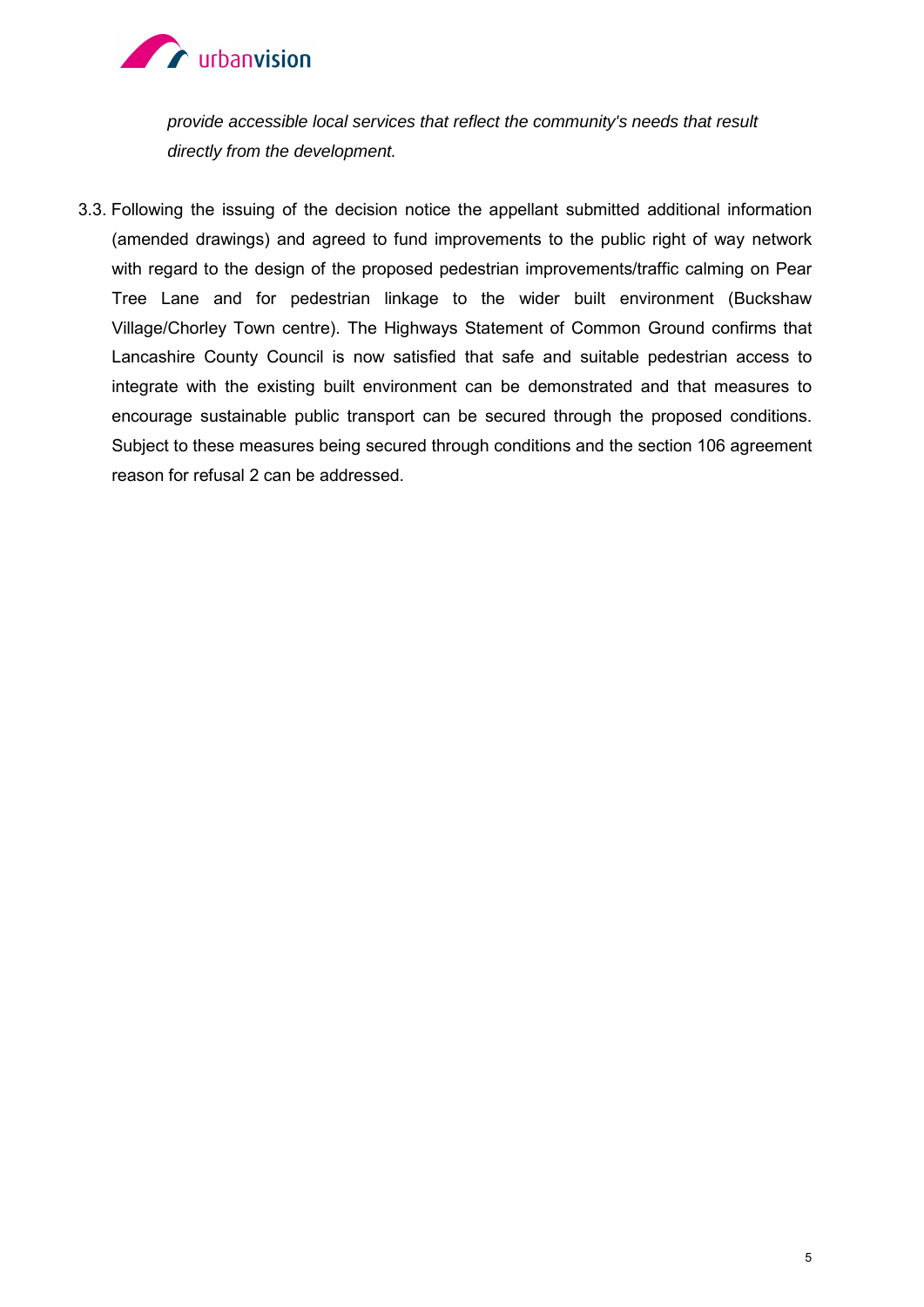

### **4. Planning Policy**

### **The Development Plan**

- 4.1. Section 38 (6) of the Planning and Compulsory Purchase Act (2004) requires that this appeal must be determined in accordance with the provisions of the Development Plan unless material considerations indicate otherwise.
- 4.2. For the purposes of this appeal the Development Plan compromises the Adopted Central Lancashire Core Strategy (2012) and the Adopted Chorley Local Plan 2012-2026.

### **Central Lancashire Core Strategy (CD7.1)**

- 4.3. The Central Lancashire Core Strategy was adopted in July 2012. It is a strategic planning document that covers the three neighbouring authorities of Chorley, South Ribble and Preston. The three authorities are a single Housing Market Area (HMA), as confirmed in the evidence of Mr Ireland.
- 4.4. Policy 4 of the Plan sets the following minimum requirements for housing development across the Core Strategy area:

#### **Table 1 Core Strategy Policy 4 housing targets**

| Preston                    | 507 |
|----------------------------|-----|
| South Ribble               | 417 |
| Chorley                    | 417 |
| Under provision to be made | 702 |
| up over the Plan period    |     |

- 4.5. These figures are the current adopted housing targets that apply across the HMA. Mr Ireland considers the derivation of these figures and assesses their relevance in the context of the emerging OAN (Objectively Assessed Need).
- 4.6. Policy 7 seeks to ensure sufficient affordable housing and special needs housing is provided to meet housing needs. It sets a requirement of 30% affordable housing on residential schemes within urban areas.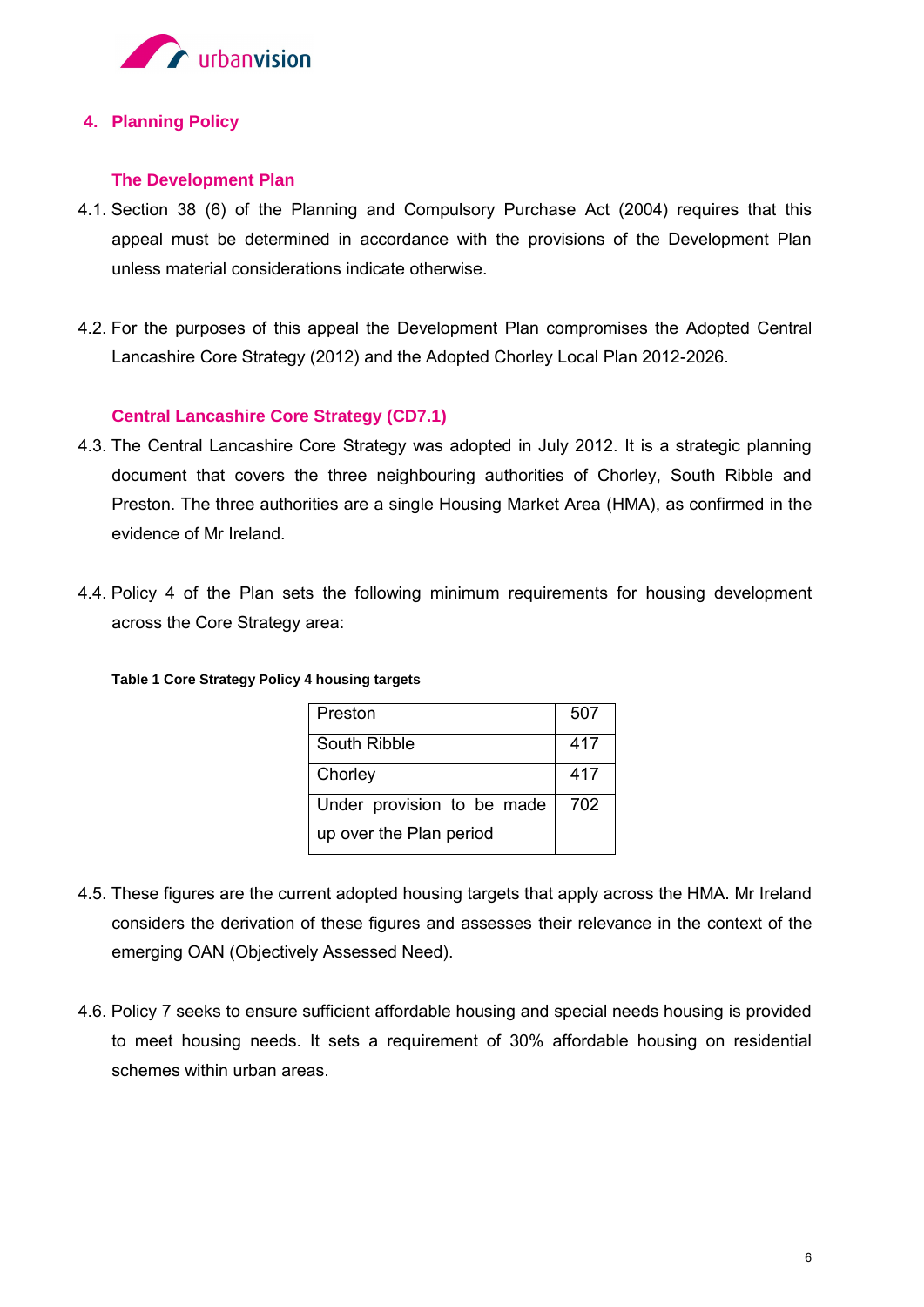

### **Chorley Local Plan (CD7.2)**

- 4.7. The Chorley Local Plan (Site Allocations and Development Management Policies DPD) was adopted in 2015. It posts dates the NPPF and is a Framework compliant Plan. It forms the second limb of the Development Plan for Chorley and sets out the detail of how the Core Strategy targets and aims will be delivered in Chorley. Euxton is identified within the Plan as an Urban Local Service Centre.
- 4.8. Policy V2 establishes the Settlement Areas. Within these areas there is a presumption in favour of appropriate sustainable development, subject to material planning considerations and the other policies of the Development Plan. It is within these areas (and the strategic allocations) that the majority of development is envisaged to take place.
- 4.9. Policy HS1 identifies the housing allocations that have been made to meet the requirements of the Core Strategy over the Plan period (5,755). Policy HS1 allocates land for 5,607 dwellings; the remaining units will be delivered from existing commitments and a small windfall allowance.
- 4.10. Polices HS4A and HS4B set the open space and playing pitch requirements that new residential development must achieve.
- 4.11. Policy BNE3 identifies areas of land safeguarded for future development needs; these areas can be seen on the policies map. These areas are defined in accordance with para 85 of the NPPF. They have been identified to ensure that the Green Belt boundaries in the Local Plan are long lasting to meet longer term development needs stretching well beyond the Plan period. The appeal site is covered by this designation.
- 4.12. Policy BNE9 biodiversity and nature conservation afford protection to designated sites and species and sets a number of provision to which new development should adhere. These provisions include a net gain in biodiversity where possible, and mitigation measures where necessary.
- 4.13. Policy BNE10 seeks to avoid tree loss as part of new development and directs that replacement planting will be required where losses are deemed necessary. The policy also requires an associated maintenance scheme.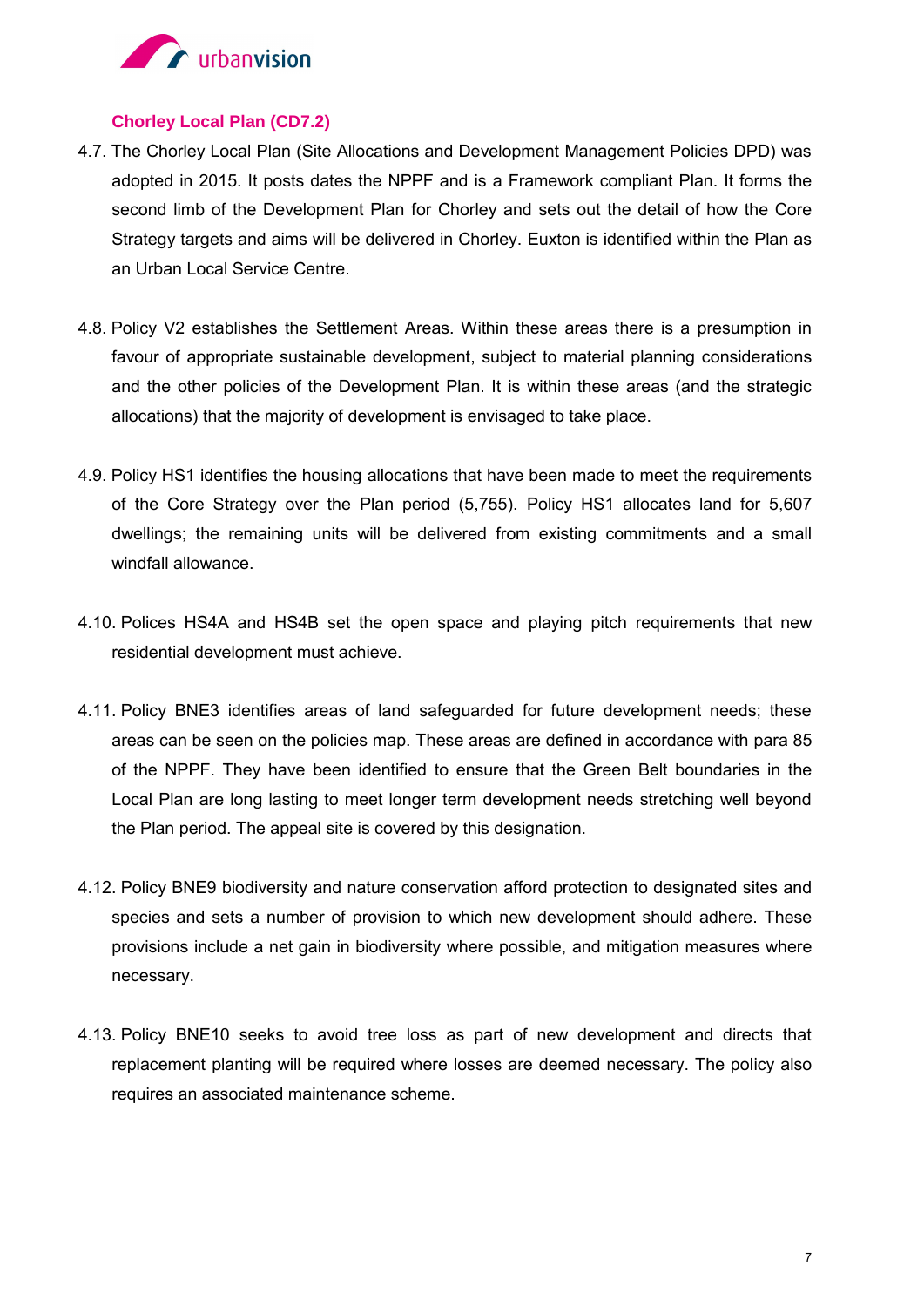

4.14. Policy HW3 states that proposals to enhance the recreational value of the Valley Parks at Yarrow Valley, Cuerden and Chapel Brook will be permitted if it can be demonstrated that they would not detract from the amenity, recreational and wildlife value of the Valley Parks.

### **Other Material considerations**

- 4.15. The National Planning Policy Framework (NPPF) (CD11.13) is a key material consideration. At the heart of the NPPF is a presumption in favour of sustainable development and a desire to support sustainable economic growth. There are three dimensions to sustainable development set out at paragraph 7 and it is fundamental that development strikes the correct balance between:
	- Environmental the protection of our natural, built and historic environment.
	- Economic the contribution to building a strong and competitive economy.
	- Social supporting strong, vibrant and healthy communities.
- 4.16. Paragraph 14 states that the presumption in favour of sustainable development is the golden thread running through the NPPF. This requires local planning authorities to approve without delay development proposals that accord with the Development Plan, and where the Development Plan is absent, silent or out of date to grant permission unless adverse impacts significantly and demonstrably outweigh the benefits when assessed against the policies in the NPPF as a whole or specific policies in the NPPF indicate development should be restricted. Footnote 9 to paragraph 14 sets out examples of the type of policies that may indicate development should be refused.
- 4.17. Paragraph 17 of the NPPF sets out 12 core principles. The NPPF core principles set out the range of issues that planning should consider; the provision of housing is not an overriding principle. The principles seek to proactively drive and support sustainable economic development to deliver homes whilst also stating that planning should protect Green Belts and the intrinsic character and beauty of the countryside should be recognised.
- 4.18. Paragraph 47 sets out the need to boost significantly the supply of housing, in part by requiring Councils to demonstrate a 5 year supply of housing land against their requirements. Chorley Council has an excellent track record of housing delivery and has taken strides to ensure the supply of housing has been boosted within the administrative area in recent years.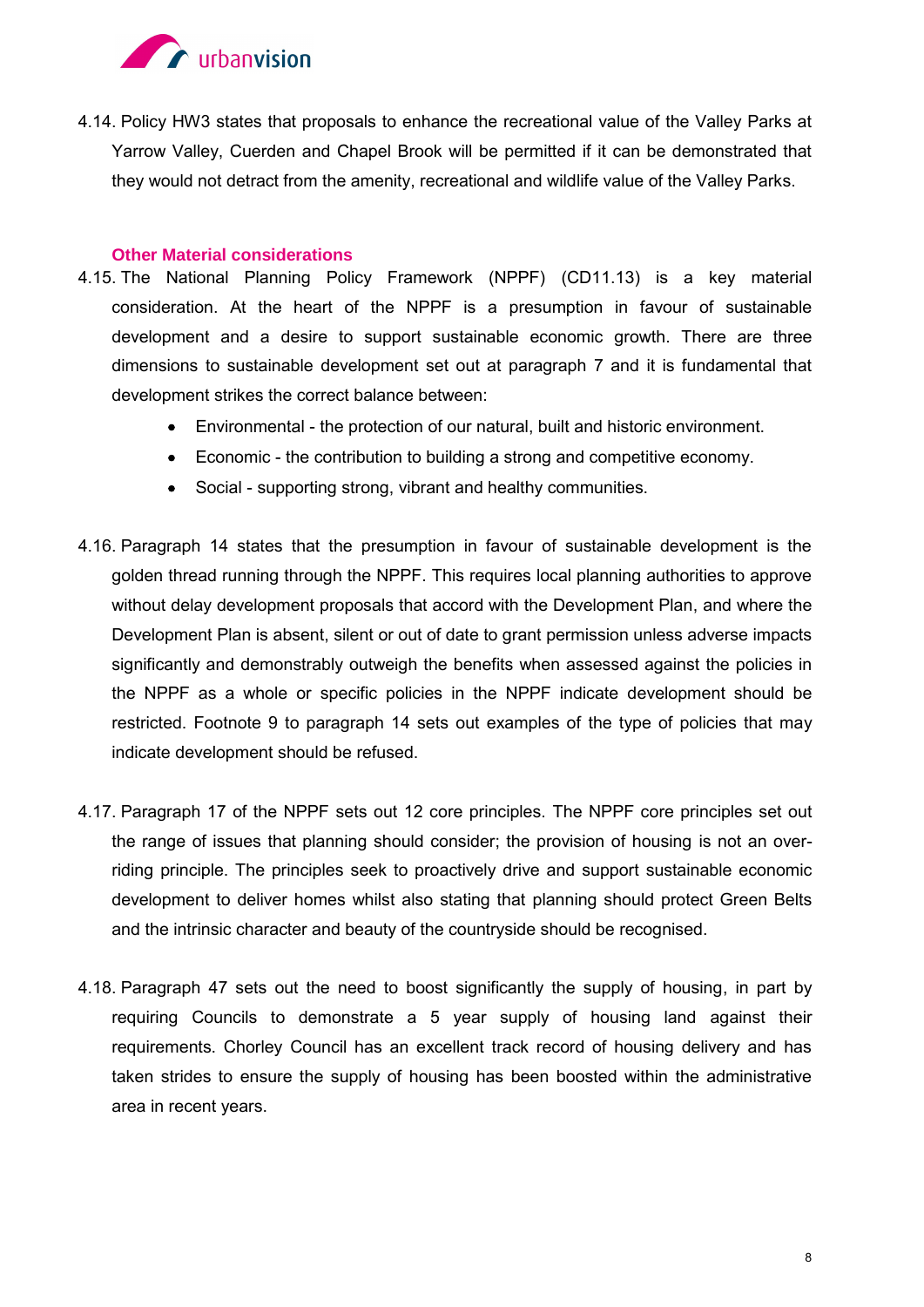

- 4.19. Paragraph 49 of the NPPF states that housing applications should be considered in the context of the presumption in favour of sustainable development. Relevant policies for the supply of housing should not be considered up-to-date if the local planning authority cannot demonstrate a five year supply of deliverable sites. Where policies are considered out-ofdate planning permission should be granted unless the adverse impact significantly and demonstrably outweighs the benefits when assessed against the NPPF as a whole, or if specific policies in the NPPF indicate development should be restricted (paragraph 14). Although paragraph 49 does not draw a distinction between a land supply of 4.99 and one of 0.99 years, case law suggests that a difference in weight should be afforded to the degree of any shortfall and the prospect of it being remedied.
- 4.20. Section 9 of the NPPF sets out the Government's policy on Green Belts. It begins by stating that "*the government attaches great importance to Green Belts*". The importance of the permanence of the Green Belt is reiterated. Paragraph 85 explains that Local Authorities should where necessary identify in their plans areas of 'safeguarded land' between the urban area and the Green Belt, in order to meet longer-term development needs stretching well beyond the plan period. It further states that Local Authorities should make clear that the safeguarded land is not allocated for development at the present time. Planning permission for the permanent development of safeguarded land should only be granted following a Local Plan review which proposes the development.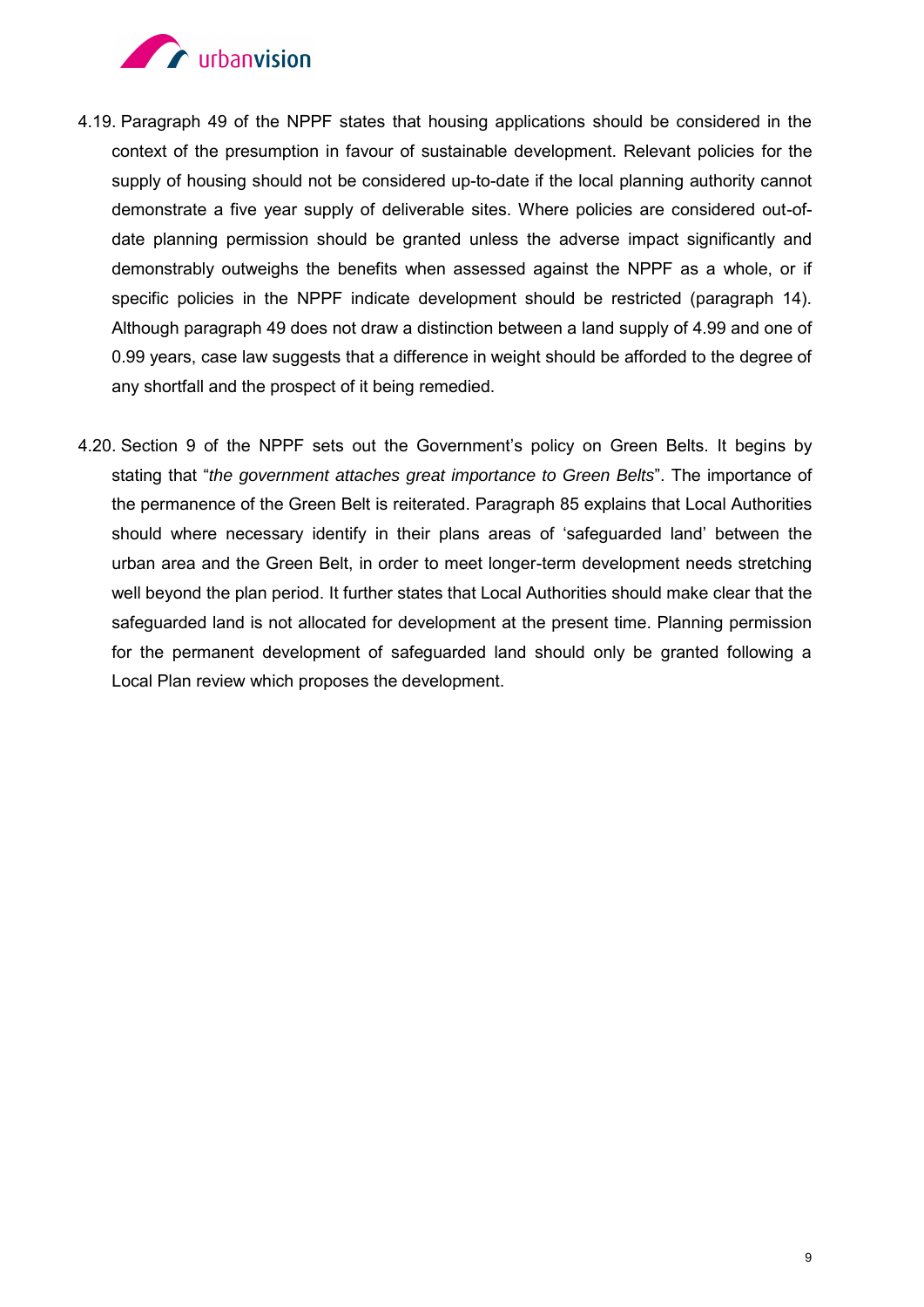

### **5. The Case for Chorley Borough Council**

### **Preface**

- 5.1. The proposed development is in clear breach of policies in the adopted Local Plan. The appellants have accepted this in their Statement of Case at paragraph 2.3.2, though it is noted they consider that material considerations indicate that a decision not in accordance with the Plan is justified.
- 5.2. As the scheme is contrary to the Development Plan the Appellants are seeking to prove that the Council does not have a 5 year land supply in the hope that the relevant policies they beach will be seen as out of date.

### **Housing Need and 5 Year Land Supply**

5.3. Paragraph 47 of the National Planning Policy Framework (NPPF) states that Local Planning Authorities should:

"*Use their evidence base to ensure that their Local Plan meets the full, objectively assessed needs for market and affordable housing in the housing market area*..."

- 5.4. Each Local Authority must identify and update annually a supply of specific deliverable sites sufficient to provide five years worth of housing against their housing requirements.
- 5.5. The adopted Core Strategy sets the housing requirement for the plan period at 22,158 dwellings for the Plan period 2010-2026 (across the HMA). Chorley is required to deliver 417 dwellings per annum to contribute towards this target. Chorley Council has an excellent track record of housing delivery and has consistently outperformed against the housing target set in the Core Strategy as can be seen in the table overleaf.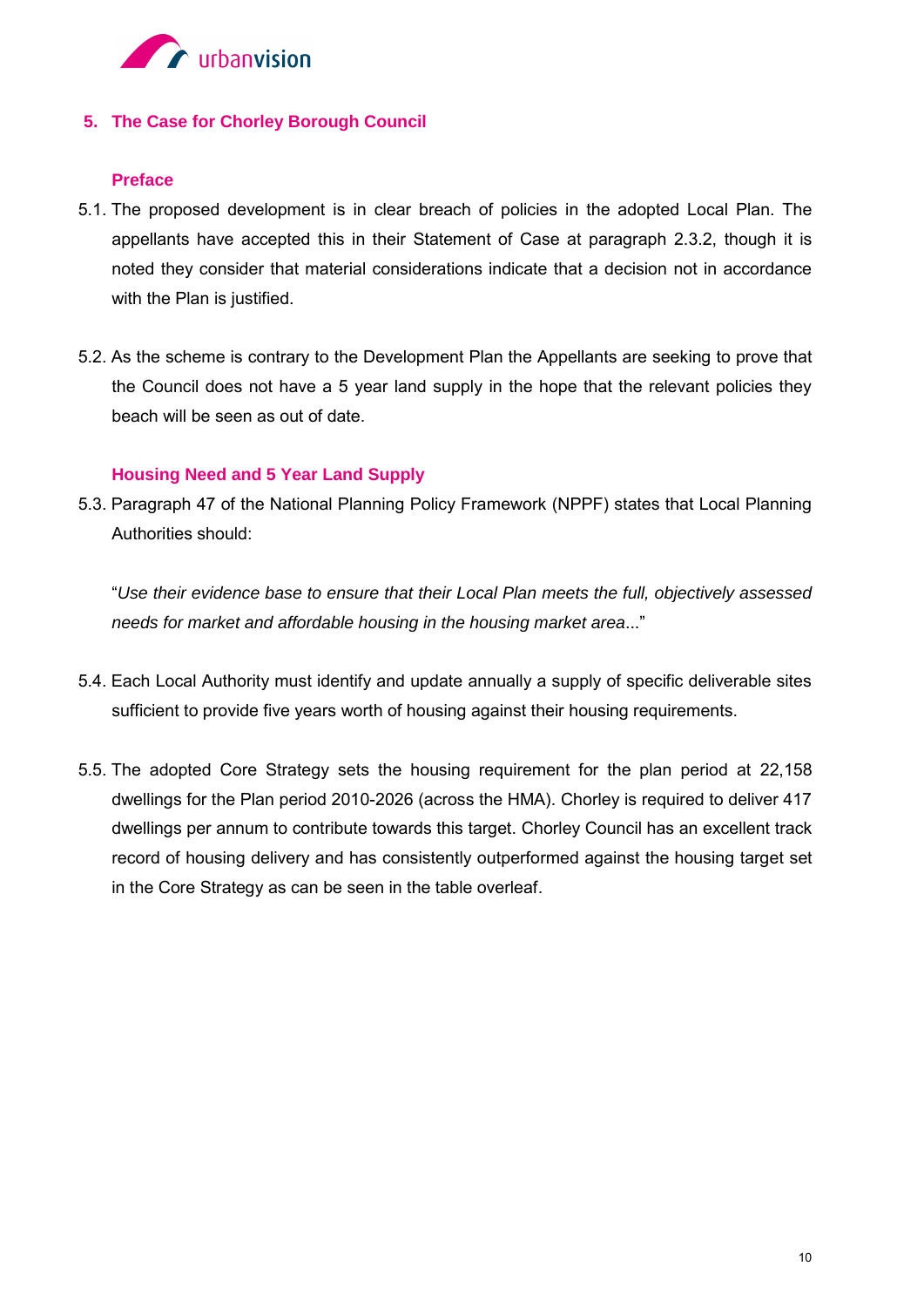

| <b>Plan period</b>            | Core            | <b>Net</b>  | Surplus /        | <b>Cumulative</b> | <b>Exceedence</b> |
|-------------------------------|-----------------|-------------|------------------|-------------------|-------------------|
| $(1st$ April-31 <sup>st</sup> | <b>Strategy</b> | completions | <b>Shortfall</b> | completions       | percentage        |
| March)                        | <b>Target</b>   |             |                  |                   |                   |
| 2010/11                       | $579^{1}$       | 527         | $-52$            | 527               | $-9%$             |
| 2011/12                       | 417             | 552         | $+135$           | 1,079             | 32%               |
| 2012/13                       | 417             | 638         | $+221$           | 1,717             | 53%               |
| 2013/14                       | 417             | 582         | $+165$           | 2,299             | 40%               |
| 2014/15                       | 417             | 723         | $+306$           | 3,022             | 73%               |
| 2015/16                       | 417             | 597         | $+180$           | 3,619             | 43%               |
| 2016/17                       | 417             | 517         | $+100$           | 4,136             | 24%               |
| <b>Total</b>                  | 3,081           | 4,136       | $+1,055$         | 4,136             | 34%               |

**Table 2 Chorley housing delivery performance since 2010** 

- 5.6. Since the start of the Plan period the council has consistently delivered above the identified target. As a result it has been able to demonstrate a robust 5 year supply since adoption of the Core Strategy.
- 5.7. The appellants have suggested in their Statement of Case that the Core Strategy targets do not represent the full OAN for Chorley. The PPG advises that:

"*Considerable weight should be given to the housing requirement figures in adopted Local Plans, which have successfully passed through the examination process, unless significant new evidence comes to light. It should be borne in mind that evidence which dates back several years, such as that drawn from revoked regional strategies, may not adequately reflect current needs*."

- 5.8. Mr Ireland accepts that the adopted Core Strategy housing targets were set in the context of the Regional Strategy and are now somewhat dated. The Council are about to publish a Strategic Housing Market Assessment (SHMA) (Draft Version as Appendix C to Mr Ireland's evidence) that considers the current OAN across the HMA. The Core Strategy targets result in housing delivery in excess of the OAN as identified across the HMA.
- 5.9. Mr Ireland concludes that as a result the Core Strategy targets are still a reasonable requirement against which to assess the Council's five year housing land supply, and I

 $\frac{1}{1}$  417 + 162 under provision at April 2010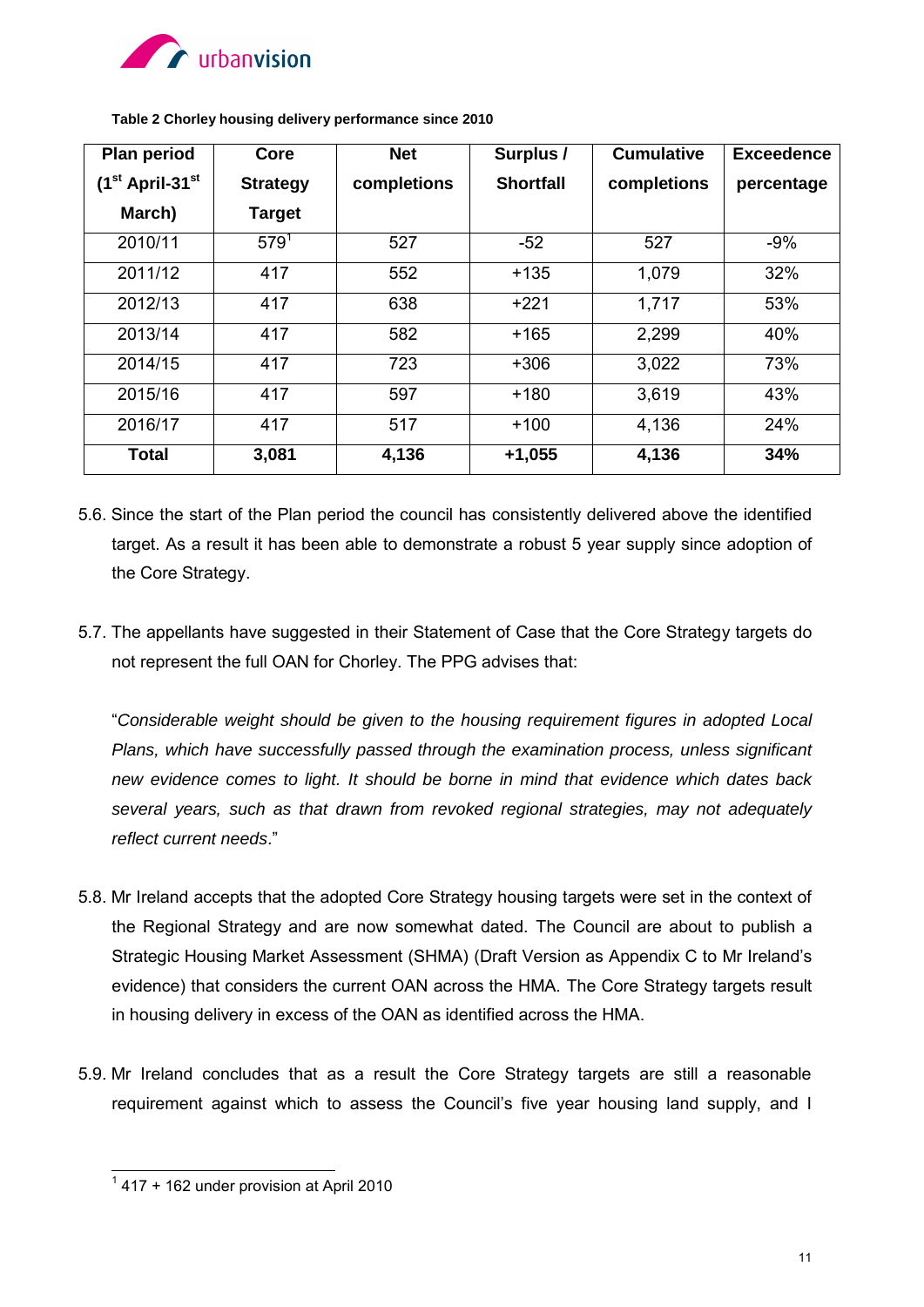

agree. A Memorandum of Understanding<sup>2</sup> (MOU) is in the process of being agreed between the three HMA authorities. It will be considered by Full Council at Chorley Borough Council on 19th September; by a Meeting of Executive Cabinet at Preston on the 27th September; and South Ribble Borough Council will aim to make a decision under the formal constitution of the council by no later than Thursday 28th September 2017.

- 5.10. The MOU sets out an agreed approach between the HMA authorities to the distribution of housing prior to adoption of a new plan, in the context of the August 2017 SHMA. The MOU proposes that the current Joint Core Strategy requirement figures - which exceed the Objectively Assessed Need on a Housing Market Area footprint - should continue to be applied prior to or pending adoption of a replacement local plan. Adopting this approach will ensure that the OAN is met across the HMA.
- 5.11. The current distribution ensures that there is a pattern of development that directs housing growth towards the priority areas, particularly the strategic sites and locations identified in Cottam and North West Preston, where land is already allocated to deliver significant new housing in accordance with the Preston, South Ribble and Lancashire City Deal agreement. To substantially alter the distribution outside of the Local Plan process could jeopardise the delivery of the key strategic allocations.
- 5.12. Continuing to use the Core Strategy apportionment reflects the historic and continuing high levels of joint working between the authorities. In contrast, altering the distribution would not assist in addressing net out-migration from Preston to other parts of the Housing Market Area. The MOU is a robust document that provides assurance that the OAN will be met across the HMA. It is sensible to anticipate that the three Councils will generate the completions envisaged for each of them and the five year land supply assessment provides a mechanism for ongoing review of this.
- 5.13. The MOU is therefore a robust document that sets out why prior to the adoption of a new Plan the Core Strategy targets remain the most robust figures on which to plan. The delivery of the Core Strategy figures will ensure that the new OAN is met (and exceeded) across the HMA and therefore for the purposes of this appeal, I agree that the requirement figure of 417 dpa represents the most appropriate figure against which to assess housing supply.

*Buffer* 

5.14. The NPPF requires that Local Planning Authorities apply an additional buffer of 5% (moved forward from later in the Plan period) to ensure choice and competition in the market for

 2 Appendix B to Mr Ireland's evidence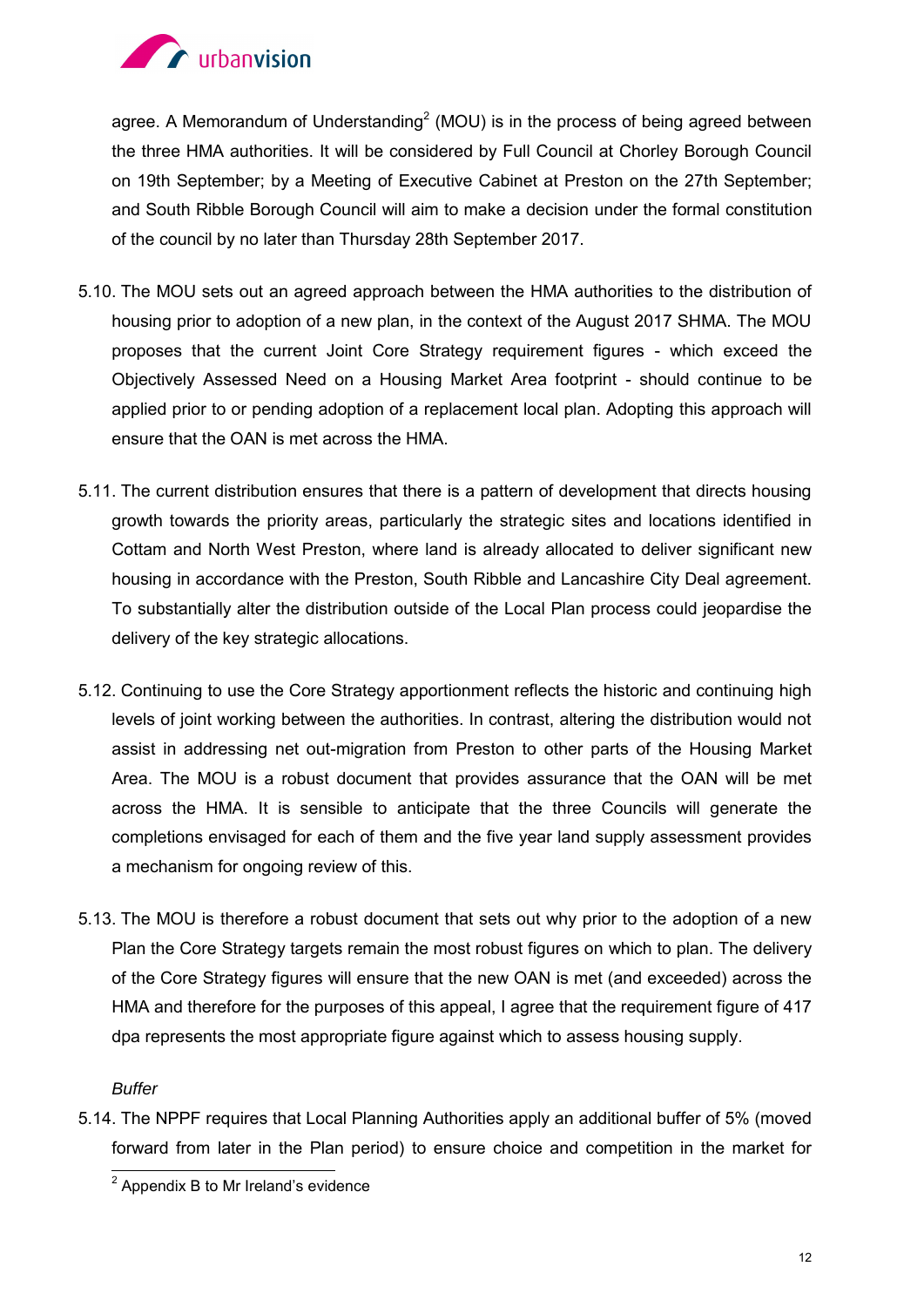

land. Where there has been a record of persistent under delivery of housing, Local Planning Authorities should increase the buffer to 20% (moved forward from later in the Plan period) to provide a realistic prospect of achieving the required supply, and to ensure adequate market choice and competition for land.

- 5.15. The Council has exceeded the housing requirement in every year since 2010 and therefore applies a 5% buffer in calculating the housing land supply and considers there is no reason why this should be increased to 20%.
- 5.16. As the Council has exceeded their target each year there is no shortfall to be factored into the calculation.

### **Summary of housing land requirements**

- 5.17. The following table sets out in summary how the requirement aspect of the 5 year land supply calculation has been considered
- 5.18. The Core Strategy sets a requirement for Chorley of 6,834 dwellings (incorporating the undersupply of 162) over the Plan period. To March 2017 the cumulative requirement is 3,081. 4,136 dwellings have been completed in the period 1st April 2010 to 31st March 2017 there is therefore a surplus of 1,055 dwellings above the requirement for that period (taking into account the prior under-provision of 162 dwellings). Deducting the completions from the housing requirement leaves a residual requirement of 2,698 dwellings over the 9 year period April 2017 to March 2026. The annual target over this period is therefore 300 dwellings, with a total of 1,500 dwellings required over the five year period.

### **Table 3 Summary of Housing Land requirements**

| <b>Residual Annual Requirement</b>                          | 300   |
|-------------------------------------------------------------|-------|
| Requirement for five year supply                            | 1,500 |
| $300 * 5 = 1500$                                            |       |
| Total requirement for five year supply including 5% buffer  | 1,575 |
| Annual requirement for five year supply including 5% buffer | 315   |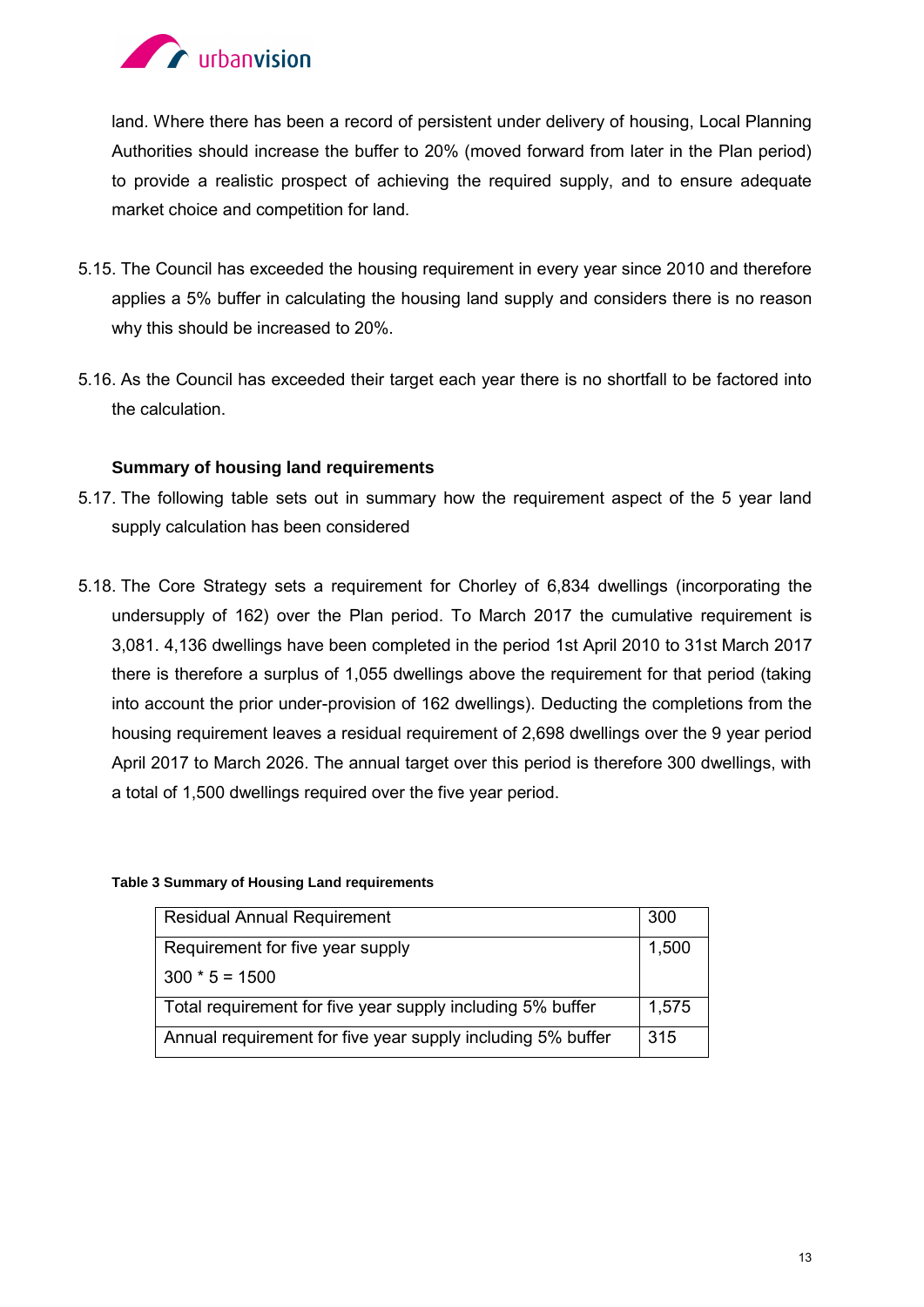

### **Deliverable Housing Land Supply**

- 5.19. The following section of my proof sets out the sites which the Council relies upon as its deliverable supply. The Council's current five year land supply calculation has a base date of 30<sup>th</sup> March 2017 (CD 8.4). I have reviewed this document and liaised with its author at the Council and consider that it is an accurate representation of the Council's current housing land supply position. I am not currently aware of the basis upon or extent to which the appellant may dispute the deliverability of specific component parts (whether sites or completion numbers) of the housing land supply within Chorley Borough.
- 5.20. Footnote 11 to Paragraph 47 of the NPPF defines what sites can be considered as 'deliverable' in terms of five year housing land supply calculations. Additionally Paragraph: 031 ID: 031-20140306 of the PPG provides further guidance on what constitutes a 'deliverable site'.
- 5.21. The Council relies on three components of supply, allocations from the Chorley Local Plan (with and without planning permission), windfall sites with planning permission (large and small), and a windfall allowance.

### **Allocations from the Chorley Local Plan (with and without planning permission)**

- 5.22. As indicated in the PPG<sup>3</sup> sites allocated in a Development Plan should be regarded as deliverable unless there is clear evidence that the schemes will not be implemented within five years. Many of the sites which are allocated in the Local Plan are now progressing through the planning system.
- 5.23. NPPF para 47 footnote 11 states that sites with planning permission should be regarded as deliverable until permission expires or unless there is clear evidence that the schemes will not be implemented within five years. Appendix 1 of CD8.4 contains information on the allocations which have permission. The council has applied build out rate assumptions where applicable and does not count all units with permission as being deliverable within the five year period.
- 5.24. Some of the allocated sites are still at the pre-application and master planning stage but are classed as deliverable with regards to 5 year housing land supply. Appendix 2 of CD8.4 contains information on why the Council considers an element of these sites deliverable within the five year period. There are a number of allocations where the Council has not

 3 Paragraph: 031 Reference ID: 3-031-20140306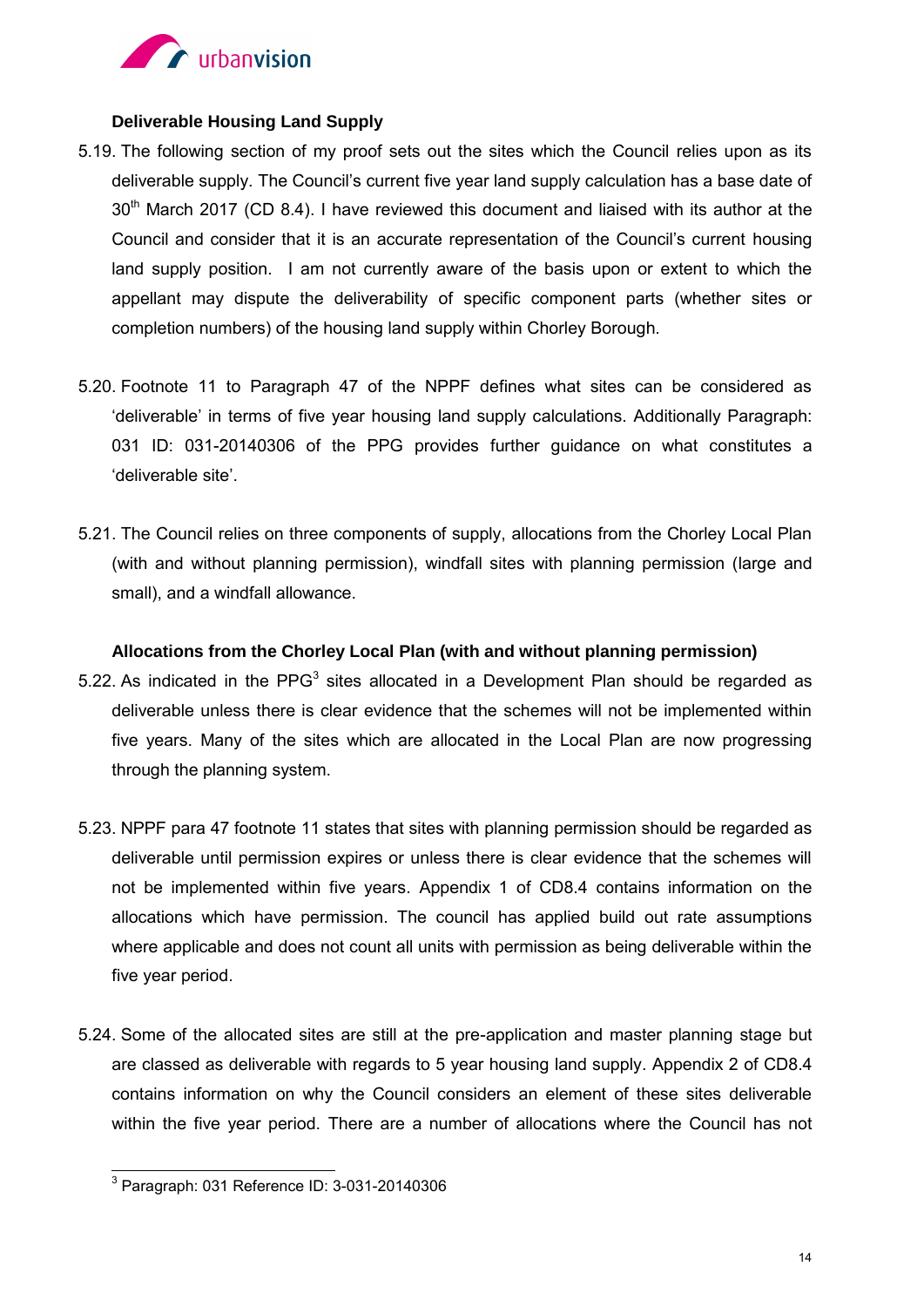

counted any units as coming forward within the Plan period, there is nothing preventing these sites from coming forward, and as allocated sites they would likely gain permission and move to construction in a timely manner.

### **Windfall Sites with planning permission (large and small)**

5.25. As indicated in the PPG<sup>4</sup> and the NPPF para 47 footnote 11 sites with planning permission should be regarded as deliverable until permission expires or unless there is clear evidence that the schemes will not be implemented within five years. Appendix 3 of CD8.4 contains information on the windfall sites with planning permission that the council anticipates will be delivered within the five year period. This is split into large and small sites, the Council has provided commentary on the proportion of large sites that they anticipate coming forward within the 5 year period. The Council has not included all sites with planning permission as deliverable, where there is uncertainty sites have been discounted.

### **Windfall allowance**

5.26. Paragraph 48 of the NPPF states that Local Planning Authorities may make an allowance for windfall<sup>5</sup> sites in the five year supply if there is compelling evidence that such sites have consistently become available in the local area, and will continue to provide a reliable source of supply. CD8.4 provides at paragraph 27 onwards an analysis of past windfall delivery and a justification of the Council's adopted windfall allowance.

### **Summary of housing land supply**

5.27. The following table sets out in summary the deliverable supply relied upon by the council.

| <b>Site Source</b>                            | <b>Deliverable Dwellings</b> |  |
|-----------------------------------------------|------------------------------|--|
| Allocated sites with planning permission      | 1,627                        |  |
| Allocated sites without planning permission   | 299                          |  |
| Windfall sites of 10 or more dwellings with   | 391                          |  |
| planning permission                           |                              |  |
| Windfall sites of less than 10 dwellings with | 230                          |  |
| planning permission (discounted by 30%)       |                              |  |
| Windfall allowance                            | 155                          |  |
| Total                                         | 2,702                        |  |

### **Table 4 Summary of Housing Land Supply**

 4 Paragraph: 031 Reference ID: 3-031-20140306

<sup>&</sup>lt;sup>5</sup> Sites which have not been specifically identified as available in the Local Plan process. They normally compromise previously-developed sites that have unexpectedly become available.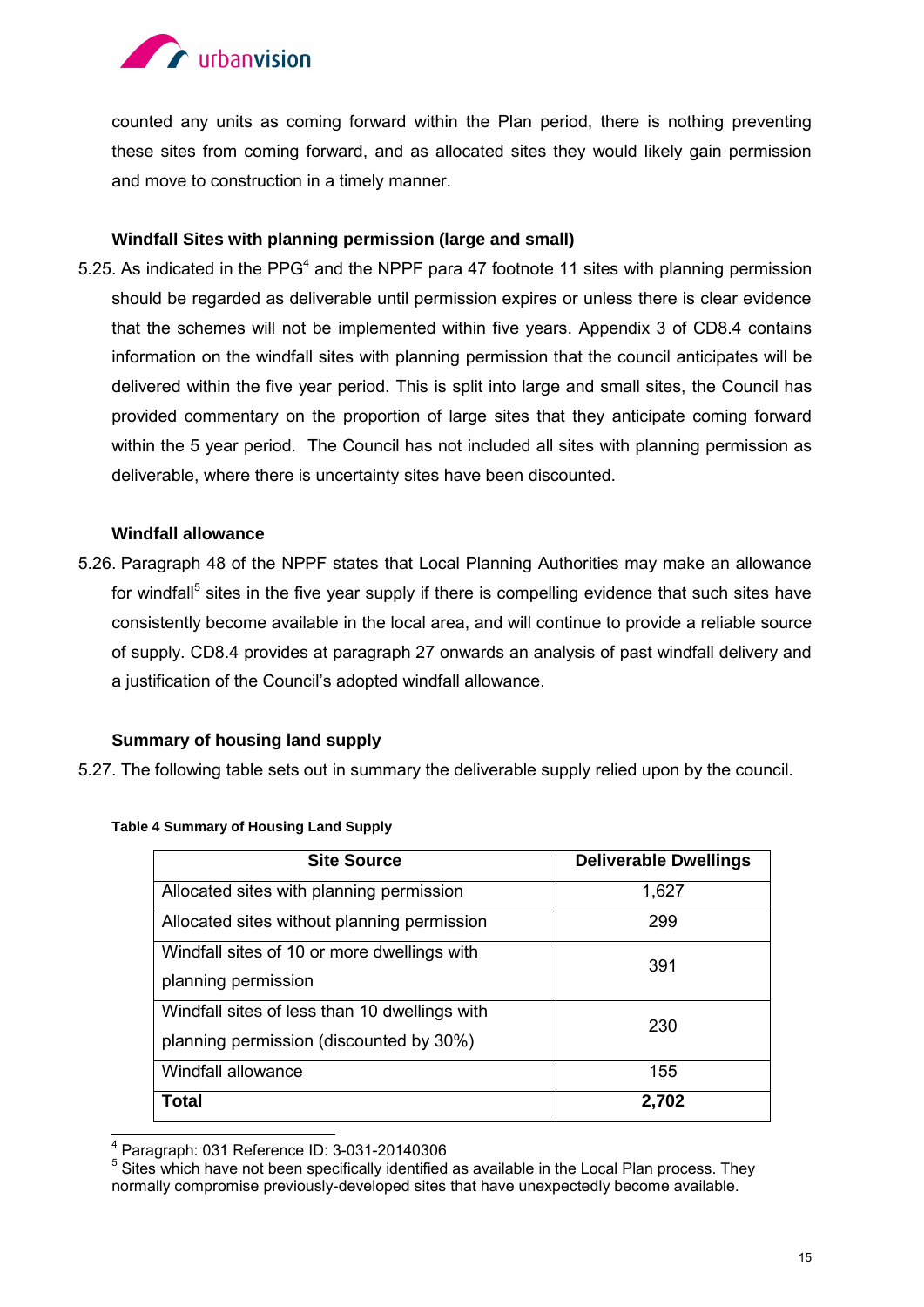

5.28. The final stage of the five year supply assessment is to compare the requirement and the supply.

### **Table 5 Housing Land Supply Position**

| <b>Total five year</b><br>supply | Supply / requirement (2,702 / 315)            |       | 8.6  |
|----------------------------------|-----------------------------------------------|-------|------|
|                                  | Windfall allowance                            | 155   |      |
|                                  | planning permission (discounted by 30%)       |       |      |
| breakdown                        | Windfall sites of less than 10 dwellings with | 230   | 2702 |
| supply                           | planning permission                           |       |      |
| Total five year                  | Windfall sites of 10 or more dwellings with   | 391   |      |
|                                  | Allocated sites without planning permission   | 299   |      |
|                                  | Allocated sites with planning permission      | 1,627 |      |
| requirement                      | $1,575 / 5 = 315$ (annual)<br>315             |       |      |
| housing                          | $1,500 * 1.05 = 1,575 (+ buffer)$             |       | 315  |
| Annualised                       | $300 * 5 = 1,500$ (5 year target)             |       |      |

- 5.29. The Council currently has an 8.6 year supply. This section of my proof clearly demonstrates that the Council can demonstrate a robust 5 year land supply position.
- 5.30. As a result the housing policies of the Development Plan are not out of date and carry full weight in decision taking.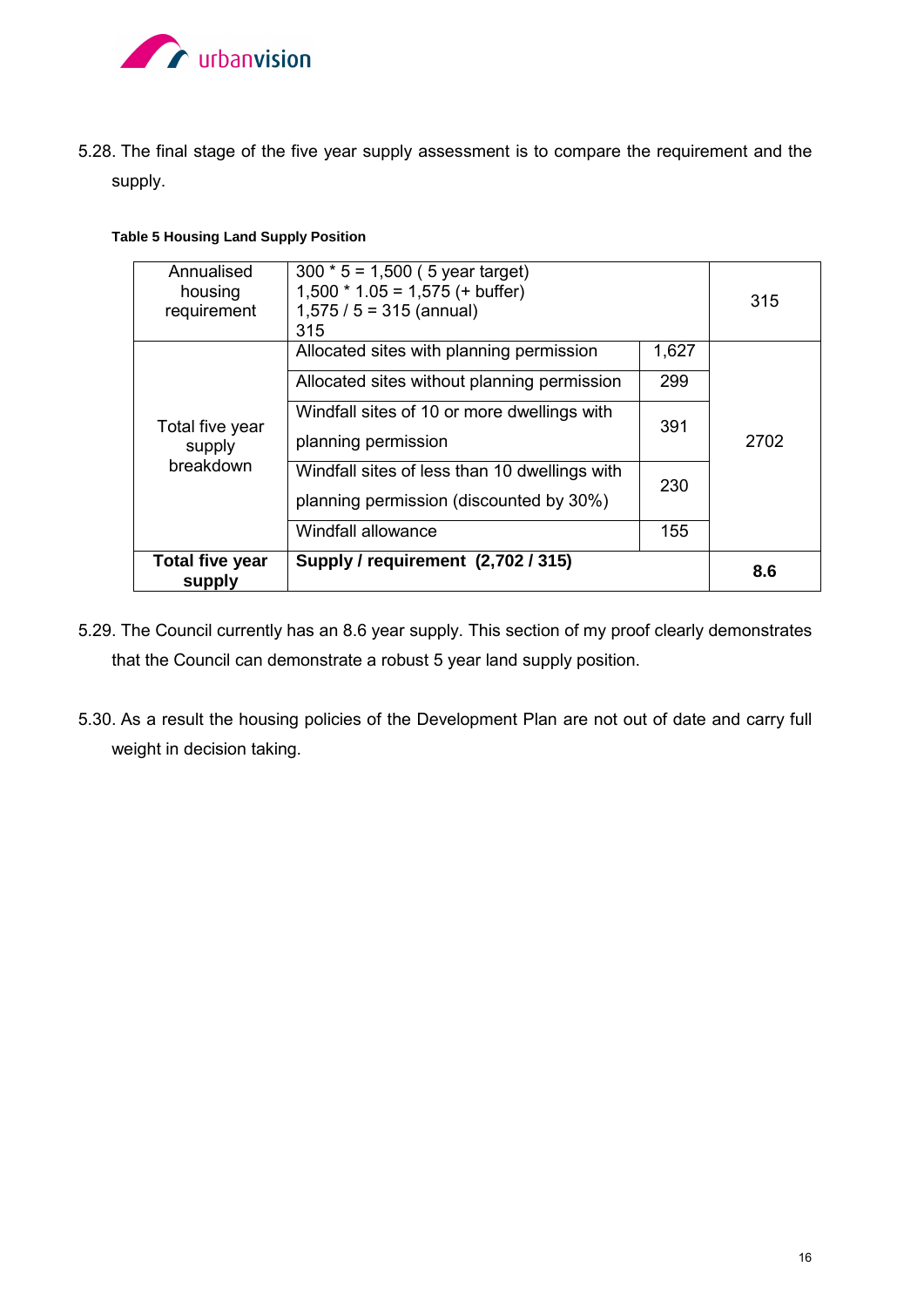

### **Reasons for Refusal**

- 5.31. The appeal was refused for three reasons at set out in section 3 of my Proof. The first reason for refusal is centred on Policy BNE3 of the Chorley Local Plan which allocates the appeal site as safeguarded land. The proposal is in clear breach of Policy BNE3, as accepted by the appellant in their Statement of Case.
- 5.32. In accordance with Section 38(6) of the Planning and Compulsory Purchase Act (2004), this appeal, being contrary to the provisions of the Development Plan should be refused, unless material considerations indicate otherwise. Material considerations are considered in detail below.
- 5.33. The second reason for refusal focuses on the lack of information that was provided with regard to the design of the proposed pedestrian improvements/traffic calming on Pear Tree Lane for pedestrian linkage to the wider built environment (Buckshaw Village/Chorley Town centre). As explained in section 3 of my Proof, the Highways Statement of Common Ground confirms that Lancashire County Council is satisfied that safe and suitable pedestrian access to integrate with the existing built environment can be demonstrated, and that measures to encourage sustainable public transport can be secured. As such reason for refusal 2 can be resolved subject to these measures being secured through conditions and a section 106 agreement.
- 5.34. Reason for refusal 3 is concerned with the lack of education contribution to provide accessible local services that reflect the community's needs that result directly from the development. Mr Terry provides evidence on behalf of the Council with regards to this reason for refusal.

### **RFR1 Safeguarded land**

- 5.35. Policy BNE3 of the Chorley Local Plan is clear; there is to be no development of designated safeguarded land within the Plan period.
- 5.36. The appeal site was designated as Green Belt in the 1993 Lancashire Structure Plan. It was removed from the Green Belt designation and reallocated as Safeguarded Land along with a number of other sites in the 1997 Chorley Borough Local Plan under the Safeguarded Land policy (Policy C3) (Extracts at Appendix 1). In the Chorley Borough Local Plan Review in 2003 the appeal site was again designated as Safeguarded Land under Policy DC3.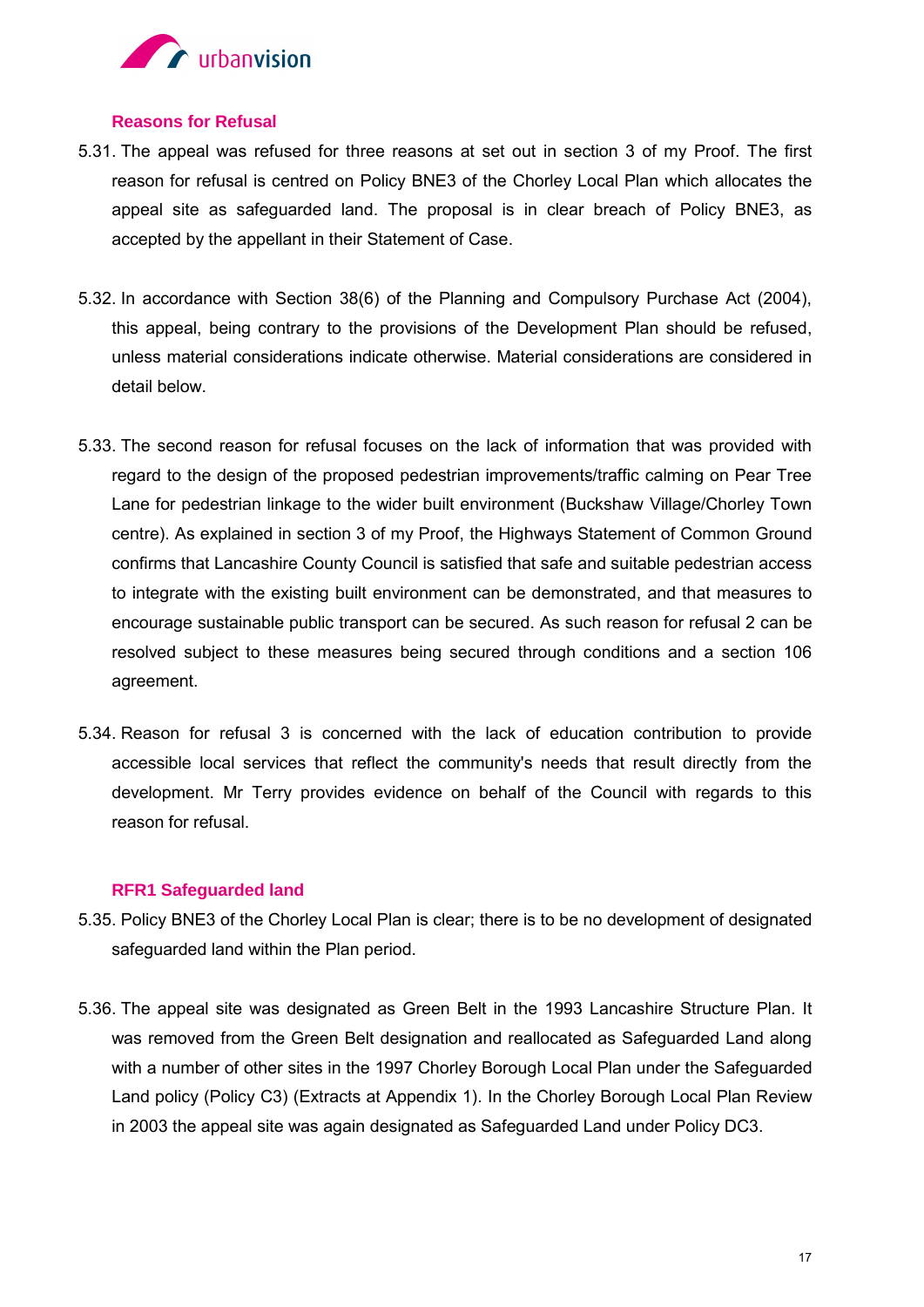

- 5.37. The areas of Safeguarded Land covered by Policy DC3 were reviewed as part of the current Local Plan process which started in 2010. The review included a sustainability assessment, and consultation with Lancashire County Council and United Utilities. In order to meet Chorley's housing, employment and open space requirements in the Chorley Local Plan 2015 safeguarded sites that were considered the most suitable, that were natural extensions to existing settlements, and proved most viable in terms of highways access and the characteristics of the site were allocated. The remaining Safeguarded Land was retained as Safeguarded Land under Policy BNE3 to provide for potential future development needs beyond the Plan period (i.e. after 2026).
- 5.38. Policy BNE3, and the other strategic housing polices V2 and HS1 set the spatial strategy for housing in the Borough for the period 2012 - 2026. Housing is directed towards urban areas and a number of allocated sites in line with Core Strategy Policy 1. This proposal, sitting outside the settlement boundary and in an area of safeguarded land is in clear breach of this strategy.
- 5.39. In the appellant's Statement of Case they suggest that Policy BNE3 is a policy for the supply of housing (para 2.3.3 / 4.2.2), which should be considered out of date as the Council cannot demonstrate a five year supply of housing land.
- 5.40. I have shown earlier in section 5 of my proof that the council can demonstrate a five year land supply and therefore I do not consider it necessary to assess whether Policy BNE3 is a policy for the supply of housing as I do not think paragraph 49 of the NPPF is engaged.
- 5.41. Nevertheless, for completeness, I clarify that I do not agree that BNE3 is a policy for the supply of housing, particularly in light of the Supreme Court judgement in *Suffolk Coastal District Council v Hopkins Homes Ltd & Richborough Estates Partnership LLP v Cheshire East Borough Council [2017] UKSC 36* (CD10.5).
- 5.42. In the previous Court of Appeal ruling judges said that their interpretation of paragraph 49 does not confine the concept of "*policies for the supply of housing*" simply to policies in the development plan that support the delivery of new housing "*in terms of numbers and distribution or the allocation of sites*". However in the more recent Supreme Court judgement this was overruled. The Supreme Court overturned the previous interpretation of these policies and stated that it preferred a "narrow" interpretation of the phrase, "*contrary to the conclusion of the Court of Appeal*", limiting it to policies that deal with the supply of housing, and not to policies which seek to restrict housing.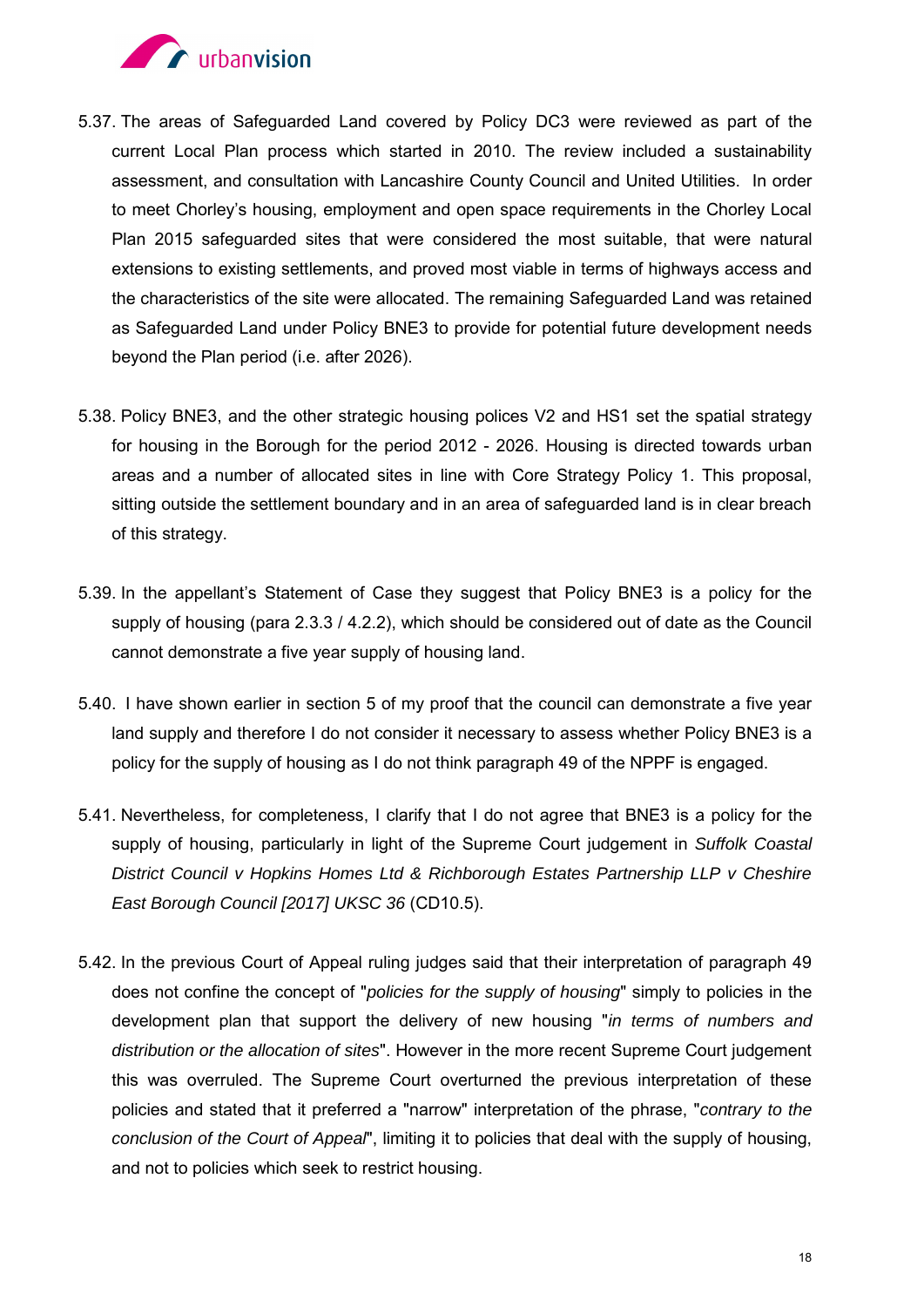

- 5.43. Furthermore, I consider that even in the absence of a five year supply Policy BNE3 would restrict the development of the appeal site. The absence of a five year supply would trigger paragraph 49/14 of the NPPF and result in the application of the "tilted balance". However, Policy BNE3 would still carry full weight as I consider this a restrictive policy as defined by footnote 9 to paragraph 14.
- 5.44. Footnote 9 lists a number of examples of restrictive policies:

"*For example, those policies relating to sites protected under the Birds and Habitats Directives (see paragraph 119) and/or designated as Sites of Special Scientific Interest; land designated as Green Belt, Local Green Space, an Area of Outstanding Natural Beauty, Heritage Coast or within a National Park (or the Broads Authority); designated heritage assets; and locations at risk of flooding or coastal erosion*".

5.45. As clarified in the Supreme Court judgement<sup> $6$ </sup>

"*These are said to be examples. Thus the list is not exhaustive. Further, although the footnote refers in terms only to policies in the Framework itself, it is clear in my view that the*  list is to be read as including the related development plan policies. Paragraph 14 cannot, *and is clearly not intended to, detract from the priority given by statute to the development plan, as emphasised in the preceding paragraphs. Indeed, some of the references only make sense on that basis. For example, the reference to "Local Green Space" needs to be*  read with paragraph 76 dealing with that subject, which envisages local communities being *able "through local and neighbourhood plans" to identify for "special protection green areas of particular importance to them", and so "rule out new development other than in very special circumstances …*"

5.46. In my view Policy BNE3 is clearly a specific policy which indicates that development should be restricted. Therefore, in the context of paragraph 14, the tilted balance in favour of the grant of permission would be disapplied, or should not prevail, bearing in mind the very significant weight properly attaching to Policy BNE3 and its breach even in the absence of a five year land supply. The High Court decision, *Forest of Dean v. Gladman Developments Ltd* (Appendix 1), has considered the definition of restrictive policies (as referred to in

 6 *Suffolk Coastal District Council v Hopkins Homes Ltd & Richborough Estates Partnership LLP v Cheshire East Borough Council [2017] UKSC 36*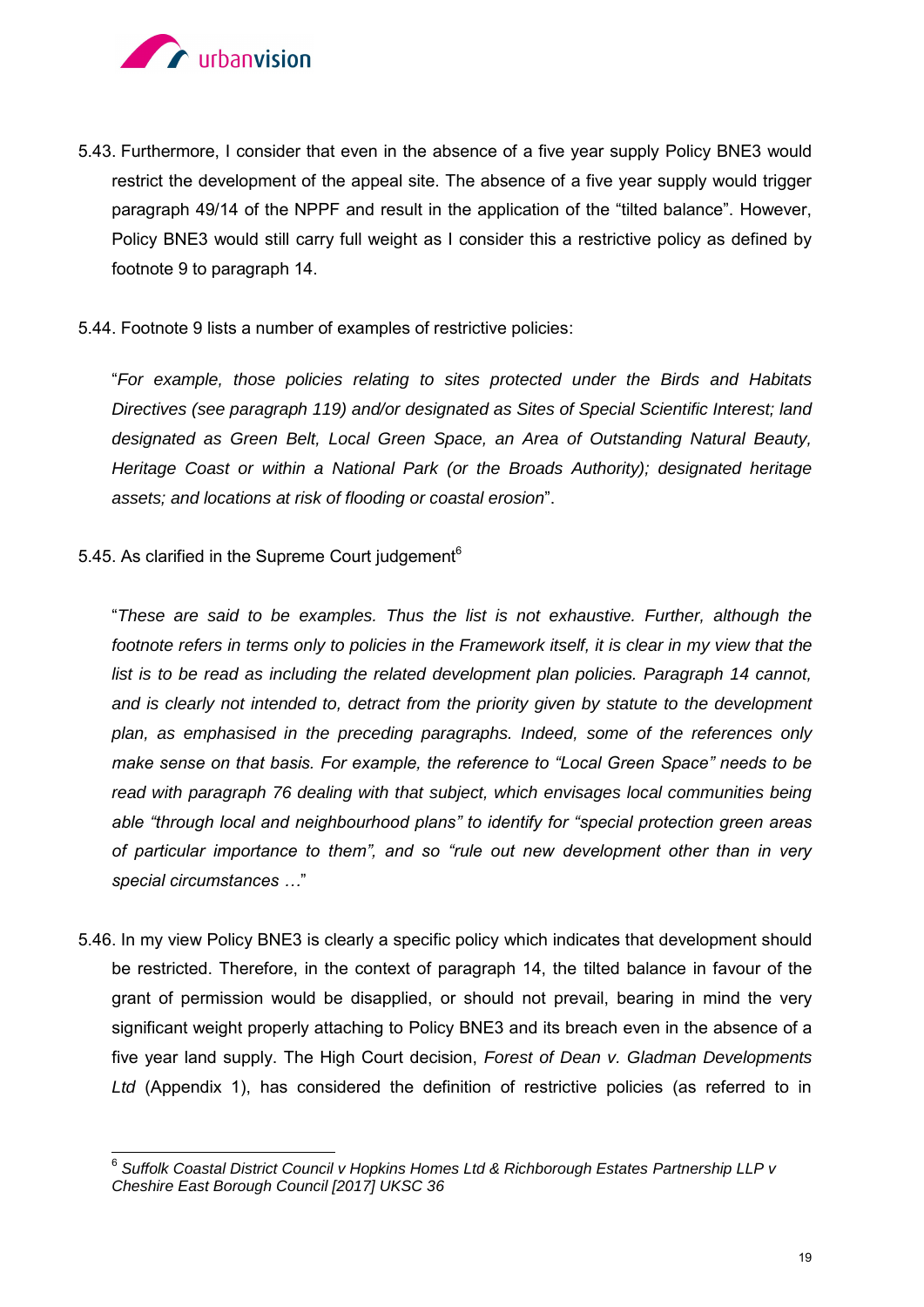

paragraph 14 and footnote 9). The judge concluded that "restricted" has a wide meaning, and does not require the policy to state expressly that permission should be refused.

5.47. The restrictive nature of BNE3 was fully considered by the Inspector of the Local Plan who considered safeguarded land in detail stating that "*these sites serve an important planning purpose of ensuring the longevity of the Green Belt boundaries"*. It is clear from the Inspector's Report that representations were made to the Examination which argued that the proposed policy would be too restrictive (particularly in light of a shortfall in housing supply) and that the policy should be amended. The Inspector notes at paragraph 168 of her Report:

"*The policy [BNE3] has been criticised for being inflexible by not permitting the early release of safeguarded land, for contingency, if needed to ensure an adequate housing land supply during this Plan period. However, as I have concluded in Issues 3 and 5, the Plan provides an adequate supply of housing and employment land. Furthermore, providing early release flexibility within policy BNE3 would be inconsistent with paragraph 85 of the Framework, and would make the policy unsound*". (my emphasis)

5.48. Additionally, it is clear from the Inspector's report (CD8.17) that site BNE3.9 (the appeal site) was subject to specific consideration at the Examination in Public. Paragraph 171 of the Inspector's Report states:

"*Whilst some representations consider that area BNE3.9, Pear Tree Lane, Euxton should be allocated for housing, which I have rejected in Issue 3, others think that it is unsuitable for development due to constraints of flooding, access, recreation and wildlife. They request that it is re-designated as Green Belt. However, the matters highlighted may be adequately mitigated in the longer-term. Since paragraph 10.13 of the CS informs that no changes to the strategic extent of the Green Belt are anticipated, there is not a development plan context that would permit alternative designation of BNE3.9 as Green Belt. I conclude that designation BNE3.9 is sound*".

5.49. This reasoning indicates that the future use of this land will need careful evaluation as part of the Local Plan Review. A future "beauty parade" and assessment of safeguarded land will take place as part of the Local Plan Review (as occurred during the drafting of the current Chorley Local Plan). This assessment process will ensure that the most suitable areas of safeguarded land are released if required and brought forward for development where appropriate. It is not guaranteed that the appeal site would be selected for development in the future. Indeed it is possible that the site could be de-designated, or that its Greenfield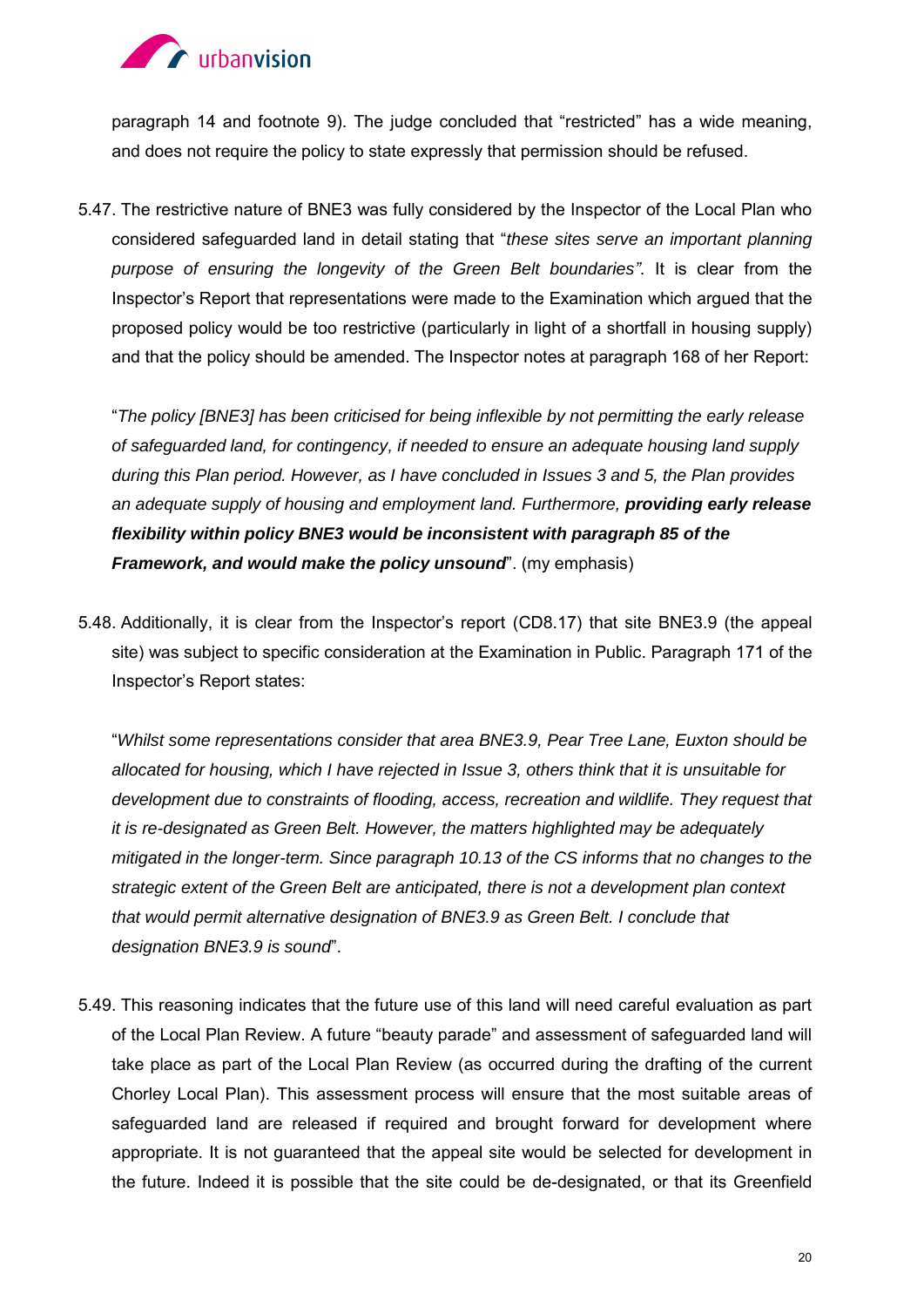

status would be protected through other policy mechanisms, or that it is retained for development in a further future plan period.

- 5.50. Although the Council do not consider that the impact on the character & appearance of the area and local highway network merit reasons for refusal, development of the site will clearly impact both. The relative performance of this and other safeguarded sites in these and other respects (including sustainability more generally) should properly form part of the Local Plan review process. The assessment should not be carried out ad-hoc through the development management process.
- 5.51. Council's are encouraged in the Framework to identify safeguarded land to ensure the permanence of green belt boundaries in the long term. The NPPF and Policy BNE3 make abundantly clear that planning permission for the permanent development of safeguarded land should only be granted following a Local Plan review which proposes the development.
- 5.52. As can be seen from the Euxton Inset Map (CD7.2) there is little land outside of the green belt surrounding Euxton. Releasing and developing on this land now, outside of the Local Plan process, could lead to increased pressure being placed on Green Belt land surrounding Euxton either within the Plan period or at the next Local Plan review.
- 5.53. The proposal would result in the irreversible loss of a safeguarded green field site not required to meet current housing needs now. This loss weighs heavily against the proposal and is contrary to the prudent use of land and resources in an area where much of the Borough is designated green belt. The NPPF is clear that safeguarded land is not for development at the present time (i.e. within the Plan period) and planning permission should only be granted following a Local Plan review.
- 5.54. Introducing flexibility into the application of BNE3 is likely to undermine the adjoining green belt. As noted by the EIP Inspector, adopting a more flexible approach to safeguarded land would be inconsistent with paragraph 85 of the NPPF. It would make it more likely that green belt boundaries would need to be amended at the end of the development Plan period.

### **Recognised benefits of the Proposal / Material Considerations**

5.55. It is important to consider the proposal in the round. In accordance with Section 38(6) the decision maker should consider if there are material considerations that indicate that the development should go ahead despite being contrary to policy.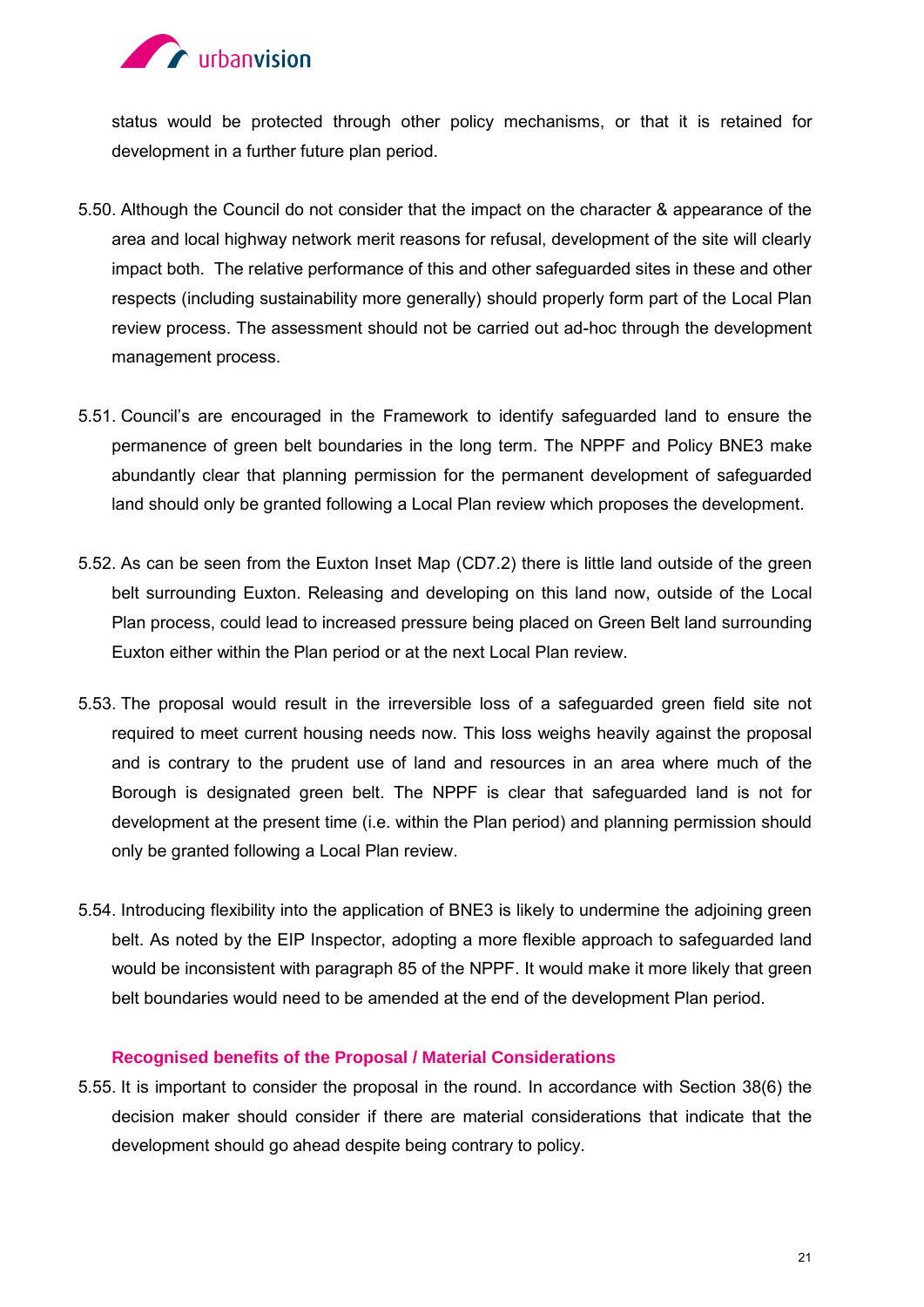

- 5.56. The proposal does have some recognised benefits. The provision of housing is considered to be of benefit, however, in the context of a Council which can currently demonstrate a five year supply of housing land, this attracts limited weight. The provision of affordable housing attracts significant, but not over-riding, weight.
- 5.57. The proposals provide for new landscaping and public open space, including provision of new recreation and play spaces. These features will be accessible to new residents and the wider community. The provision of green infrastructure, open space and recreation facilities will be of moderate benefit however the provision of green infrastructure and open space is a policy requirement (HS4A) rather than a benefit of the proposal.
- 5.58. The proposals are likely to result in a net gain in biodiversity, as detailed in the Ecological Appraisal, this carries moderate weight.
- 5.59. The proposals are likely to result in increased spend in the local area, this carries moderate weight.
- 5.60. The proposals also have a number of temporary benefits associated with the construction phase such as employment opportunities, indirect spend and new homes bonus funding. Due to their temporary nature these attract limited weight.
- 5.61. The Council does not regard increased council tax receipts as a benefit of the development as this is essential to cover the increased demand for Council services that the development would generate.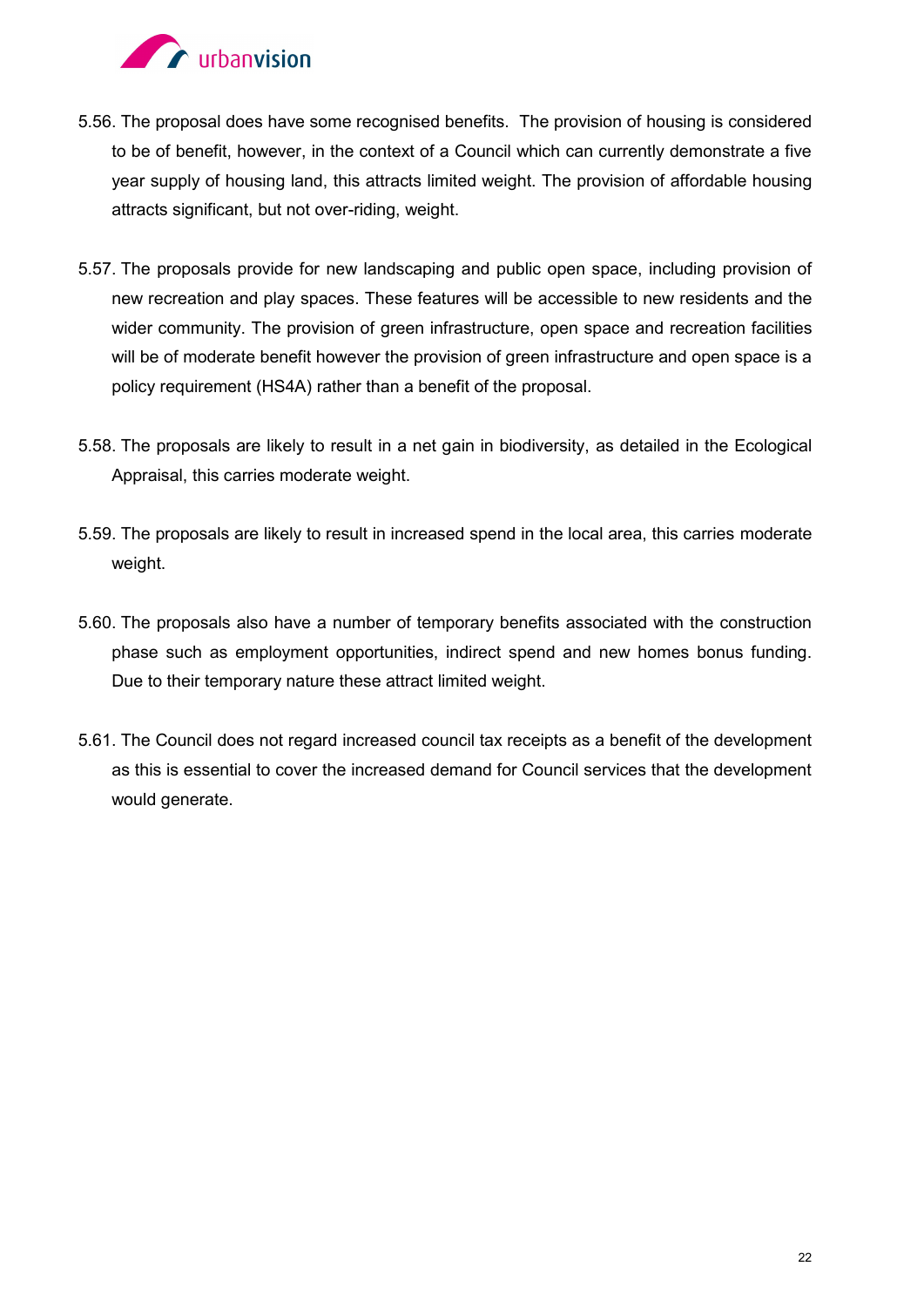

### **6. Conclusions & The Planning Balance**

- 6.1. Paragraph 14 of the NPPF sets out the presumption in favour of sustainable development which is at the heart of the NPPF. It also provides two alternatives to the decision-making process, both of which are worded positively.
- 6.2. The first bullet point requires decision makers to:
	- *"[approve] development proposals that accord with the development plan without delay"*
- 6.3. Given the presence of a five year housing land supply, and an adopted, up to date Development Plan, there is no requirement to do other than determine this application in accordance with the Development Plan as required by Section 38(6) of the PCPA 2004. There are no other material considerations that would indicate otherwise.
- 6.4. The second bullet point states that:
	- *"where the development plan is absent, silent or relevant policies are out-of-date, granting permission unless:* 
		- o *any adverse impacts of doing so would significantly and demonstrably outweigh the benefits, when assessed against the policies in this Framework taken as a whole; or*
		- o *specific policies in this Framework indicate development should be restricted."*
- 6.5. It is my view that given the position set out at above this bullet point is not engaged; Chorley Borough Council can demonstrate a five year housing land supply and the development plan is not absent, silent or out of date. Even if the Council could not demonstrate a 5 year land supply I consider that there are specific policies that would indicate development should be restricted. Policy BNE3 is plainly a restrictive policy and full weight should be attached to it regardless of the Council's housing land supply position.
- 6.6. The proposal would result in the irreversible loss of a safeguarded green field site not required to meet current housing needs now. This loss weighs heavily against the proposal and is contrary to the prudent use of land and resources in an area where much of the Borough is designated green belt. The NPPF is clear that safeguarded land is not for development at the present time (i.e. within the Plan period) and planning permission should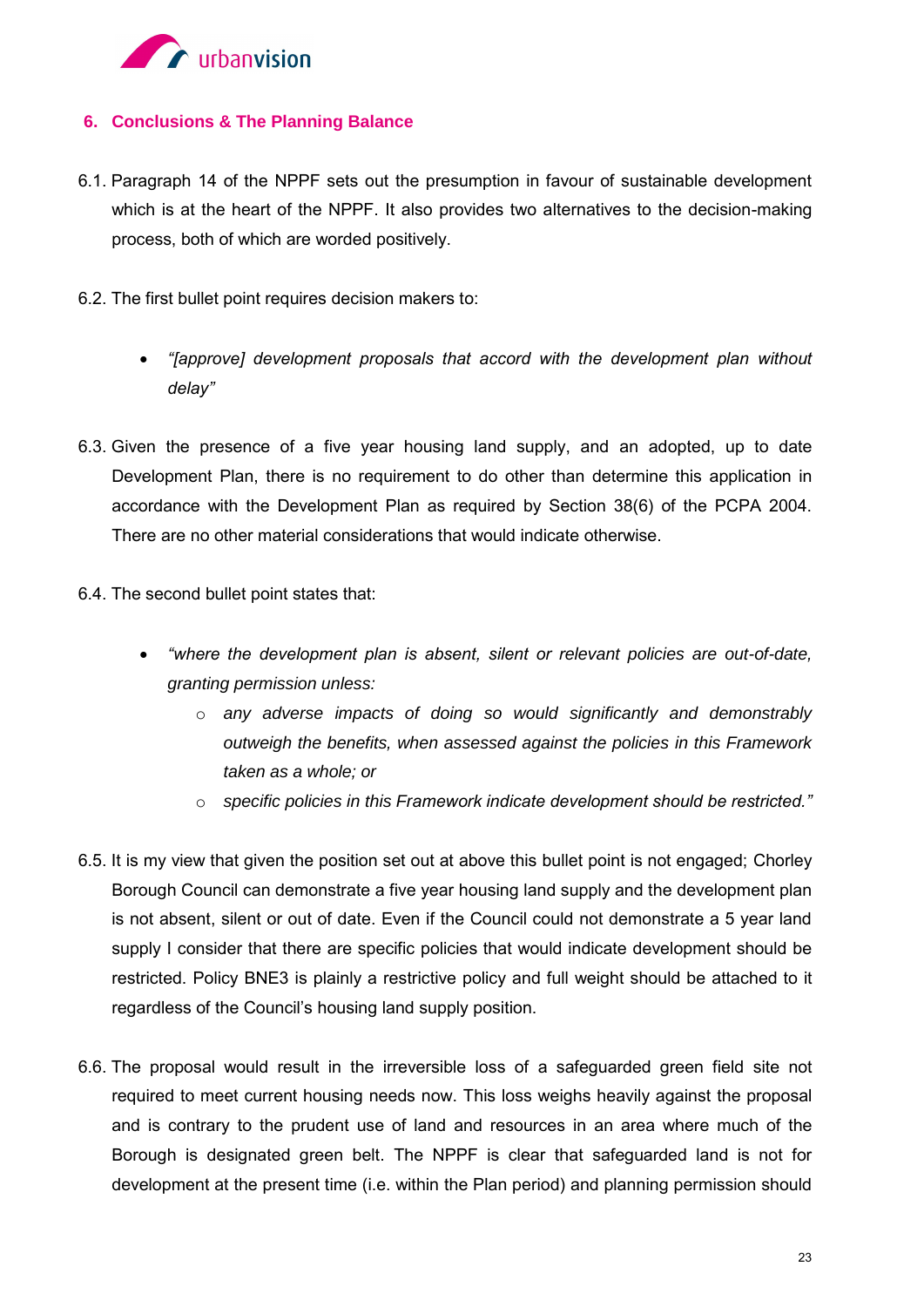

only be granted following a Local Plan review. The conflict with the adopted Local Plan weighs heavily against the proposal in the planning balance.

- 6.7. In the absence of an agreed contribution to education provision the scheme is also contrary to Policy 14 of the Core Strategy as it does not provide accessible local services that reflect the community's educational needs arsing from the development. This also weighs against the scheme in the balance.
- 6.8. It is accepted that there are some benefits which weigh in favour of the scheme. The provision of housing is of some benefit. However Chorley has an adequate supply of housing land and as such does not require additional sites to be developed. The provision of affordable housing weighs heavily in favour of the proposal.
- 6.9. The development would provide construction jobs during the construction phase, though these would be temporary and as such I afford this only minimal weight. The scheme would attract New Homes Bonus, but there is no guarantee that this would benefit Euxton, I consider this also carries minimal weight. The provision of open space and green infrastructure is a policy requirement but will be accessible to all and result in biodiversity gains; I consider this carries some weight.
- 6.10. Given the benefits and disbenefits detailed above I am of the view that, even if the presumption in paragraph 14 did apply; the adverse impacts of this scheme would significantly and demonstrably outweigh the benefits when set against the policies in the Framework taken as a whole.
- 6.11. In light of the information set out here, the Inspector is respectfully requested to dismiss the appeal.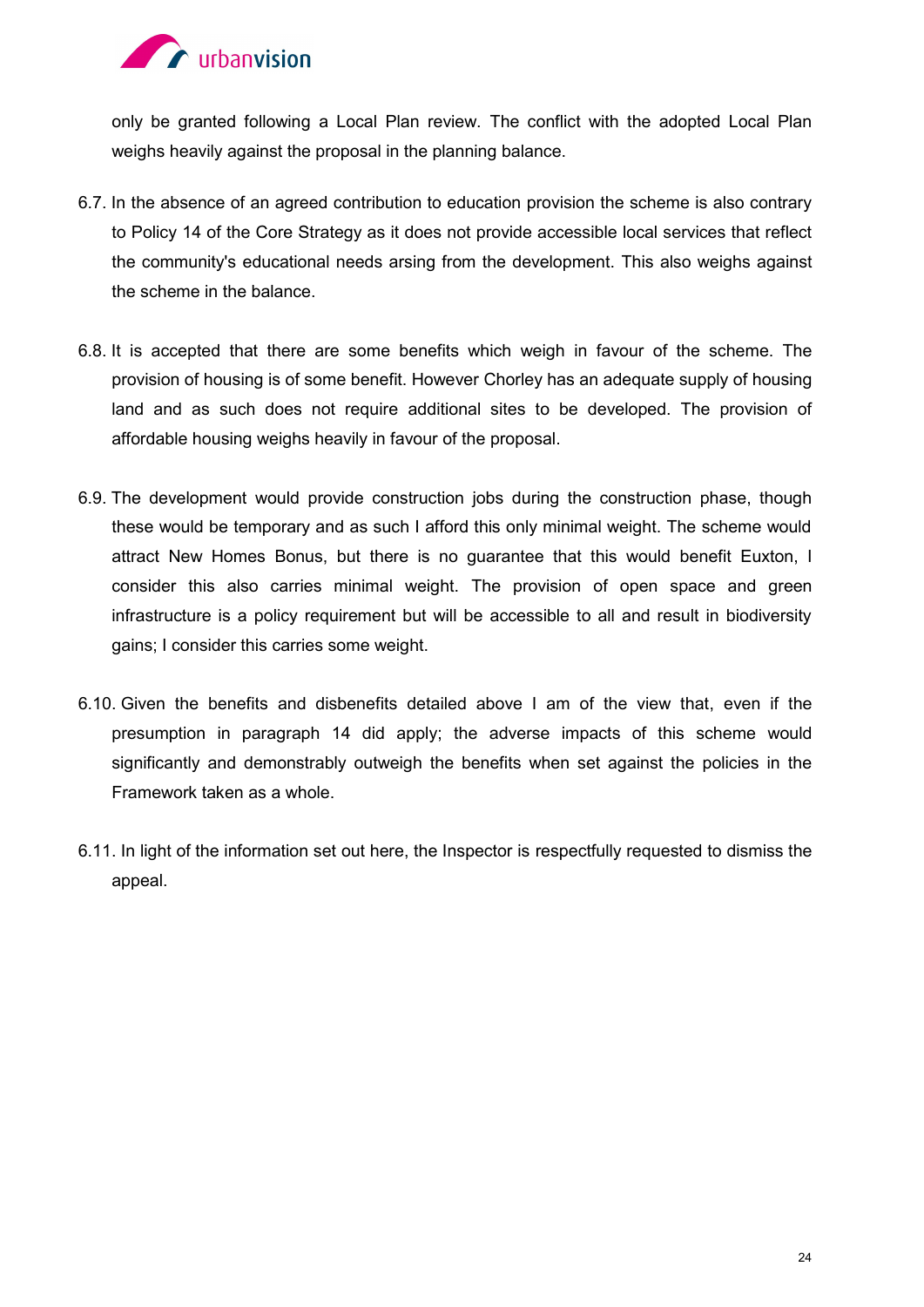# **Appendix 1: Extracts from the 1997 Chorley Borough Local Plan**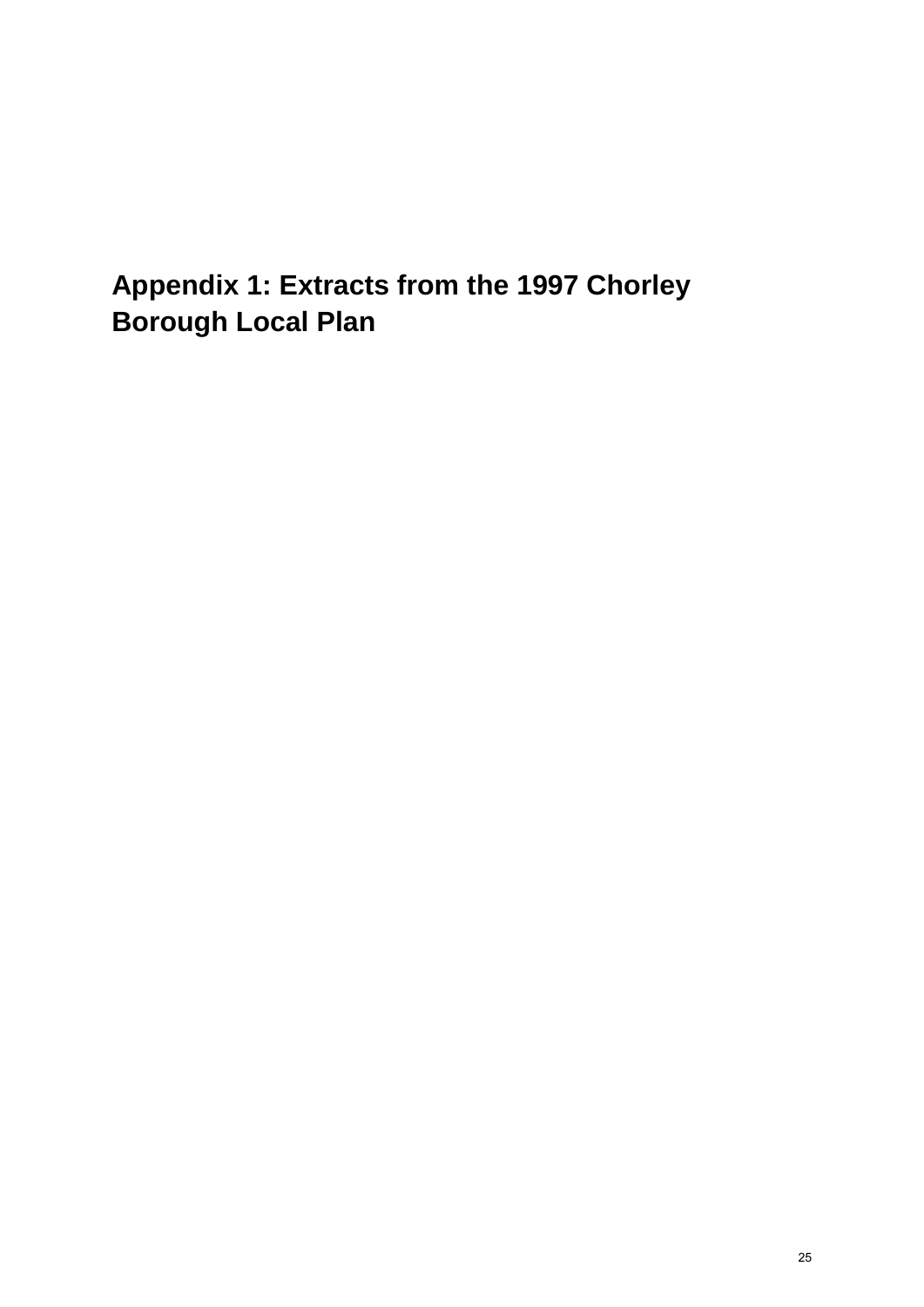#### **MAIN ISSUES**

 $~\lnot$ 

- 3.13 The main countryside issues for the Local Plan to consider are:
	- (i) How tight should Green Belt boundaries be bearing in mind the need to endure beyond the Plan period?
	- (ii) Does any land need to be reserved to allow for longer term development around the settlements should there be a need for such?
	- (iii) Some development may be allowed in the Green Belt to ensure the future of the rural economy and to make good use of redundant but otherwise attractive buildings thus preserving them as features in the landscape.
	- (iv) What are acceptable alternative uses of agricultural land and buildings in relation to likely impact on the character and quality of the landscape?

#### POLICIES AND PROPOSALS

#### Green Belt and Other Open Countryside

- 3.14 The general extent of the Green Belt in Chorley Borough is shown in diagrammatic form on the Structure Plan Key Diagram. It is the responsibility of this Local Plan to define precise boundaries on the ground taking due account of Structure Plan settlement policies (see Chapter 2), development requirements in the Plan period and to ensure durable boundaries thereafter, and that such boundaries relate to physical features on the ground where possible. Appendix 3 gives the guidelines used for defining the boundaries in terms of existing land uses.
- 3.15 The Structure Plan does not identify all rural areas of the Borough as being appropriate for Green Belt designation. In particular, the West Pennine Moors and associated land to the east of the M61 are excluded from the Green Belt due to the unlikelihood of Chorley merging with other settlements along this axis. However, it is considered important that this area is protected as an Area of Other Open Countryside from inappropriate development which would harm its open and rural character. The restrictions on development in the Green Belt and in the Area of Other Open Countryside are very similar and accord with strategic and national guidance. The fundamental difference is that there is a specific presumption against inappropriate development in the Green Belt.
- 3.16 Once Green Belt boundaries have been fixed they should only be changed in exceptional circumstances and are expected to endure significantly longer than the time period of this Local Plan (to 2001). This means that account needs to be taken of likely development needs beyond the Local Plan period. To accommodate for such, land between the urban area and the Green Belt (and Area of Other Open Countryside) boundaries can be safeguarded from development over the Plan period. Policy C3 identifies Areas of Safeguarded Land and outlines the restrictions on development in such areas that will be pursugd over the period of the Plan. The likelihood of Areas of Safeguarded Land being required for development purposes in the longer term will depend on a number of factors including population, development, economic and social trends over the period of this Local Plan. Decisions on whether Areas of Safeguarded Land are required for development will therefore be incorporated in forthcoming reviews of the Plan.
- 3.17 The standard permissible uses in the Green Belt, Area of Other Open Countryside and Areas of Safeguarded Land are those which are essentially open and `green' in appearance such that the use does not detract from the character of the countryside. These uses necessarily require ancillary buildings such as <sup>a</sup>sports pavilion or club house. These, as with all new buildings in the countryside, will require careful siting and an appropriate appearance so as not to visually intrude into the landscape.

26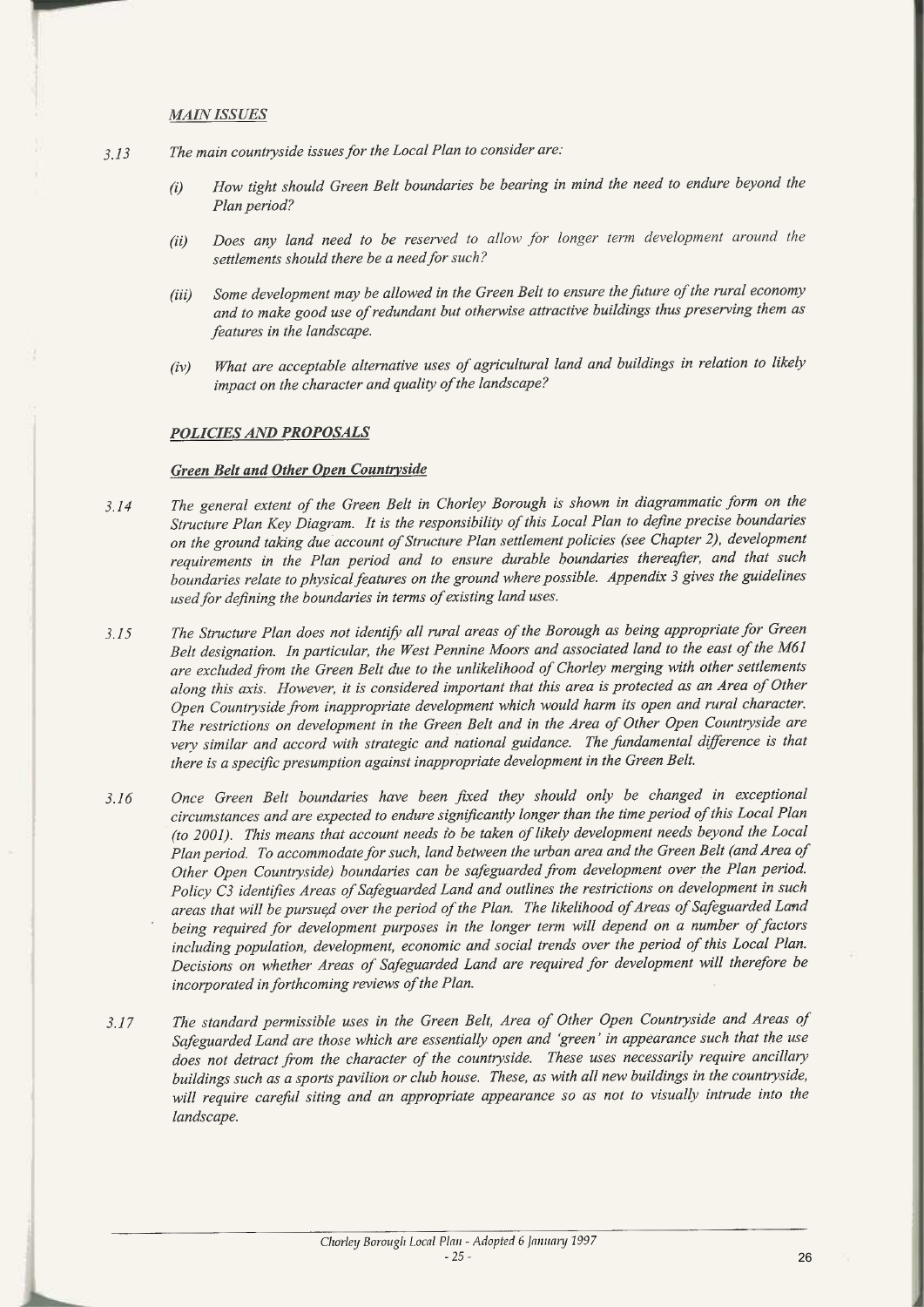- 3.18 Horticultural uses where all the plants and produce are grown on the holding are considered to be agriculture and therefore generally acceptable in the countryside. However, garden centres - where the majority of the goods sold are bought-in are essentially retail uses. The degree to which such centres are appropriate in the countryside will depend upon the extent to which individual proposals need to be located there. The onus will be upon an applicant to prove such a need exists.
- 3.19 There may be occasions where a development proposal comes forward which, whilst not falling within one of the specified categories of acceptable uses, may justifiably be located in the countryside. Planning permission would only be granted for such in 'very special circumstances'. It is the responsibility of the applicant to prove that such circumstances exist.
- C1 Within the Green Belt, as shown on the Implementation Proposals Map, planning permission will not be granted, except in very special circum-<br>By the use of development stances, for the erection of new buildings, control powers. other than for the purposes of agriculture, forestry, essential facilities for outdoor sport and outdoor recreation, for cemeteries, and for other uses of land which preserve the openness of the Green Belt and which do not conflict with the purposes of including land in it, or limited extension, alteration or replacement of existing dwellings. In appropriate circumstances, rural buildings may be used to provide suitable accommodation for small firms or tourist activities or as individual residences. In very special circumstances, a change of use may be permitted within the terms of national Green Belt Policy.
- C<sub>2</sub> Within the Area of Other Open Countryside, *Implementation* as shown on the Proposals Map, development will be limited to: By the use of development

control powers.

- $(a)$  that needed for the purposes of agriculture or forestry or other uses appropriate to a rural urea;
- (b) the rehabilitation and re-use of existing rural buildings where their form, bulk and general design are in keeping with the character of the surrounding countryside;
- (c) the re-use, refurbishment or replacement of institutional buildings and associated facilities set within their own grounds.

Note: This policy is not in general conformity with the Lancashire Structure Plan 1991-2006 - see page 7.

C3 In the Areas of Safeguarded Land, as *Implementation* shown on the Proposals Map, development other than that permissible in the  $B<sub>y</sub>$  the use of development countryside (Policies C1 or C2) will not control powers. be allowed unless a review of the Plan identifies a need for the land to be allocated for a specific use.

Chorley Borough Local Plan - Adopted 6 January 1997 -26 $\overline{27}$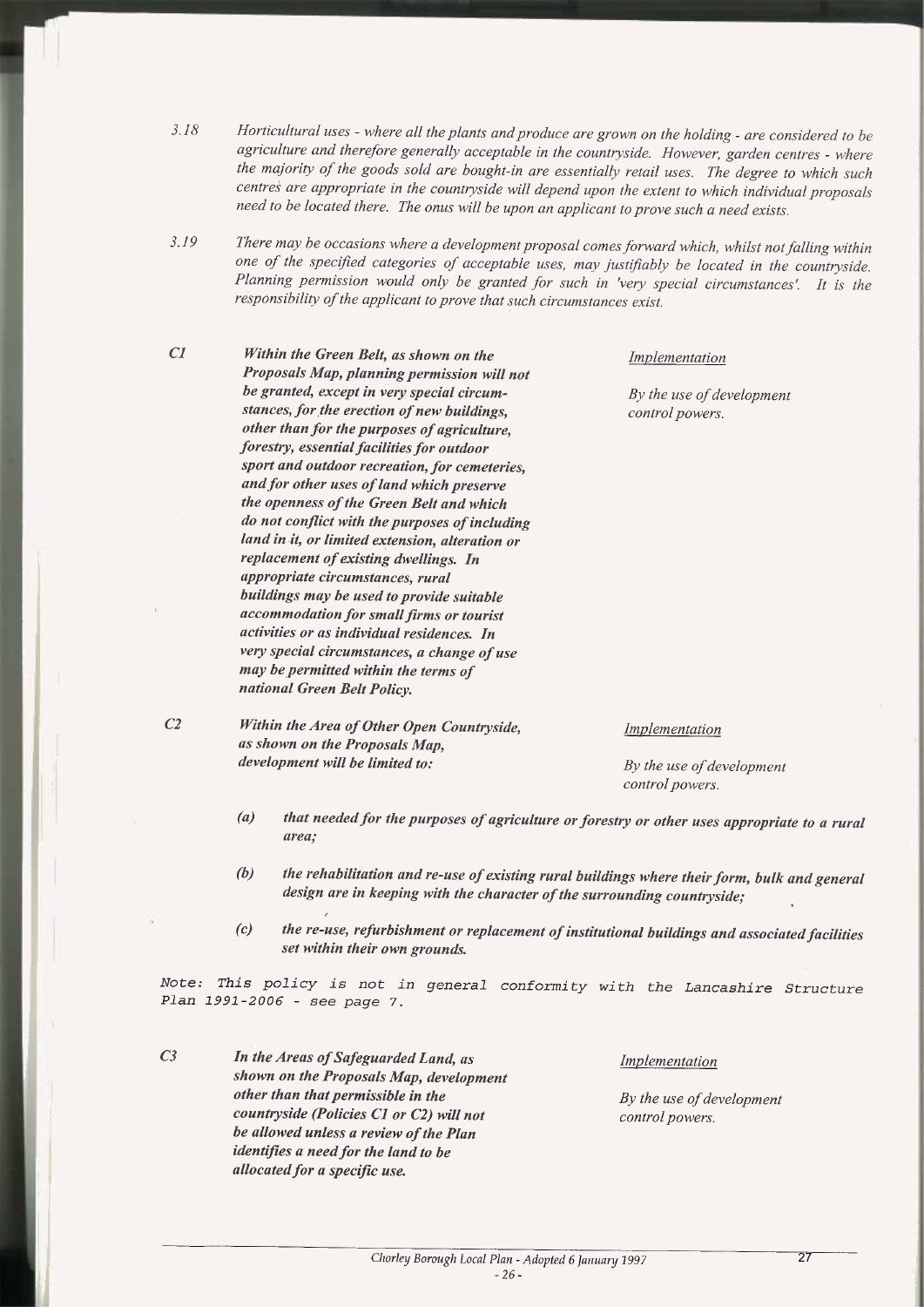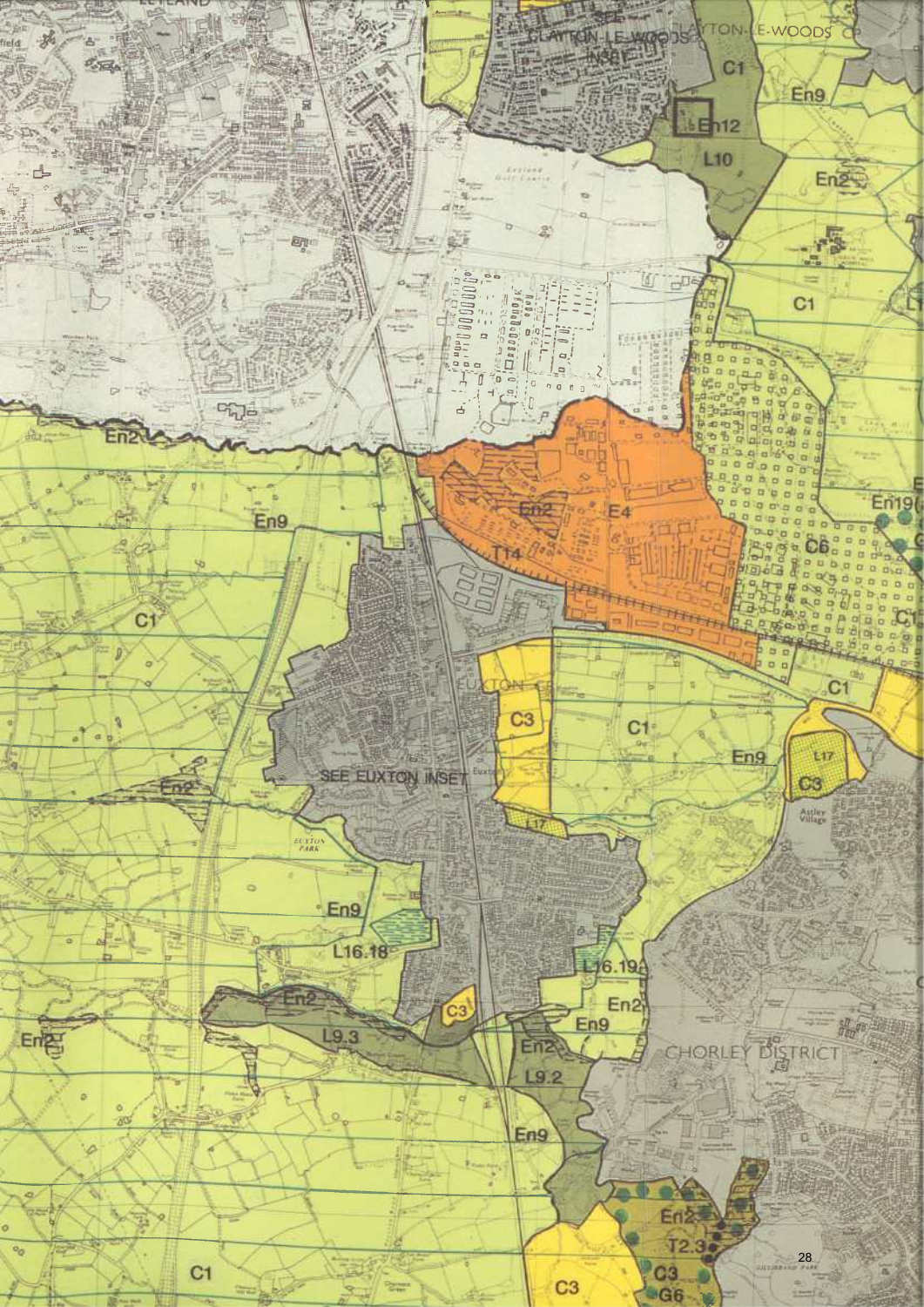**Appendix 2: Forest of Dean v. Gladman Developments Ltd**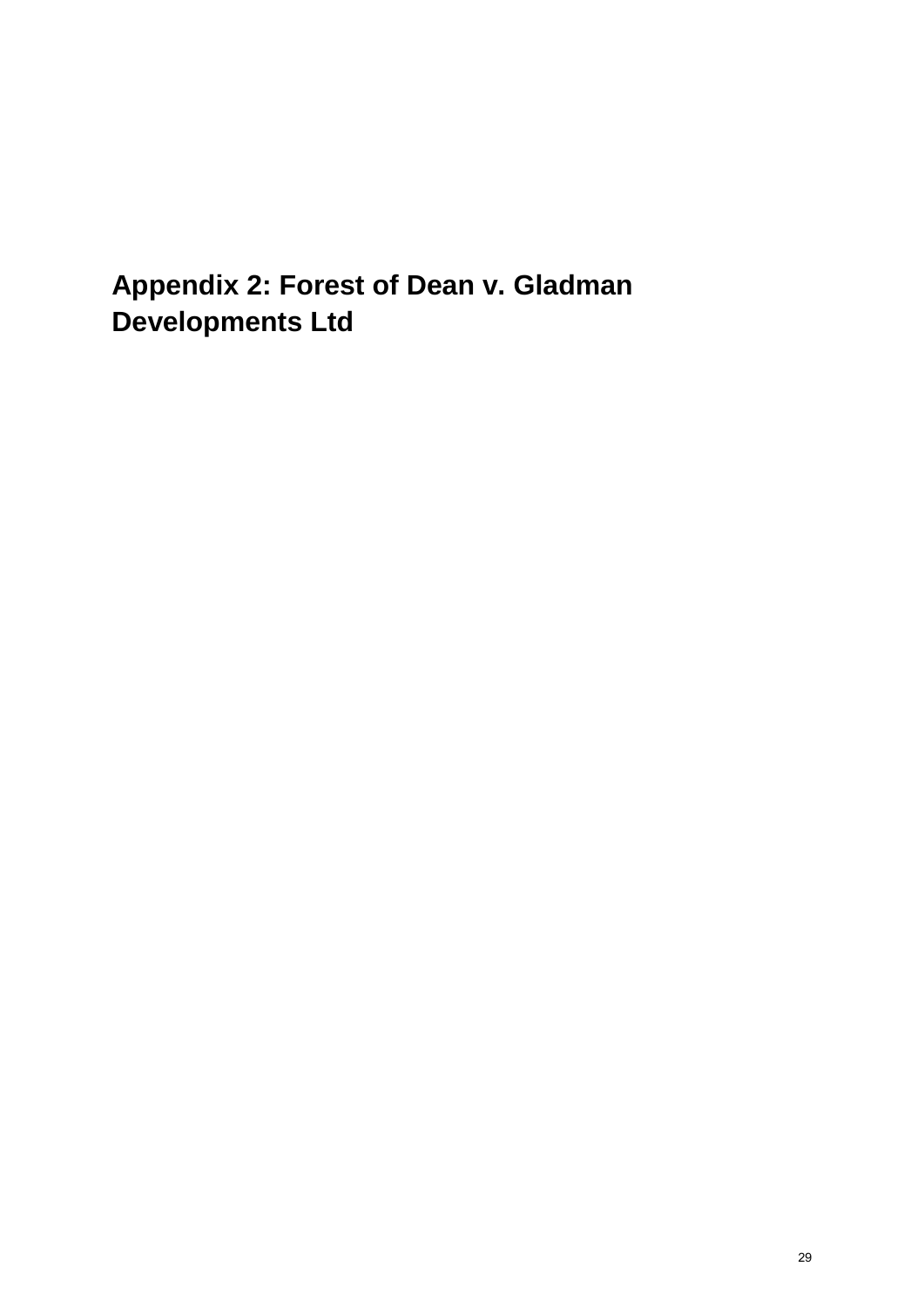Neutral Citation Number: [2016] EWHC 421 (Admin) **IN THE HIGH COURT OF JUSTICE QUEEN'S BENCH DIVISION PLANNING COURT**

> Bristol Civil and Family Justice Centre, Redcliff Street, Bristol, BS1 6GR.

> > Date: 4 March 2016

**Before**:

### **THE HON MR JUSTICE COULSON**

- - - - - - - - - - - - - - - - - - - - -

**Between:** 

**Forest of Dean District Council Claimant**

**- and - Secretary of State for Communities** 

**and Local Government - and - Gladman Developments Ltd** **First Defendant**

**Second Defendant**

#### - - - - - - - - - - - - - - - - - - - - - - - - - - - - - - - - - - - - - - - - - -

**Mr Peter Wadsley** and **Mr Philip Robson** (instructed by **Legal Services, FDDC**) for the **Claimant Mr Gwion Lewis** (instructed by **Treasury Solicitor**) for the **First Defendant Mr David Elvin QC** and **Mr Peter Goatley**  (instructed by **Irwin Mitchell LLP**) for the **Second Defendant**

Hearing date: 23 February 2016

- - - - - - - - - - - - - - - - - - - - -

## **Judgment**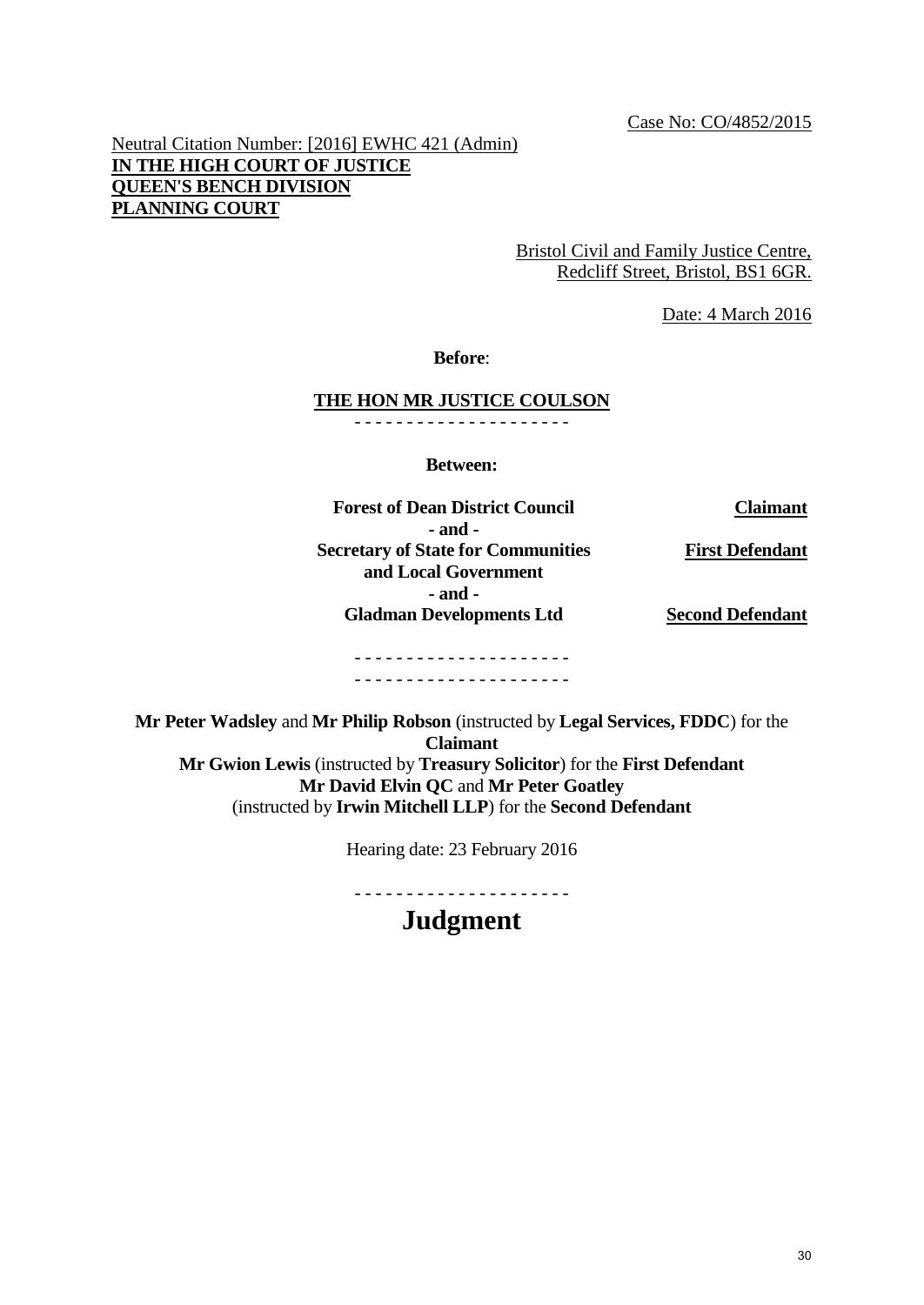### **The Hon. Mr Justice Coulson:**

### **1. INTRODUCTION**

- 1. On 12 June 2014, the second defendant developer (whom I shall call "Gladman") applied for planning permission to build up to 85 dwellings and associated works on land north of Ross Road in Newent, GL18 1BE. In February 2015, the claimant (whom I shall call "FDDC"), refused that application. Gladman appealed and there was an Inquiry in late June/early July 2015. In a written decision dated 25 August 2015, the inspector allowed Gladman's appeal and granted outline planning permission.
- 2. By an application made pursuant to section 288 of the Town and Country Planning Act 1990 ("the 1990 Act"), lodged on 5 October 2015, FDDC challenges the decision of the planning inspector. There are four grounds of appeal as follows:
	- (1) Failing to consider and give reasons as to whether the site was a 'valued landscape';
	- (2) Incorrectly applying the National Planning Policy Framework ("NPPF") at paragraph 134 and the test on harm to heritage assets;
	- (3) Failing to consider the interaction between paragraph 134 and paragraph 14 of the NPPF and therefore applying the wrong test;
	- (4) Inadequate reasoning.
- 3. Unusually perhaps, the first defendant (whom I shall call "SSCLG") expressly accepts that Ground 3, the failure to consider and apply the test created by the interaction between paragraphs 134 and 14 of the NPPF, has been made out. In consequence, SSCLG joins with the claimant, FDDC, in asking me to quash the appeal decision. Gladman do not accept Ground 3. In those circumstances, in order to save both time and costs, at the hearing I invited the parties to deal with Ground 3 only, although it was of course also necessary to deal with the issue of discretion and whether, if Ground 3 was made out, the inspector's decision would still have been the same.
- 4. The argument on these two points alone took almost all of the time allocated for the hearing on 23 February 2016. At the end of that hearing, I gave a short ruling in which I indicated that: a) FDDC's application on Ground 3 had been successful, together with brief reasons; and that b) it could not be said that, if the inspector had applied the right test, he would necessarily have reached the same answer. In those circumstances, I allowed the application to quash. I said that, in view of the importance of the point, not only for the parties, but for what I was told was the planning process generally, I would provide a fuller written judgment explaining the reasons for my decision. This is that Judgment.

### **2. THE RELEVANT LEGAL PRINCIPLES**

### **2.1 Section 288**

5. Section 288 of the 1990 Act provides as follows: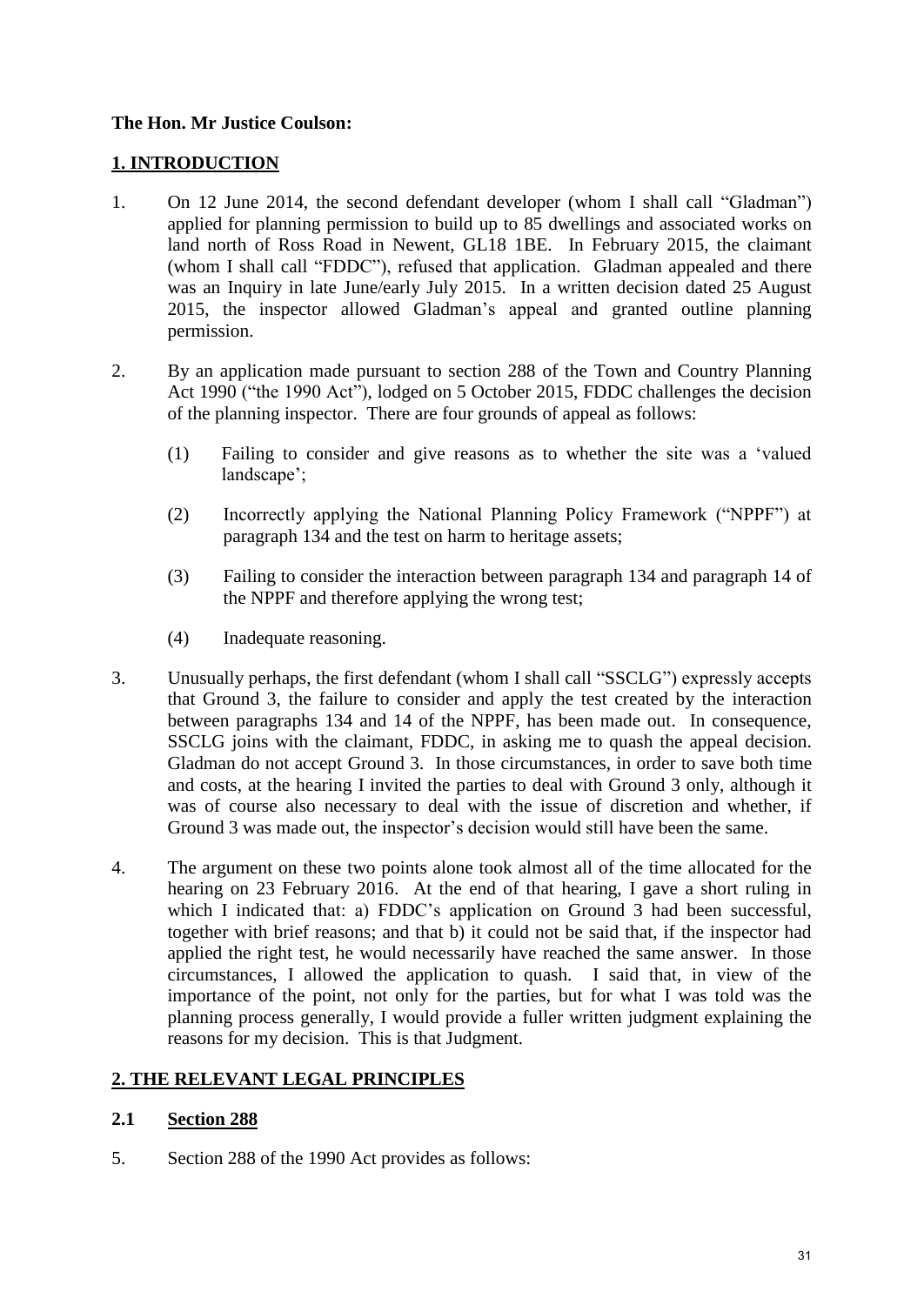### "**288 Proceedings for questioning the validity of other orders, decisions and directions**

- (1) If any person—
	- (a) is aggrieved by any order to which this section applies and wishes to question the validity of that order on the grounds—
		- (i) that the order is not within the powers of this Act, or
		- (ii) that any of the relevant requirements have not been complied with in relation to that order; or
	- (b) is aggrieved by any action on the part of the Secretary of State to which this section applies and wishes to question the validity of that action on the grounds—
		- (i) that the action is not within the powers of this Act, or
		- (ii) that any of the relevant requirements have not been complied with in relation to that action,

he may make an application to the High Court under this section.

- (2) Without prejudice to subsection (1), if the authority directly concerned with any order to which this section applies, or with any action on the part of the Secretary of State to which this section applies, wish to question the validity of that order or action on any of the grounds mentioned in subsection (1), the authority may make an application to the High Court under this section.
- (3) An application under this section must be made within six weeks from the date on which the order is confirmed (or, in the case of an order under section 97 which takes effect under section 99 without confirmation, the date on which it takes effect) or, as the case may be, the date on which the action is taken.
- (4) This section applies to any such order as is mentioned in subsection (2) of section 284 and to any such action on the part of the Secretary of State as is mentioned in subsection (3) of that section.
- (5) On any application under this section the High Court—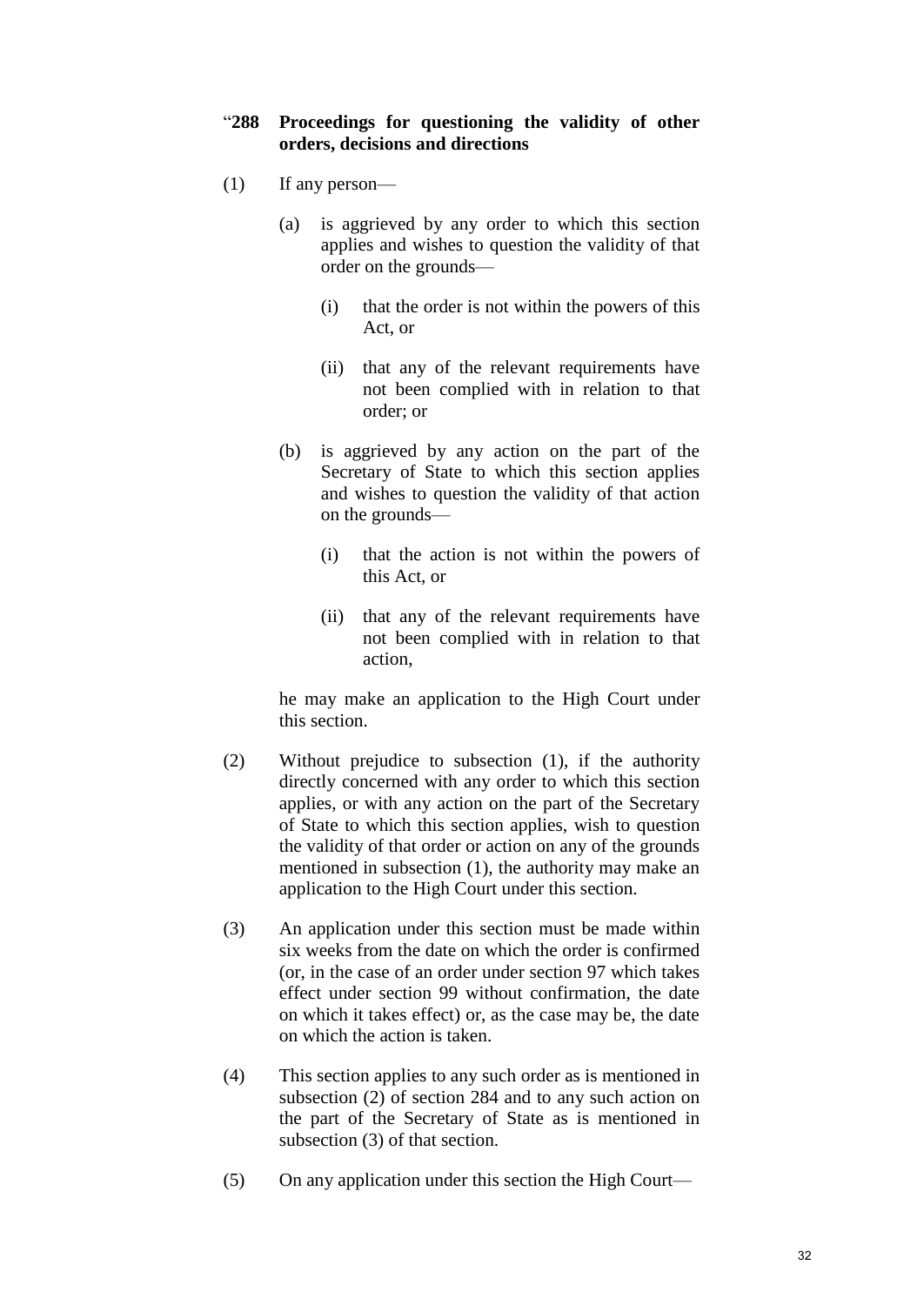- (a) may, subject to subsection (6), by interim order suspend the operation of the order or action, the validity of which is questioned by the application, until the final determination of the proceedings;
- (b) if satisfied that the order or action in question is not within the powers of this Act, or that the interests of the applicant have been substantially prejudiced by a failure to comply with any of the relevant requirements in relation to it, may quash that order or action."

I note that this claim was brought under the unamended provisions of the 1990 Act, pursuant to which permission to make the application is not required. Thus the case proceeded directly to a substantive hearing. The amended s.288 only applies to decisions taken on or after 26 October 2015.

### **2.2 The Correct Approach to Section 288**

- 6. The correct approach to be adopted to a s.288 claim was set out in paragraph 19 of the judgment of Lindblom J (as he then was) in *Bloor Homes East Midland Ltd v SSCLG* [2014] EWHC 754 (Admin) as follows:
	- "19. The relevant law is not controversial. It comprises seven familiar principles:
	- (1) Decisions of the Secretary of State and his inspectors in appeals against the refusal of planning permission are to be construed in a reasonably flexible way. Decision letters are written principally for parties who know what the issues between them are and what evidence and argument has been deployed on those issues. An inspector does not need to "rehearse every argument relating to each matter in every paragraph" (see the judgment of Forbes J. in *[Seddon Properties v Secretary](http://login.westlaw.co.uk/maf/wluk/app/document?src=doc&linktype=ref&context=21&crumb-action=replace&docguid=I9FDCBF80E42811DA8FC2A0F0355337E9)  [of State for the Environment \(1981\) 42 P. & C.R. 26](http://login.westlaw.co.uk/maf/wluk/app/document?src=doc&linktype=ref&context=21&crumb-action=replace&docguid=I9FDCBF80E42811DA8FC2A0F0355337E9)* , at p.28).
	- (2) The reasons for an appeal decision must be intelligible and adequate, enabling one to understand why the appeal was decided as it was and what conclusions were reached on the "principal important controversial issues". An inspector's reasoning must not give rise to a substantial doubt as to whether he went wrong in law, for example by misunderstanding a relevant policy or by failing to reach a rational decision on relevant grounds. But the reasons need refer only to the main issues in the dispute, not to every material consideration (see the speech of Lord Brown of Eaton-under-Heywood in *[South Bucks District Council and another](http://login.westlaw.co.uk/maf/wluk/app/document?src=doc&linktype=ref&context=21&crumb-action=replace&docguid=IB6FA1B40E42811DA8FC2A0F0355337E9)  [v Porter \(No. 2\) \[2004\] 1 W.L.R. 1953](http://login.westlaw.co.uk/maf/wluk/app/document?src=doc&linktype=ref&context=21&crumb-action=replace&docguid=IB6FA1B40E42811DA8FC2A0F0355337E9)* , at p.1964B-G).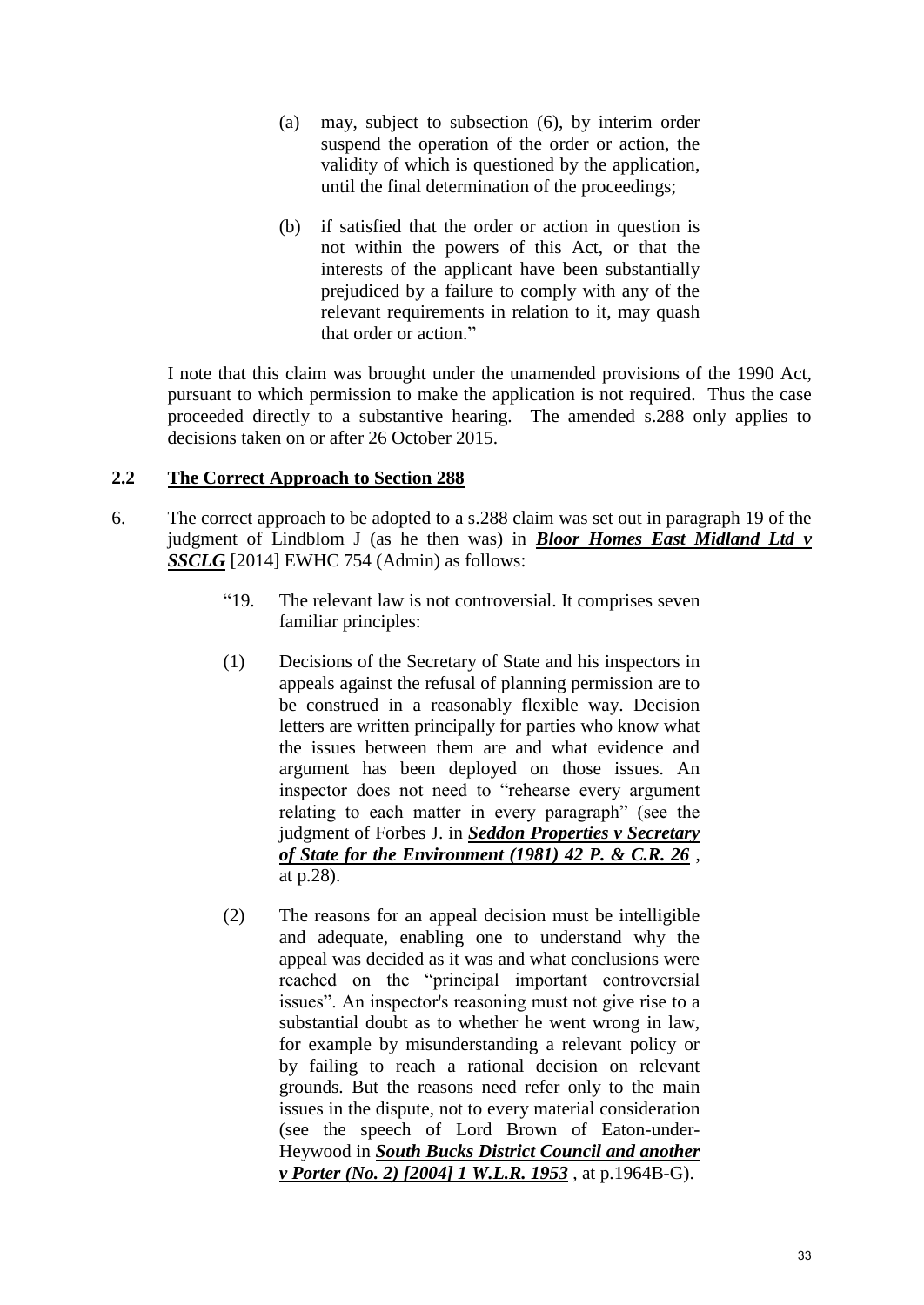- (3) The weight to be attached to any material consideration and all matters of planning judgment are within the exclusive jurisdiction of the decision-maker. They are not for the court. A local planning authority determining an application for planning permission is free, "provided that it does not lapse into *Wednesbury*  irrationality" to give material considerations "whatever weight [it] thinks fit or no weight at all" (see the speech of Lord Hoffmann **in** *[Tesco Stores Limited v Secretary](http://login.westlaw.co.uk/maf/wluk/app/document?src=doc&linktype=ref&context=21&crumb-action=replace&docguid=ICED19F41E42811DA8FC2A0F0355337E9)  [of State for the Environment \[1995\] 1 W.L.R. 759](http://login.westlaw.co.uk/maf/wluk/app/document?src=doc&linktype=ref&context=21&crumb-action=replace&docguid=ICED19F41E42811DA8FC2A0F0355337E9)* , at p.780F-H). And, essentially for that reason, an application under [section 288](http://login.westlaw.co.uk/maf/wluk/app/document?src=doc&linktype=ref&context=21&crumb-action=replace&docguid=I125049B0E44C11DA8D70A0E70A78ED65) of the 1990 Act does not afford an opportunity for a review of the planning merits of an inspector's decision (see the judgment of Sullivan J., as he then was, in *[Newsmith v Secretary of](http://login.westlaw.co.uk/maf/wluk/app/document?src=doc&linktype=ref&context=21&crumb-action=replace&docguid=I7E823C20E42811DA8FC2A0F0355337E9)  [State for \[2001\] EWHC Admin 74](http://login.westlaw.co.uk/maf/wluk/app/document?src=doc&linktype=ref&context=21&crumb-action=replace&docguid=I7E823C20E42811DA8FC2A0F0355337E9)* , at paragraph 6).
- (4) Planning policies are not statutory or contractual provisions and should not be construed as if they were. The proper interpretation of planning policy is ultimately a matter of law for the court. The application of relevant policy is for the decision-maker. But statements of policy are to be interpreted objectively by the court in accordance with the language used and in its proper context. A failure properly to understand and apply relevant policy will constitute a failure to have regard to a material consideration, or will amount to having regard to an immaterial consideration (see the judgment of Lord Reed in *[Tesco Stores v Dundee City](http://login.westlaw.co.uk/maf/wluk/app/document?src=doc&linktype=ref&context=21&crumb-action=replace&docguid=IBF08B670735111E1A4A8909252F0008B)  [Council \[2012\] P.T.S.R. 983](http://login.westlaw.co.uk/maf/wluk/app/document?src=doc&linktype=ref&context=21&crumb-action=replace&docguid=IBF08B670735111E1A4A8909252F0008B)*, at paragraphs 17 to 22).
- (5) When it is suggested that an inspector has failed to grasp a relevant policy one must look at what he thought the important planning issues were and decide whether it appears from the way he dealt with them that he must have misunderstood the policy in question (see the judgment of Hoffmann L.J., as he then was, *South Somerset District Council v The Secretary of State for the Environment* (1993) 66 P. & C.R. 80, at p.83E-H).
- (6) Because it is reasonable to assume that national planning policy is familiar to the Secretary of State and his inspectors, the fact that a particular policy is not mentioned in the decision letter does not necessarily mean that it has been ignored (see, for example, the judgment of Lang J. in *Sea Land Power & Energy Limited v Secretary of State for Communities and Local Government* [2012] EWHC 1419 (QB), at paragraph 58).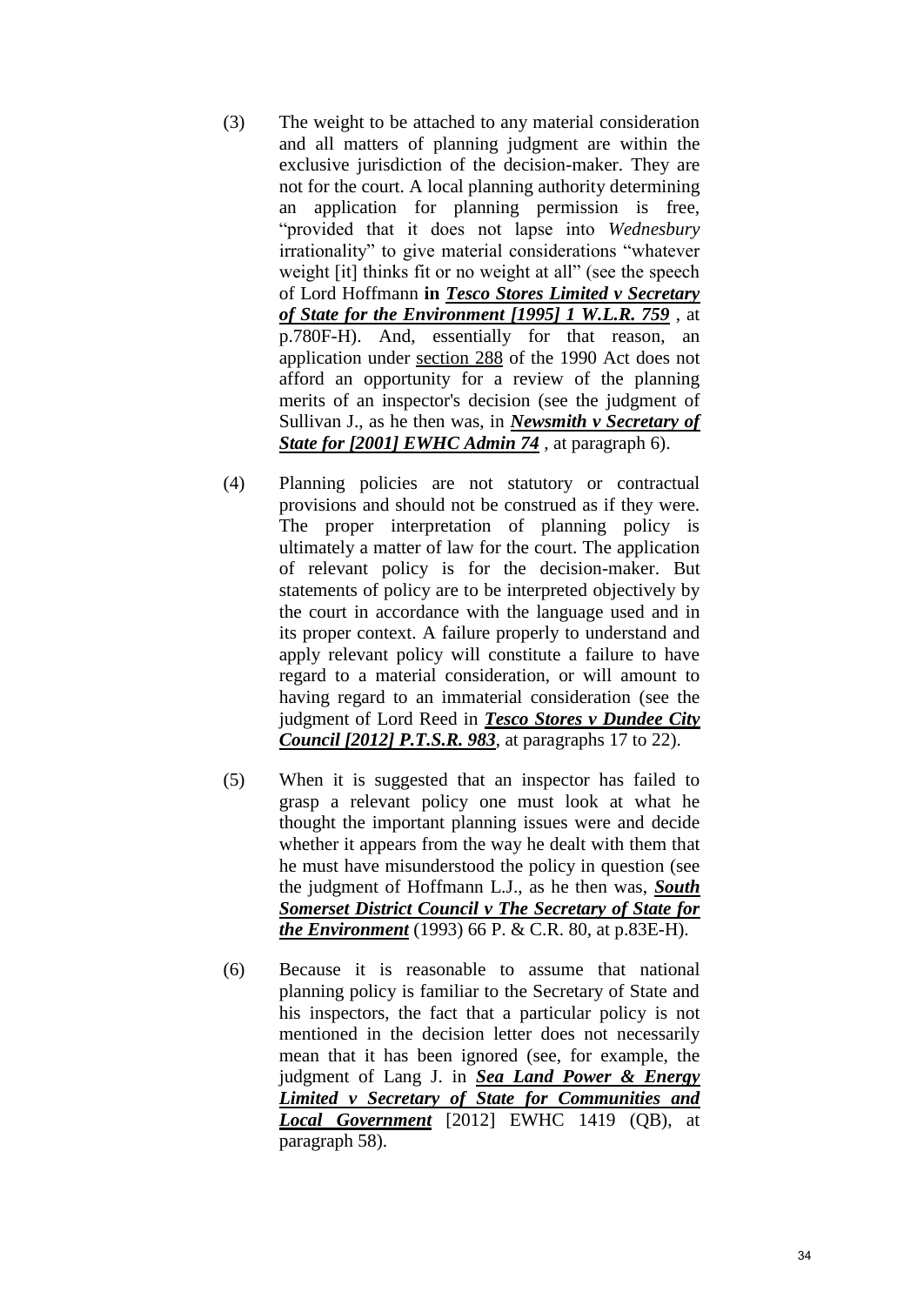(7) Consistency in decision-making is important both to developers and local planning authorities, because it serves to maintain public confidence in the operation of the development control system. But it is not a principle of law that like cases must always be decided alike. An inspector must exercise his own judgment on this question, if it arises (see, for example, the judgment of Pill L.J. *[Fox Strategic Land and Property Ltd. v](http://login.westlaw.co.uk/maf/wluk/app/document?src=doc&linktype=ref&context=21&crumb-action=replace&docguid=I6F7894E0D3AA11E197558AA3FC682B27)  [Secretary of State for Communities and Local](http://login.westlaw.co.uk/maf/wluk/app/document?src=doc&linktype=ref&context=21&crumb-action=replace&docguid=I6F7894E0D3AA11E197558AA3FC682B27)  [Government \[2013\] 1 P. & C.R. 6](http://login.westlaw.co.uk/maf/wluk/app/document?src=doc&linktype=ref&context=21&crumb-action=replace&docguid=I6F7894E0D3AA11E197558AA3FC682B27)* , at paragraphs 12 to 14, citing the judgment of Mann L.J. in *[North Wiltshire](http://login.westlaw.co.uk/maf/wluk/app/document?src=doc&linktype=ref&context=21&crumb-action=replace&docguid=I10F027D0E42811DA8FC2A0F0355337E9)  [District Council v Secretary of State for the](http://login.westlaw.co.uk/maf/wluk/app/document?src=doc&linktype=ref&context=21&crumb-action=replace&docguid=I10F027D0E42811DA8FC2A0F0355337E9)  [Environment \[1992\] 65 P. & C.R. 137](http://login.westlaw.co.uk/maf/wluk/app/document?src=doc&linktype=ref&context=21&crumb-action=replace&docguid=I10F027D0E42811DA8FC2A0F0355337E9)*, at p.145)."

### **2.3 The NPPF**

<u>.</u>

- 7. During the hearing, numerous paragraphs within the NPPF were referred to. It would make this Judgment unnecessarily prolix if I set out all those paragraphs. In my judgment, the important paragraphs were as follows:
	- (a) Paragraph 14:

"At the heart of the National Planning Policy Framework is a **presumption in favour of sustainable development**, which should be seen as a golden thread running through both planmaking and decision-taking.

For **plan-making** this means that:

- local planning authorities should positively seek opportunities to meet the development needs of their area;
- Local Plans should meet objectively assessed needs, with sufficient flexibility to adapt to rapid change, unless:
	- any adverse impacts of doing so would significantly and demonstrably outweigh the benefits, when assessed against the policies in this Framework taken as a whole; or
	- specific policies in this Framework indicate development should be restricted.<sup>9</sup>

<span id="page-35-0"></span>For **decision-taking** this means:

 approving development proposals that accord with the development plan without delay; and

 $^9$  For example, those policies relating to sites protected under the Birds and Habitats Directives (see paragraph 119) and/or designated as Sites of Special Scientific Interest; land designated as Green Belt, Local Green Space, an Area of Outstanding Natural Beauty, Heritage Coast or within a National Park (or the Broads Authority); designated heritage assets; and locations at risk of flooding or coastal erosion.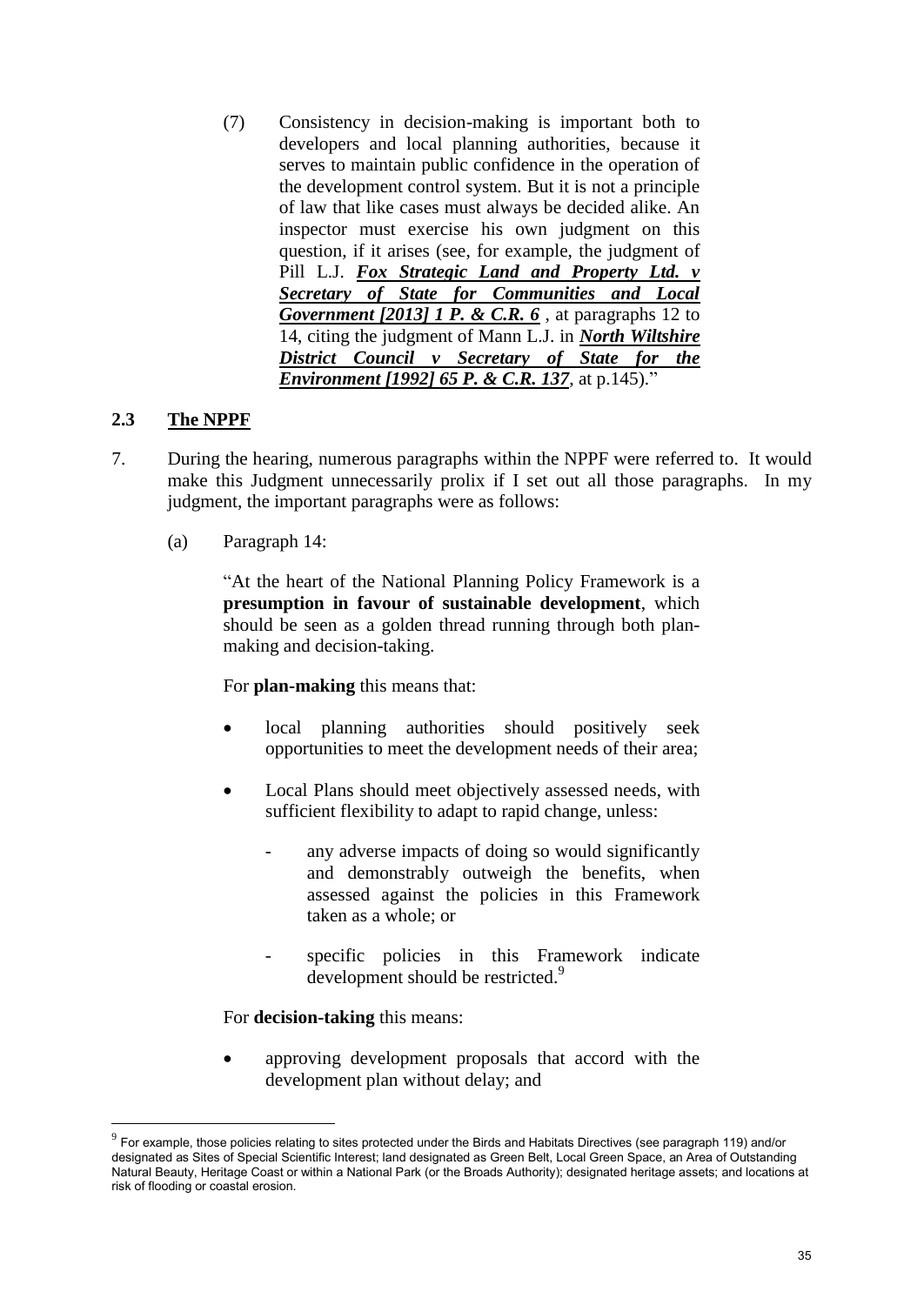- where the development plan is absent, silent or relevant policies are out-of-date, granting permission unless:
	- any adverse impacts of doing so would significantly and demonstrably outweigh the benefits, when assessed against the policies in this Framework taken as a whole:  $or<sup>10</sup>$
	- specific policies in this Framework indicate development should be restricted.<sup>[9](#page-35-0)</sup>"

It is this second bullet point under 'decision-taking' that matters for the purposes of this case. Of the two alternatives applicable where the development plan is absent, silent or relevant policies are out-of-date, the first ("any adverse impacts…") was referred to at the hearing as Limb 1. The second, ("Specific policies…") was referred to as Limb 2.

(b) Paragraph 49:

"Housing applications should be considered in the context of the presumption in favour of sustainable development. Relevant policies for the supply of housing should not be considered upto-date if the local planning authority cannot demonstrate a five-year supply of deliverable housing sites."

- (c) Paragraphs dealing with conserving and enhancing the historic environment, including:
	- "126. Local planning authorities should set out in their Local Plan a positive strategy for the conservation and enjoyment of the historic environment, including heritage assets most at risk through neglect, decay or other threats. In doing so, they should recognise that heritage assets are an irreplaceable resource and conserve them in a manner appropriate to their significance. In developing this strategy, local planning authorities should take into account:
		- the desirability of sustaining and enhancing the significance of heritage assets and putting them to viable uses consistent with their conservation;
		- the wider social, cultural, economic and environmental benefits that conservation of the historic environment can bring;
		- the desirability of new development making a positive contribution to local character and distinctiveness; and

1

 $10$  Unless material considerations indicate otherwise.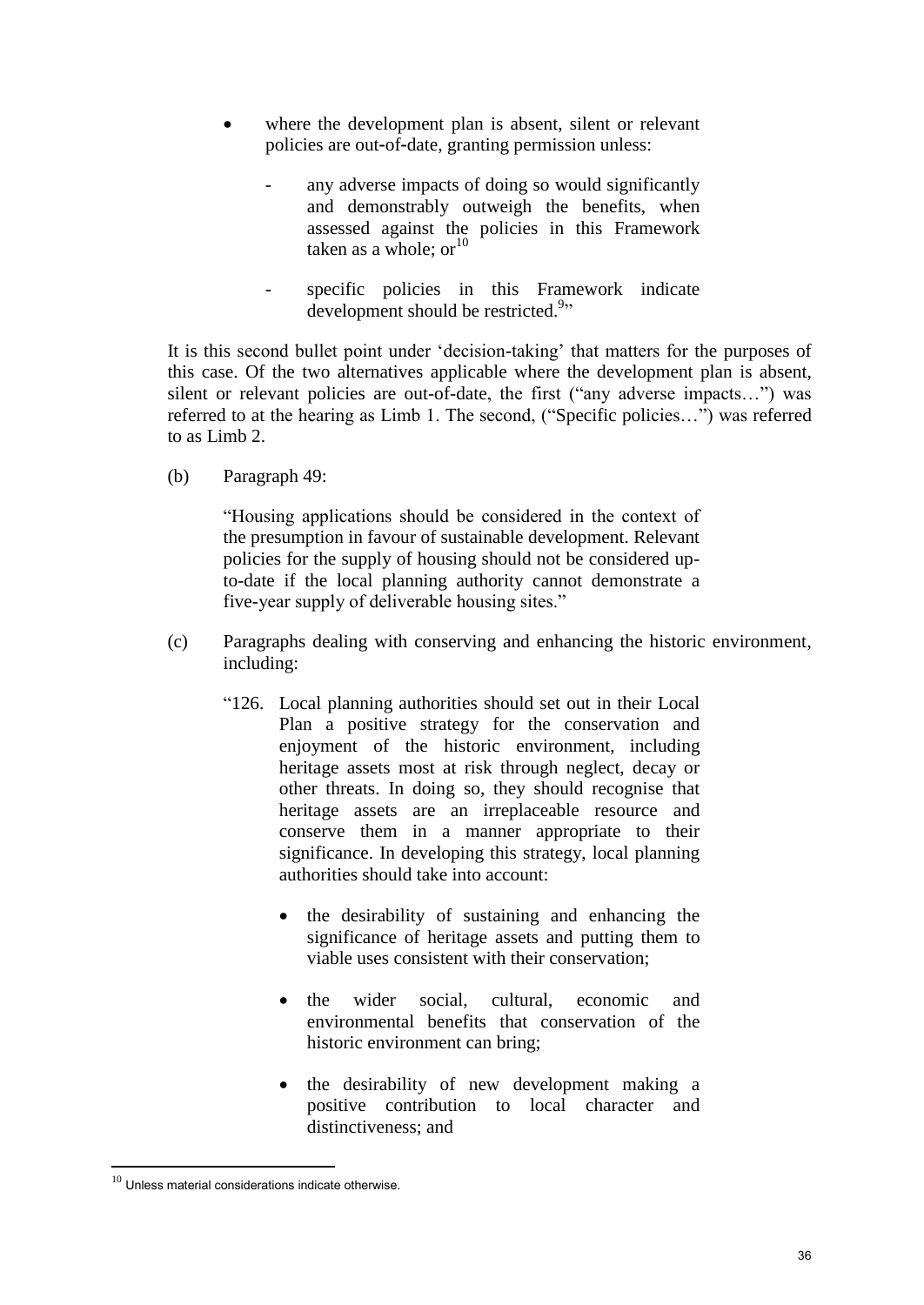opportunities to draw on the contribution made by the historic environment to the character of a place.

…

- 132. When considering the impact of a proposed development on the significance of a designated heritage asset, great weight should be given to the asset's conservation. The more important the asset, the greater the weight should be. Significance can be harmed or lost through alteration or destruction of the heritage asset or development within its setting. As heritage assets are irreplaceable, any harm or loss should require clear and convincing justification. Substantial harm to or loss of a grade II listed building, park or garden should be exceptional. Substantial harm to or loss of designated heritage assets of the highest significance, notably scheduled monuments, protected wreck sites, battlefields, grade I and II\* listed buildings, grade I and II\* registered parks and gardens, and World Heritage Sites, should be wholly exceptional.
- 133. Where a proposed development will lead to substantial harm to or total loss of significance of a designated heritage asset, local planning authorities should refuse consent, unless it can be demonstrated that the substantial harm or loss is necessary to achieve substantial public benefits that outweigh that harm or loss, or all of the following apply:
	- the nature of the heritage asset prevents all reasonable uses of the site; and
	- no viable use of the heritage asset itself can be found in the medium term through appropriate marketing that will enable its conservation; and
	- conservation by grant-funding or some form of charitable or public ownership is demonstrably not possible; and
	- the harm or loss is outweighed by the benefit of bringing the site back into use.
- 134. Where a development proposal will lead to less than substantial harm to the significance of a designated heritage asset, this harm should be weighed against the public benefits of the proposal, including securing its optimum viable use."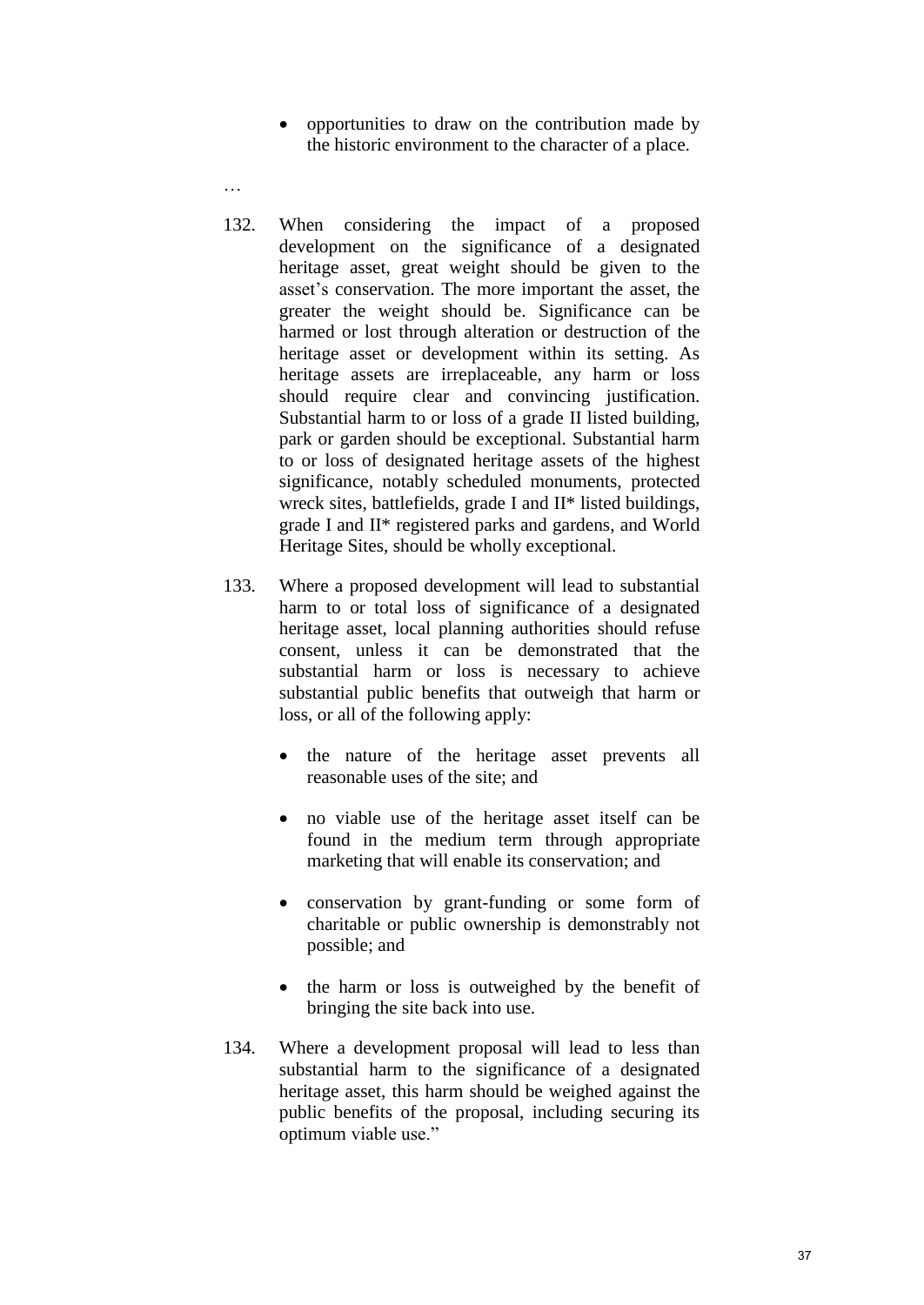- 8. The NPPF itself has to be approached in accordance with the guidance referred to by Lord Reed in *Tesco Stores v Dundee City Council* (as set out in paragraph 19(4) of *Bloor Homes*, above). The NPPF has also been recently considered by the Court of Appeal in *Europa Oil and Gas Ltd v SSCLG* [2014] EWCA Civ. 825 in these terms:
	- "13. Paragraph 90 of the NPPF is a policy statement which, in accordance with basic principle, "should be interpreted objectively in accordance with the language used, read as always in its proper context" (per Lord Reed JSC in *Tesco Stores Ltd*.
	- 15. On the face of it, the NPPF is a stand-alone document which should be interpreted within its own terms. It even contains a glossary (Annex 2) which explains familiar planning terms such as "local plan" and "planning condition", cross-referring as appropriate to legislation…"
- 9. More particularly, paragraphs 132-134 of the NPPF were dealt with by Gilbart J in *Pugh v SSCLG* [2015] EWHC 3 (Admin). He noted at paragraph 49 of his judgment that paragraph 134 "can be a trap for the unwary if taken out of context" and he went on to say in paragraph 50:

"There is a sequential approach in paragraphs 132-4 which addresses the significance in planning terms of the effects of proposals on designated heritage assets. If, having addressed all the relevant considerations about value, significance and the nature of the harm, and one has then reached the point of concluding that the level of harm is less than substantial, then one must use the test in paragraph 134. It is an integral part of the NPPF sequential approach. Following it does not deprive the considerations of the value and significance of the heritage asset of weight: indeed it requires consideration of them at the appropriate stage. But what one is not required to do is to apply some different test at the final stage than that of the balance set out in paragraph 134. How one strikes the balance, or what weight one gives the benefits on the one side and the harm on the other, is a matter for the decision maker. Unless one gives reasons for departing from the policy, one cannot set it aside and prefer using some different test."

### **2.4 Heritage Assets**

…

10. Heritage assets and the correct approach to them was recently dealt with by the Court of Appeal in *Barnwell Manor Wind Energy Ltd v East Northants DC* [2014] EWCA Civ. 137, and by Lindblom J in *R (Forge Field Society) v Sevenoaks DC* [2014] EWHC 1895 (Admin). At paragraphs 48-51 of his judgment in *Forge Field*, Lindblom J said: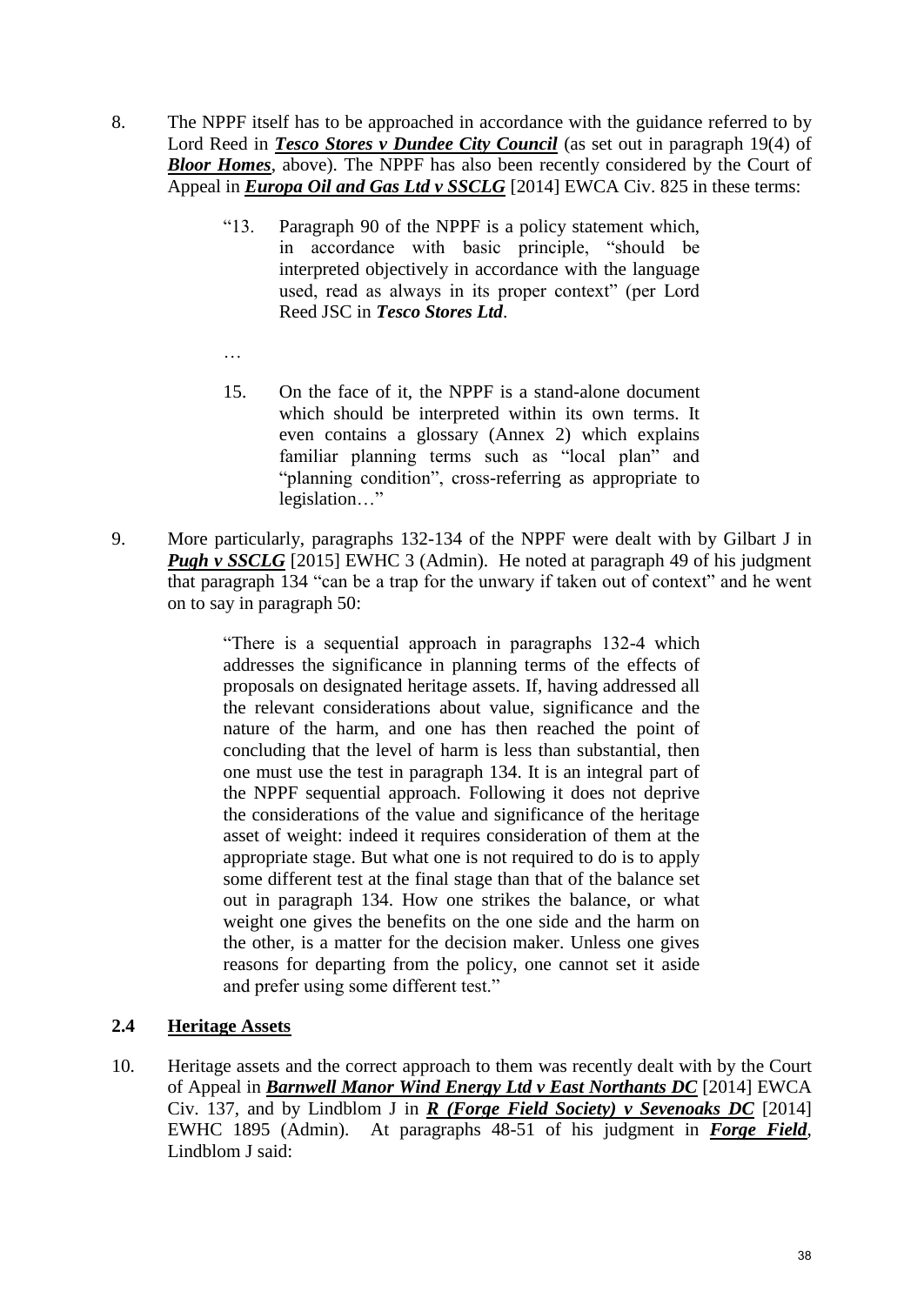- "48. As the Court of Appeal has made absolutely clear in its recent decision in *Barnwell*, the duties in [sections 66](http://login.westlaw.co.uk/maf/wluk/app/document?src=doc&linktype=ref&context=29&crumb-action=replace&docguid=I688AB530E44811DA8D70A0E70A78ED65)  [and 72 of the Listed Buildings Act](http://login.westlaw.co.uk/maf/wluk/app/document?src=doc&linktype=ref&context=29&crumb-action=replace&docguid=I688AB530E44811DA8D70A0E70A78ED65) do not allow a local planning authority to treat the desirability of preserving the settings of listed buildings and the character and appearance of conservation areas as mere material considerations to which it can simply attach such weight as it sees fit. If there was any doubt about this before the decision in *Barnwell* it has now been firmly dispelled. When an authority finds that a proposed development would harm the setting of a listed building or the character or appearance of a conservation area, it must give that harm considerable importance and weight.
- 49. This does not mean that an authority's assessment of likely harm to the setting of a listed building or to a conservation area is other than a matter for its own planning judgment. It does not mean that the weight the authority should give to harm which it considers would be limited or less than substantial must be the same as the weight it might give to harm which would be substantial. But it is to recognize, as the Court of Appeal emphasized in *Barnwell*, that a finding of harm to the setting of a listed building or to a conservation area gives rise to a strong presumption against planning permission being granted. The presumption is a statutory one. It is not irrebuttable. It can be outweighed by material considerations powerful enough to do so. But an authority can only properly strike the balance between harm to a heritage asset on the one hand and planning benefits on the other if it is conscious of the statutory presumption in favour of preservation and if it demonstrably applies that presumption to the proposal it is considering.
- 50. In paragraph 22 of his judgment in *Barnwell* Sullivan L.J. said this:

"… I accept that … the Inspector's assessment of the degree of harm to the setting of the listed building was a matter for his planning judgment, but I do not accept that he was then free to give that harm such weight as he chose when carrying out the balancing exercise. In my view, Glidewell L.J.'s judgment [in *The Bath Society*] is authority for the proposition that a finding of harm to the setting of a listed building is a consideration to which the decision-maker must give "considerable importance and weight"".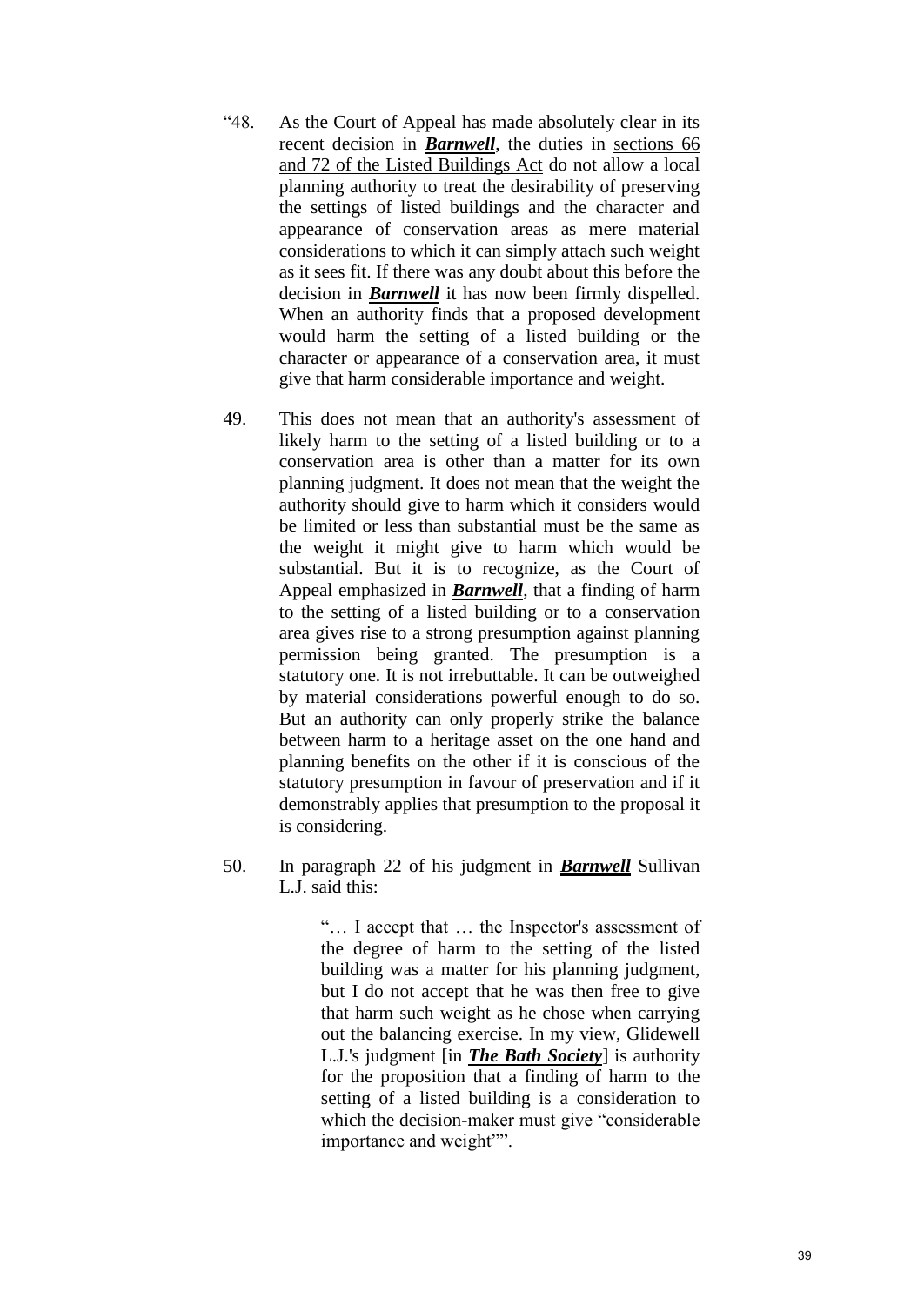51. That conclusion, in Sullivan L.J.'s view, was reinforced by the observation of Lord Bridge in *South Lakeland* (at p.146 E-G) that if a proposed development would conflict with the objective of preserving or enhancing the character or appearance of a conservation area "there will be a strong presumption against the grant of planning permission, though, no doubt, in exceptional cases the presumption may be overridden in favour of development which is desirable on the ground of some other public interest". Sullivan L.J. said "[there] is a "strong presumption" against granting planning permission for development which would harm the character of appearance of a conservation area precisely because the desirability of preserving the character or appearance of the area is a consideration of "considerable importance and weight"" (paragraph 23). In enacting [section 66\(1\)](http://login.westlaw.co.uk/maf/wluk/app/document?src=doc&linktype=ref&context=29&crumb-action=replace&docguid=I18E0E410E44C11DA8D70A0E70A78ED65) Parliament intended that the desirability of preserving the settings of listed buildings "should not simply be given careful consideration by the decision-maker for the purpose of deciding whether there would be some harm, but should be given "considerable importance and weight" when the decision-maker carries out the balancing exercise" (paragraph 24). Even if the harm would be "less than substantial", the balancing exercise must not ignore "the overarching statutory duty imposed by [section 66\(1\),](http://login.westlaw.co.uk/maf/wluk/app/document?src=doc&linktype=ref&context=29&crumb-action=replace&docguid=I18E0E410E44C11DA8D70A0E70A78ED65) which properly understood … requires considerable weight to be given … to the desirability of preserving the setting of all listed buildings, including Grade II listed buildings" (paragraph 28). The error made by the inspector in *Barnwell* was that he had not given "considerable importance and weight" to the desirability of preserving the setting of a listed building when carrying out the balancing exercise in his decision. He had treated the less than substantial harm to the setting of the listed building as a less than substantial objection to the grant of planning permission (paragraph 29)."

### **2.5 Discretion**

11. Of course, even if the court concludes that the inspector may have made an error of law, the decision to quash is not automatic; it is a matter of discretion. In the ordinary case, the decision to quash will only be made if the court cannot say that, even allowing for the error, the decision would inevitably have remained the same. This approach was recently followed in *Europa*. In that case, Ouseley J was not satisfied that, without the error made by the inspector as to the interpretation of 'mineral extraction', the decision would inevitably have been the same. The Court of Appeal agreed. They held that the judge was entitled to find that the decision might have been different but for the inspector's error and thus to exercise his discretion to quash the decision.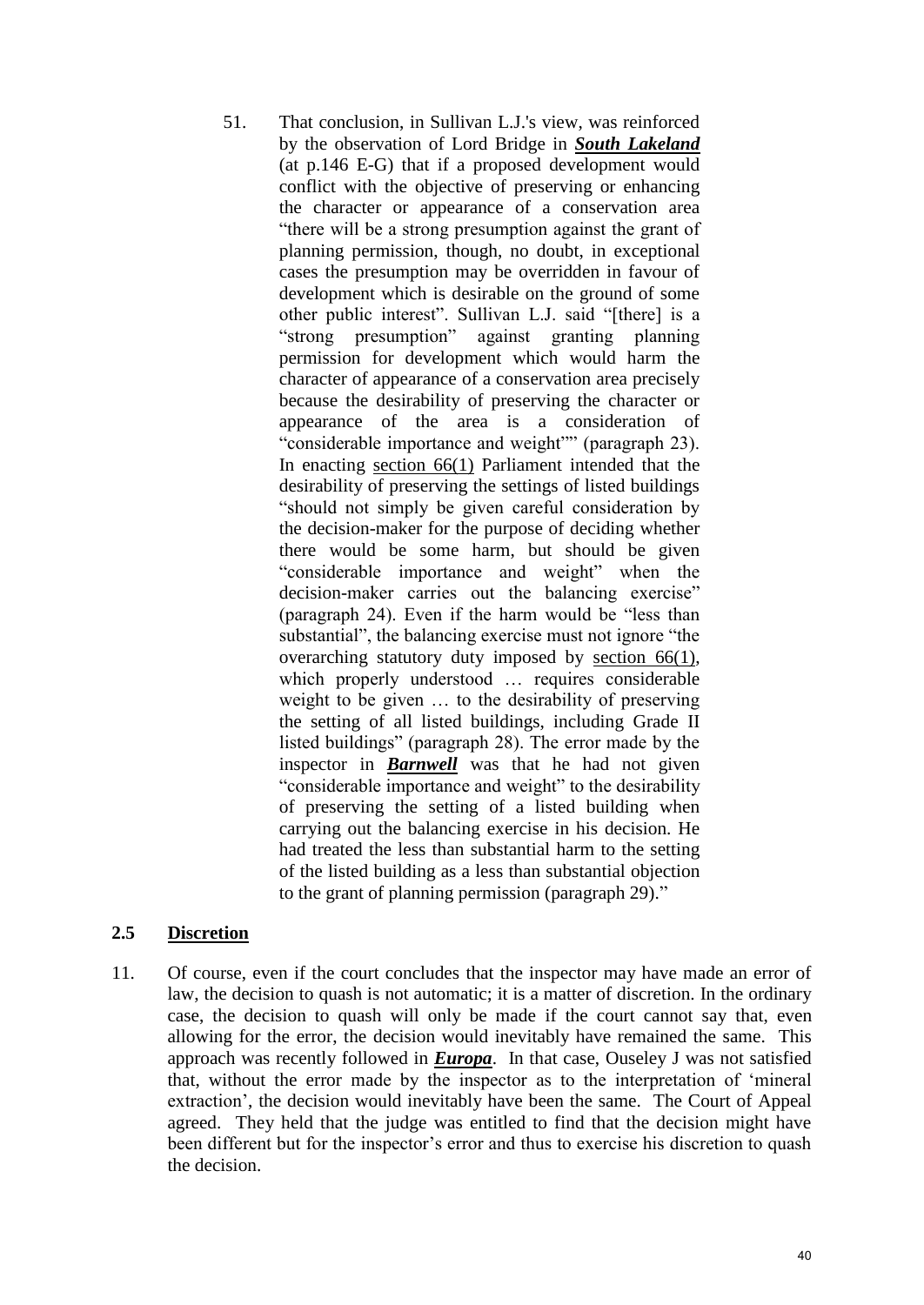### **3. THE APPEAL DECISION**

- 12. The inspector's appeal decision in the present case was dated 25 August 2015. For present purposes, it is necessary only to set out some of the paragraphs under two of the inspector's own headings: 'The setting of heritage assets' and 'The overall planning balance'.
- 13. As to the setting of heritage assets, the following paragraphs are relevant:
	- "31. In my view the two fields that make up the appeal site contribute to the significance of the listed Mantley House Farm complex. In their current undeveloped state these fields provide an appropriate rural and tranquil setting for the farm house and the associated former farm buildings. In previous times there may well also have been a functional and historical link between the two as it is likely the fields would have been farmed as part of the extensive Mantley Farm estate. Consequently the appeal proposal would damage the rural setting of the Mantley Farm complex and erode the likely functional and historical relationship that existed between the farm and nearby fields. The effect would be particularly evident from Horsefair Lane as the views of the Mantley Farm complex sitting within a rural landscape would be lost.
	- 32. It is clear from the Illustrative Masterplan for the appeal site that a real effort has been made to reduce the impact of built development and disturbance on the farm complex's immediate setting. To this end the southwestern part of the site next to the Mantley House Farm complex would remain undeveloped and be given over to public open space, whilst the main access road off Ross Road would be located away from the western boundary. Furthermore extensive areas of planting are planned along the edge of the proposed private drives nearest to the farm buildings to provide a green edge to the open space and soften the impact of the new dwellings. I consider that the provision of such a sizeable open area on that part of the site next to the Mantley House Farm complex, together with the associated landscaping, would lessen the impact of the development on the immediate setting of this group of listed buildings. However it would not produce a setting of the same quality and characteristics as currently exists.
	- 33. Having regard to the effects of the appeal scheme, the proposed mitigation and the high threshold required for 'substantial harm' I consider that the proposed development would cause 'less than substantial harm'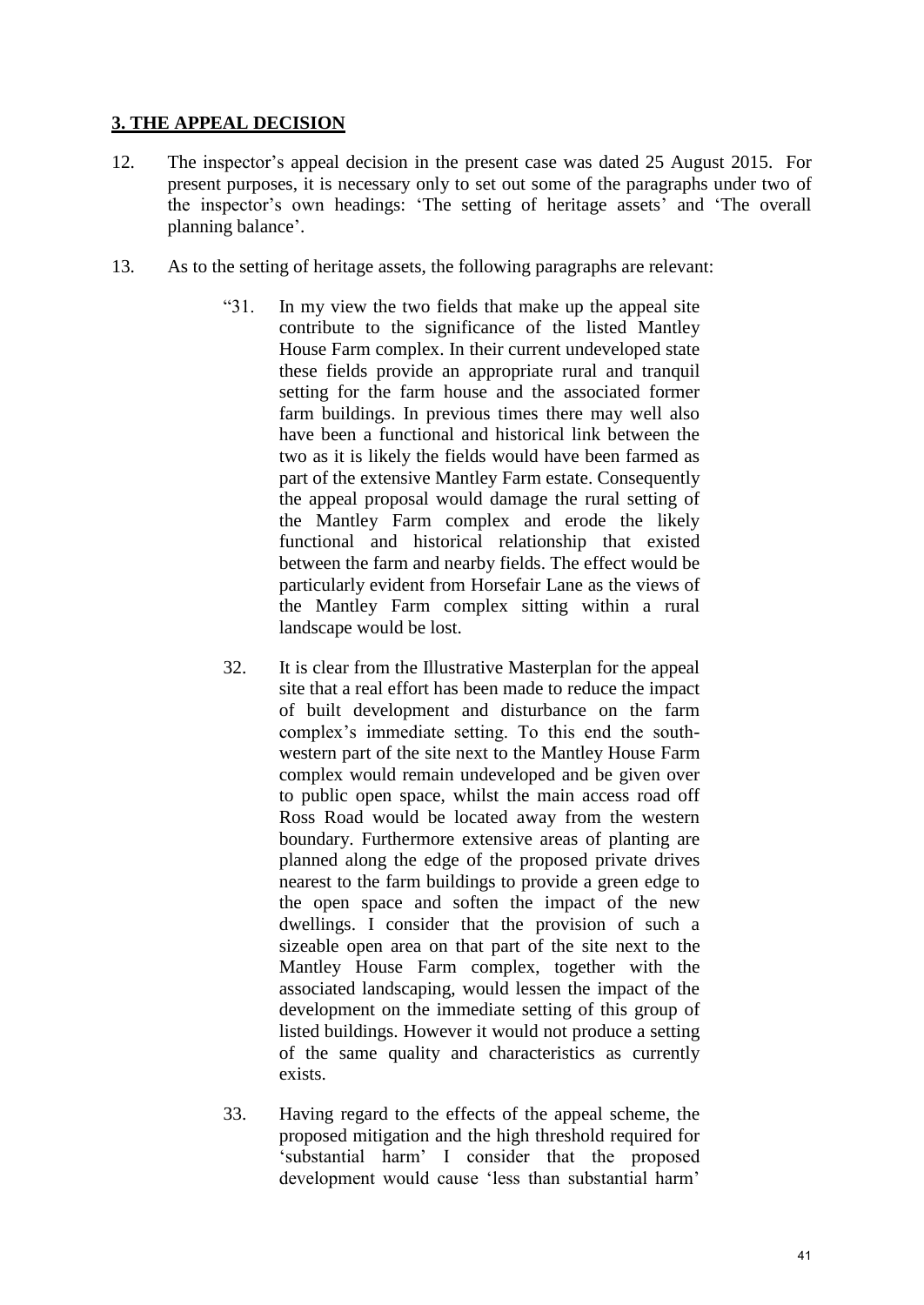to the Mantley House Farm complex in terms of *the Framework*."

- 14. As to the overall planning balance, the relevant paragraphs are set out below. I have put the critical parts in bold:
	- "42. The Council cannot demonstrate a 5-year supply of deliverable housing sites and it would appear that the shortfall may be significant. Consequently all relevant policies for the supply of housing have to be regarded as out of date and accorded very limited weight. *Paragraph 14* **of the** *Framework* **makes it clear that in such cases planning permission should be granted, where relevant policies in the development plan are out-of-date, unless any adverse impacts of doing so would significantly and demonstrably outweigh the benefits, when assessed against the policies in** *the Framework* **taken as a whole.**
	- 43. I have identified adverse impacts of the appeal scheme. In particular I have concluded that the proposal would detract from the rural character and appearance of Horsefair Lane. I have also found that by causing 'less than substantial harm' the development would fail to preserve the special architectural and historic interest of the Grade II listed Mantley Farm complex and would harm the significance of Picklenash Court, a nondesignated heritage asset. These findings bring the scheme into conflict with elements of local and national planning policy.
	- 44. I now turn to the weight that should be attached to these adverse impacts in the overall planning balance. As regards the adverse impact on the character and appearance of Horsefair Lane I believe that the visual harm would be fairly localised and confined to a particular part of Horsefair Lane. Consequently I attach only moderate weight to this consideration.
	- 45. Given the statutory duty as regards listed buildings I am obliged to give considerable weight to the desirability of preserving the setting of the Mantley House farm complex in carrying out the balancing exercise, even though I have found that the harm would be 'less than substantial.' In my view, however, it is also necessary to take account of the fact that the appeal scheme provides for a substantial area of open space on the part of the appeal site next to the Mantley House farm complex. Although this would not replicate the current rural setting of this former farm it would ensure that the listed buildings continue to sit within an undeveloped area and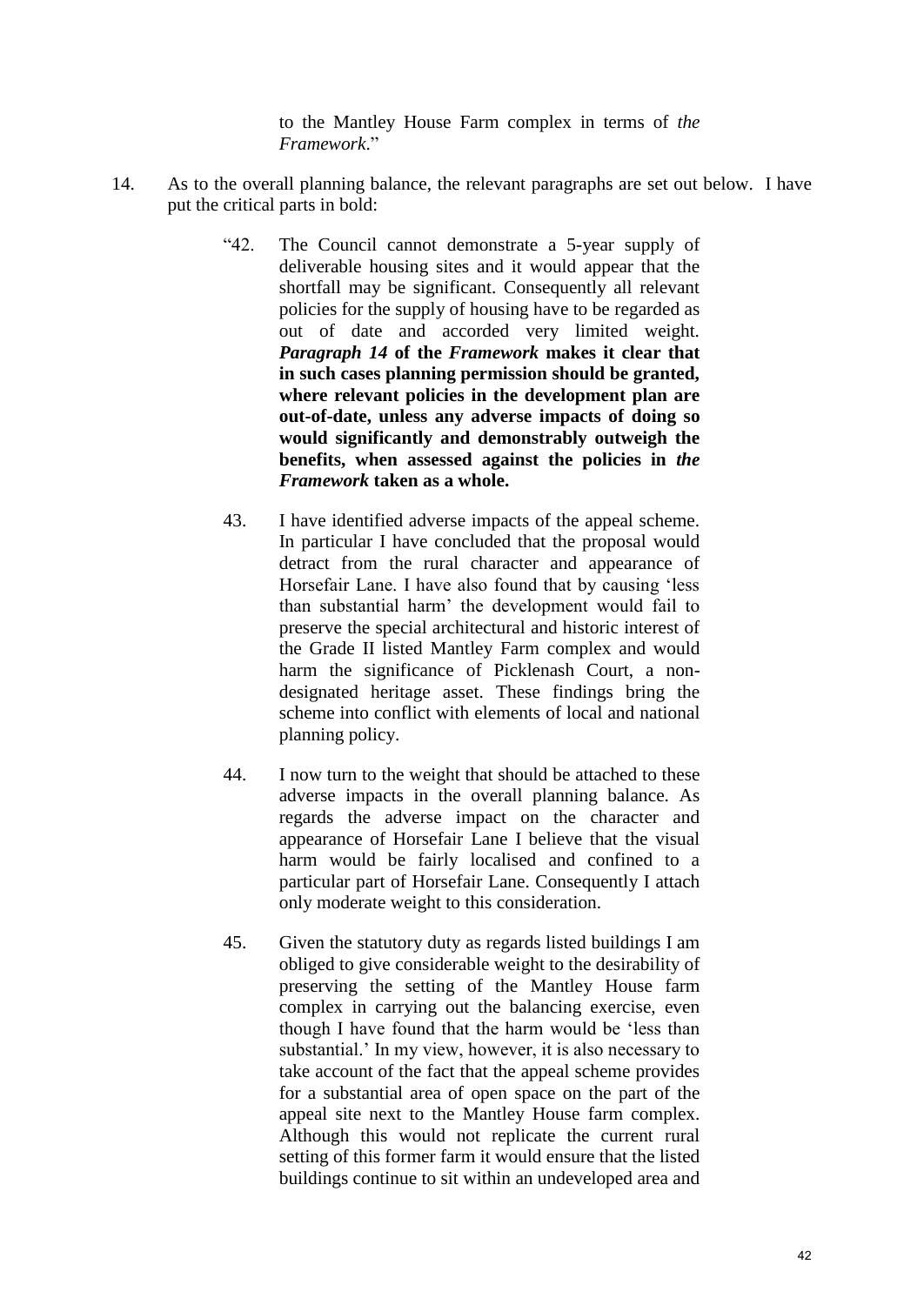away from other built development. Consequently whilst attaching considerable weight to the failure of the scheme to preserve the special architectural and historic interest of the Grade II listed Mantley House farm I believe that this needs to be tempered with my finding that the new setting created would allow the continued appreciation of these heritage assets within an undeveloped area.

- 46. Similarly the public open space to be created north of Ross Road would ensure that the non-designated heritage asset, Picklenash Court, retains an open setting to the front albeit of a different nature and extent than currently exists. As a result, taking account of the scale of this harm and the nature of the asset and its surroundings, only limited weight should be attached to the harm to the significance of Picklenash Court.
- 47. There are considerable public benefits associated with the appeal scheme and these need to be given substantial weight. *Paragraph 14* of the *Framework*  makes it clear that sustainable development has three dimensions: economic, social and environmental. In my judgement the proposal would fulfil the economic role of sustainable development and would contribute to building a strong, responsive and competitive economy, by helping to ensure that sufficient land is available to support growth. There would also be associated economic benefits in terms of construction jobs, increased spending in the area, additional Council tax revenues, and the New Homes bonus. With reference to the social dimension the scheme would contribute to boosting housing supply, by providing a range of sizes and types of housing for the community, including a sizeable number of acutely-needed affordable housing units.
- 48. As regards environmental considerations Newent is recognised as a sustainable settlement and considered to be an acceptable location for accommodating new development. The appeal site is well located in terms of accessibility to the various facilities and services in the town and the development would help to support them. For longer trips alternatives to the private car are available with bus services available in the town. The proposed land to be given over to public open space would be of recreational benefit and footpath/cycleway links would be created across the site. There would be increased opportunities for ecological enhancement and habitat creation that would not arise if the land were to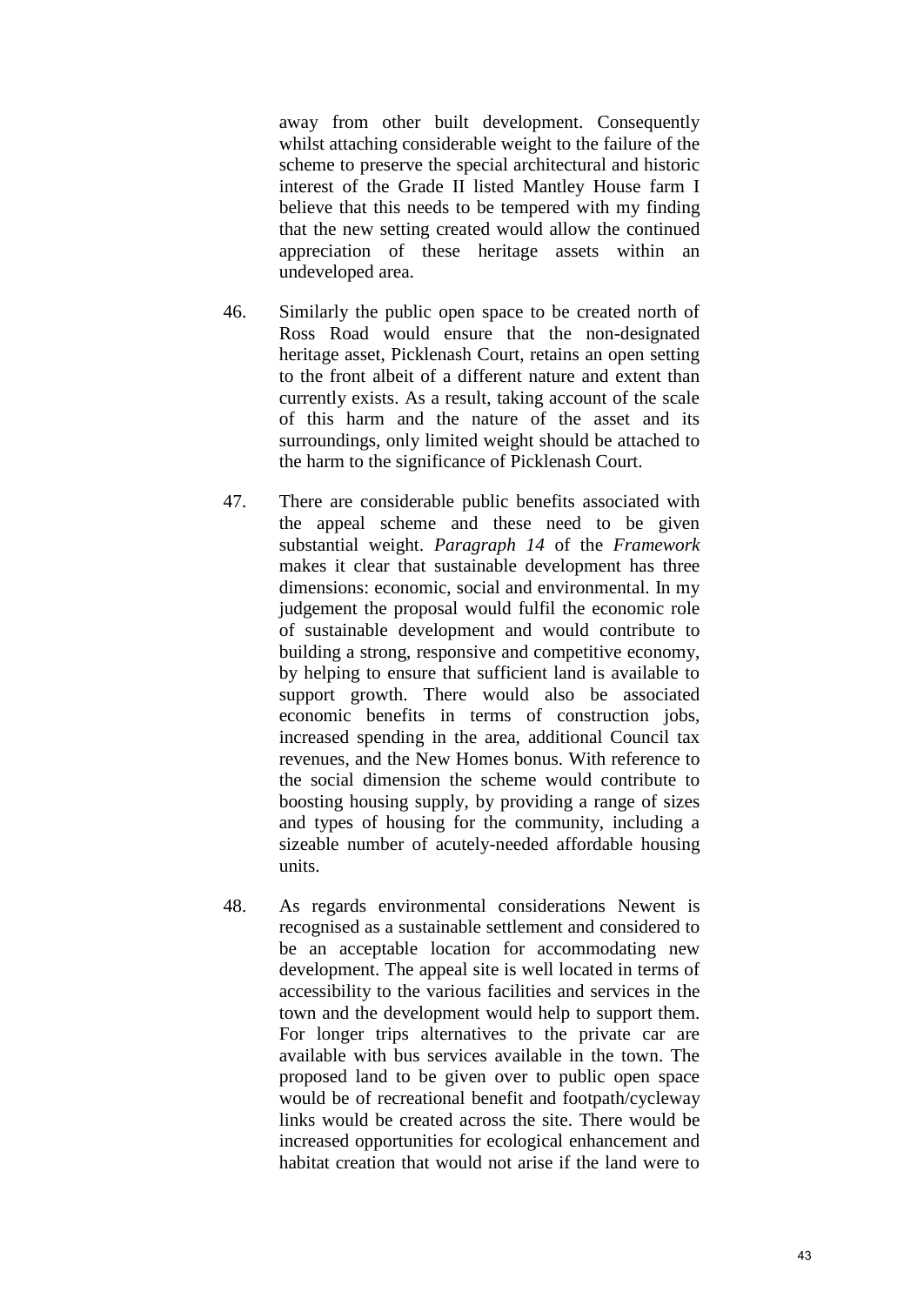continue in its existing use. In due course a softer edge to the town would be created than currently exists. The site is available and it is likely that it could be developed within the next five years.

49. It is evident that I have identified adverse environmental impacts of the appeal scheme. **The essential test in cases such as this is not confined to the assessment of harm in isolation but rather whether the adverse impacts identified would significantly and demonstrably outweigh the benefits, when assessed against the policies in the Framework taken as a whole.** In this regard I have also identified a considerable number of economic, social and environmental benefits that would arise as a result of the appeal that need to be given substantial weight. In my judgement the limited number of adverse impacts identified in this case, and their localised nature, even when added together, would not significantly and demonstrably outweigh the benefits, when assessed against the policies in the Framework taken as a whole. I therefore find that there are insufficient grounds for finding against the development and that when taken as a whole the appeal scheme would constitute sustainable development. Consequently the *Framework's*  presumption in favour of sustainable development applies."

### **4. GROUND 3: DID THE INSPECTOR APPLY THE WRONG TEST?**

### **4.1 The Principal Issues**

- 15. The principal issues between the parties must be considered against the background of the matters that are not in dispute. It is agreed that the last bullet point in paragraph 14 of the NPPF (paragraph 7a) above) applies to this case, because the inspector found that FDDC's policy was out of date due to their inability to show a 5 year housing supply. Paragraph 49 of the NPPF was therefore engaged. It is also agreed that the inspector's findings in respect of the Mantley House Farm complex, a Grade II listed group of buildings, related to a designated heritage asset. Finally, it is agreed that the inspector found that the development proposal would lead to "less than substantial harm" to the significance of the Mantley House Farm complex. Accordingly, paragraph 134 of the NPPF, set out at paragraph 7c) above, is, on any view, directly applicable to this application.
- 16. Ground 3 of the s.288 application is in these terms:

"Failure to consider the interaction between NPPF 134 and NPPF 14, Footnote 9, and applying the wrong test when balancing the harm and benefits of the development."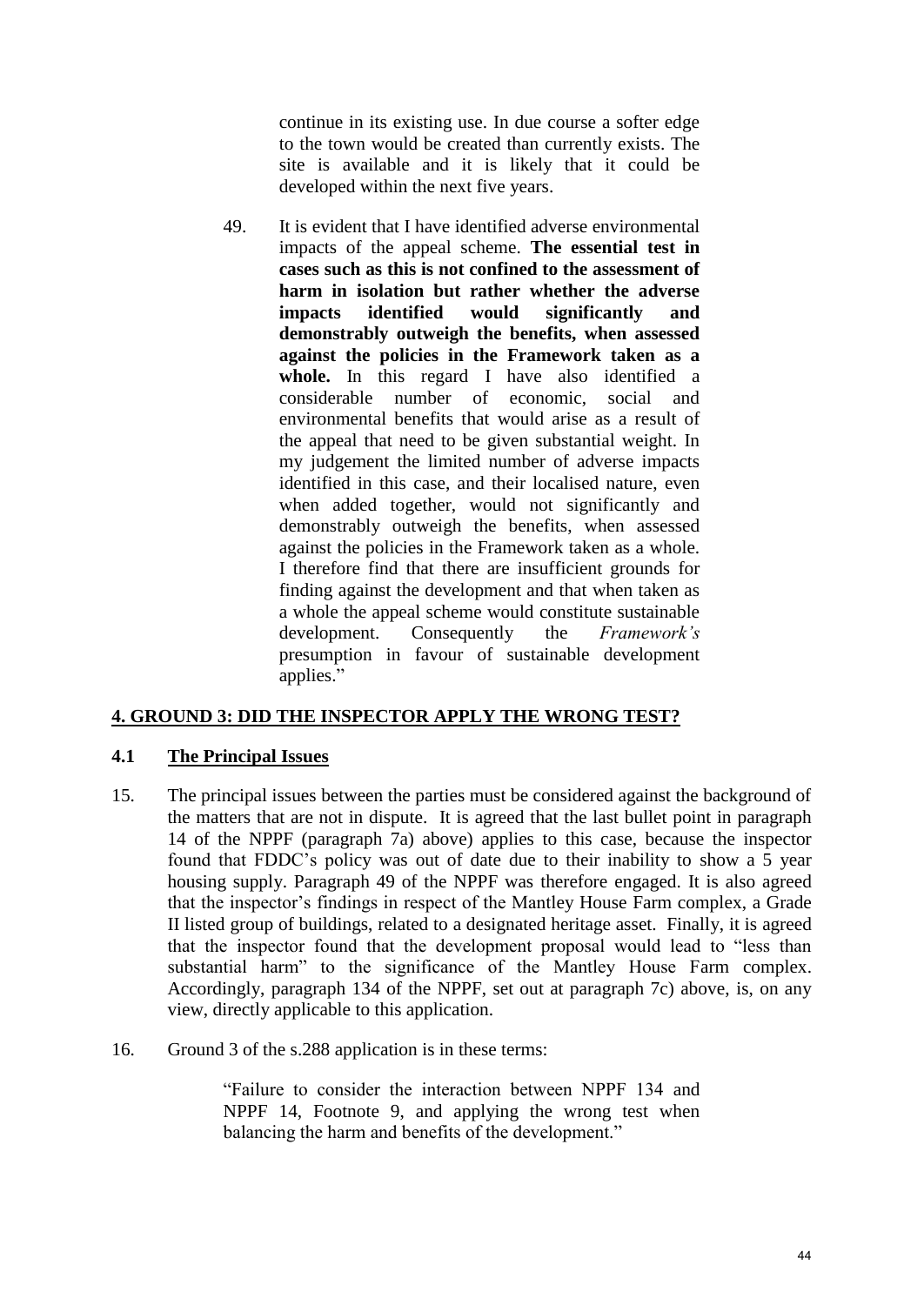Essentially, Mr Wadsley (strongly supported by Mr Lewis for SSCLG) contends that, because the development plan is out-of-date, the presumption in favour of granting planning permission is disapplied in either of the two separate circumstances identified in the last bullet point of paragraph 14 of the NPPF (Limb 1 or Limb 2, set out at paragraph 7(a) above). FDDC and SSCLG submit that Limbs 1 and 2 cover different possibilities. They argue that, in circumstances where there is a finding of less than substantial harm to the significance of a designated heritage asset, the harm has to be weighed against the public benefits of the proposal. Crucially, they say that this balancing exercise must be carried out in the ordinary (or unweighted) way. They say that this is the test required by paragraph 134, and that it is the same test required by Limb 2 of paragraph 14, because paragraph 134 is a policy indicating that development should be restricted.

17. Mr Elvin, on the other hand, maintains that paragraph 134 is not a policy indicating that planning should be restricted, so that Limb 2 does not apply in this case. Further or in the alternative, he argues that the weighted balancing exercise required by Limb 1 of paragraph 14 should be 'read across' to the exercise set out in paragraph 134. He says that is what the inspector did, and therefore no criticism can attach to his decision.

### **4.2 Limb 2 and Footnote 9**

- 18. Limb 2 of the last bullet point of paragraph 14 of the NPPF disapplies the presumption in favour of granting planning permission in circumstances where "specific policies in this Framework indicate development should be restricted." Footnote 9 gives examples of those policies. One of those policies is identified as relating to "designated heritage assets".
- 19. As I have said, the parties disagreed about whether Limb 1 or Limb 2 applied in this case. In consequence, there was a good deal of argument about whether footnote 9 was intended to be an exclusive list of the policies relevant to the test in Limb 2. There was also a debate about whether or not each of the paragraphs within the NPPF which set out the various policies referred to in footnote 9 had to be regarded as a policy indicating that development "should be restricted". Mr Elvin went so far as to say that, unless FDDC/SSCLG could show that each paragraph in the NPPF setting out every one of the policies noted in footnote 9 amounted to a planning restriction of some sort, they were bound to lose.
- 20. I am not sure that I derived very much assistance from either of these arguments. On the face of it, footnote 9 cannot be regarded as exhaustive, since it is plain that the policies which it set out were merely provided by way of example. But that does not affect the outcome of this case in any event, since "designated heritage assets" is one of those examples. And as to the second issue, it does not seem to me that either side's arguments necessarily stand or fall on showing, either that every paragraph of the NPPF dealing with the policies in footnote 9 could be said to restrict planning in one way or another, or that only certain paragraphs within the relevant sections of the NPPF needed to be restrictive in order for Limb 2 to apply. The first substantive issue for me is whether paragraph 134, dealing as it does with what happens if there is finding of a less than significant harm to a designated heritage asset, is a "specific policy [which] indicates development should be restricted", an issue I address in **Section 4.3** below.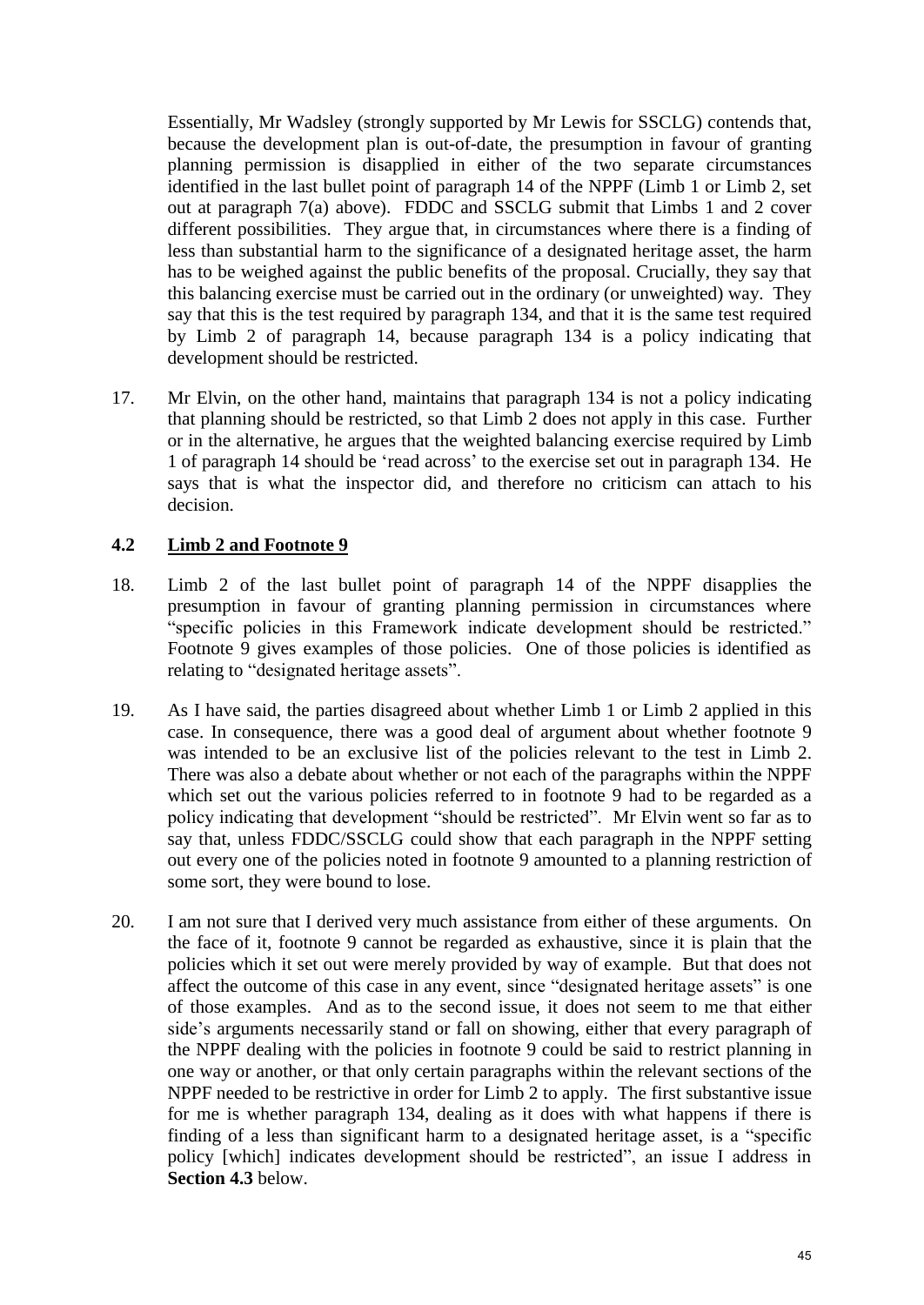21. However, before coming to that, I think it is worth giving one example of a policy which is expressly referred to in footnote 9, and which may therefore be regarded as a policy restricting development within the definition of Limb 2. That concerns the Heritage Coast. Although this is a policy referred to in footnote 9, the only express reference to the Heritage Coast in the body of the NPPF comes in the second bullet point of paragraph 114. This provides that:

> "Local planning authority should…maintain the character of the undeveloped coast, protecting and enhancing its distinctive landscapes, particularly in areas defined as Heritage Coast, and improve public access to an enjoyment of the coast."

22. I accept Mr Wadsley's submission that this is a very general statement of policy. But its inclusion in footnote 9 indicates that the policy is considered to be, even in those general terms, restrictive. In my view, it can be regarded as a policy indicating that "development should be restricted" only because the general presumption in favour of development may not apply in areas defined as Heritage Coast, in consequence of the operation of paragraph 114. I note, as Mr Wadsley did, that Mr Elvin did not address this point, although it was expressly raised in Mr Wadsley's opening submissions.

### **4.3 Is Section 134 A Policy Indicating That Development Should Be Restricted?**

- 23. Mr Elvin argued that paragraph 134 was not a restriction on development. Instead, he said, a restriction within the NPPF was something like paragraph 87, dealing with the Green Belt, which stipulates that "inappropriate development is…harmful to the Green Belt and should not be approved except in very special circumstances." His argument was that, because there was not such a clear prohibition in paragraph 134, paragraph 134 should not be regarded as a restriction on development.
- 24. I do not accept that submission for four reasons.
- 25. First, based on the words used in paragraph 134 in the context of the NFFP as a whole, I consider that paragraph 134 is a policy indicating that development should be restricted. Throughout the NPPF, there is a presumption in favour of sustainable development, and therefore in favour of granting permission. That is the default setting. However, certain specific policies within the NPPF indicate situations where this presumption does not apply and where, instead, development should be restricted. Paragraph 134 is, I think, one such policy.
- 26. Paragraph 134 provides for a balancing exercise to be undertaken, between the "less than substantial harm" to the designated heritage asset, on the one hand, and the public benefits of the proposal, on the other. The presumption in favour of development is not referred to and does not apply. Paragraph 134 is thus a particular policy restricting development. Limb 2 of paragraph 14 applies.
- 27. I should add that, although Mr Lewis submitted that it was always SSCLG's intention to create this route by which the presumption in favour of development will not apply, I have had no regard to that submission. It is irrelevant to the true meaning of paragraph 134 and Limb 2 of the last bullet point of paragraph 14. The policy is a function of the NPPF itself; not what counsel tell me that the SSCLG intended it to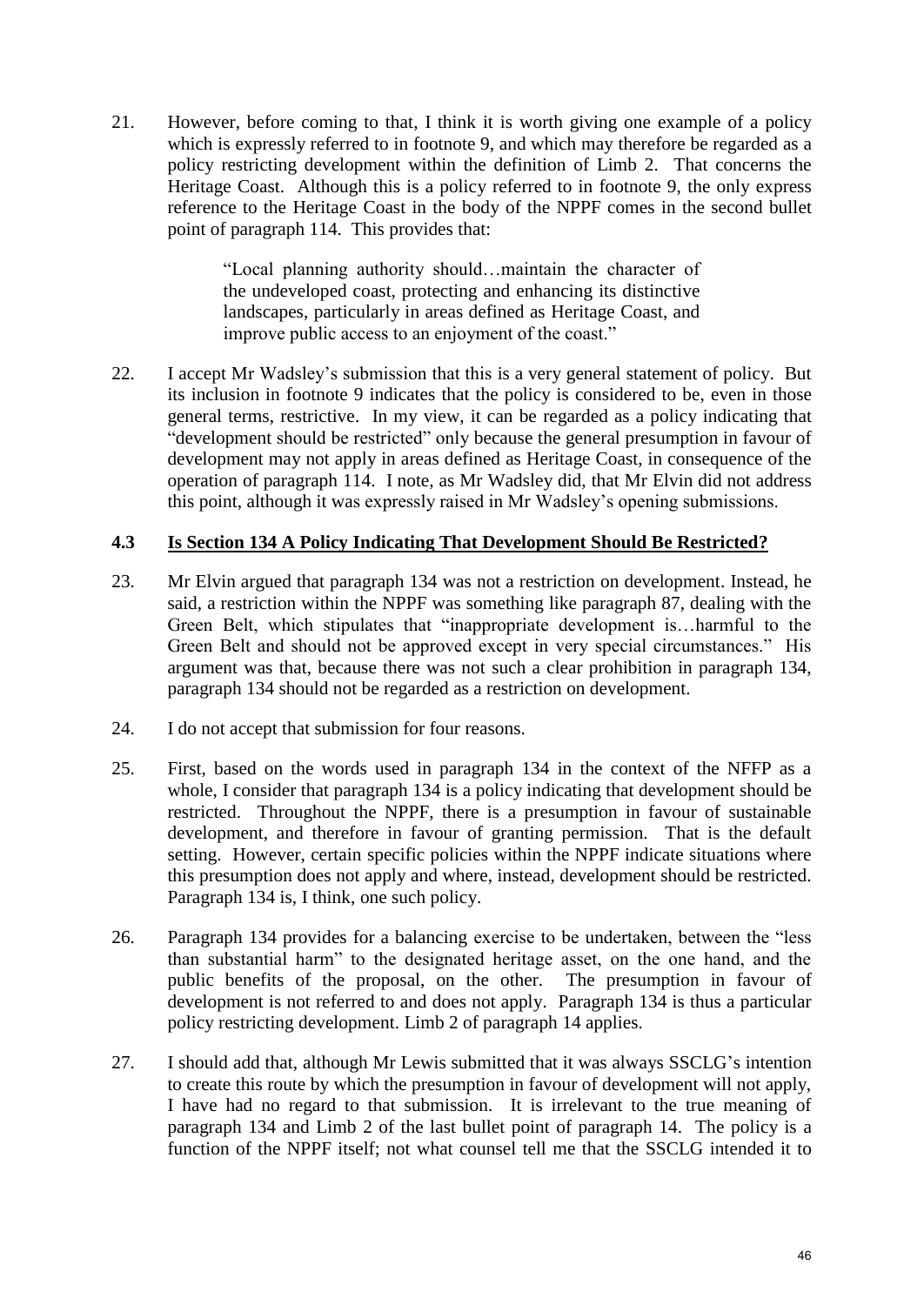say. But in my view, the words used in paragraph 134 plainly constitute a restriction of development within the normal meaning of the words used.

- 28. Secondly, I think that it is appropriate to give the word "restricted" in Limb 2 of paragraph 14 a relatively wide meaning, to cover any situation where the NPPF indicates a policy that cuts across the underlying presumption in favour of development. The alternative is impractical. It is not a sensible approach to the NPPF for everyone involved in a planning application to comb through each of the policies referred to in footnote 9, to try and work out which paragraphs under each policy heading could be said to be unarguably restrictive of development, as opposed to those which, as a function of their wording, might be regarded as more nuanced. That is the sort of exercise which Mr Elvin attempts at paragraph 33 of his written submissions. In my view, it is an approach which runs the risk of construing the NPPF in an overly-prescriptive way, contrary to the principles set out in *Tesco Stores* and *Bloor*.
- 29. At times, such as his submissions on paragraph 133 of the NPPF, Mr Elvin came close to urging that 'restricted' in paragraph 14 should be given the same meaning as the word 'refused'. I consider that this would be an incorrect interpretation of Limb 2; I agree with Mr Wadsley that it is significant that the policy could have said 'refused', but instead deliberately used the much wider word 'restricted'.
- 30. Thirdly, I consider that Mr Elvin's approach is not in accordance with the footnote itself. I have, at paragraphs 21 and 22 above, given the example of the Heritage Coast within the NFFP. The only reference to that policy in the whole of the NPPF is at paragraph 114, so the footnote must therefore assume that paragraph 114 is restrictive of development. In my view it is, but only in the same way as paragraph 134 is restrictive, in that it is identifying a situation in which the presumption in favour of development does not apply. To that extent, the wording in paragraph 114 is even more general than in paragraph 134. But since the NPPF assumes that paragraph 114 is restrictive; *a fortiori*, so too is paragraph 134.
- 31. Fourthly, I have set out at paragraph 7c) above paragraphs 132 134 of the NPPF. They contain different tests: for example, paragraph 133 states that planning permission for a development which creates significant harm to a designated heritage asset should be refused, whereas paragraph 134 says that, if the harm is less than significant, it has to be balanced against the benefits. Yet there is nothing in footnote 9 which seeks to differentiate between those paragraphs or those tests. The footnote encompasses the entirety of the policy in relation to designated heritage assets, and therefore includes both paragraphs. Furthermore, as Gilbart J noted in *Pugh* (paragraph 9 above), those paragraphs have to be read together. This approach again supports the proposition that, albeit in their different ways, both paragraph 133 and paragraph 134 'indicate that development should be restricted'.
- 32. Accordingly, on a proper interpretation of the NPPF, I consider that the exercise at paragraph 134/Limb 2 needs to be undertaken when there is less than substantial harm to the significance to a designated heritage asset. I consider that this conclusion is in accordance with the principles noted in **Sections 2.2 and 2.3** above. Furthermore, on the face of it, this exercise would seem to involve an ordinary (or unweighted) balancing of harm and benefits. However, that point too is disputed by Gladman, and is therefore the second substantive issue which I have to decide.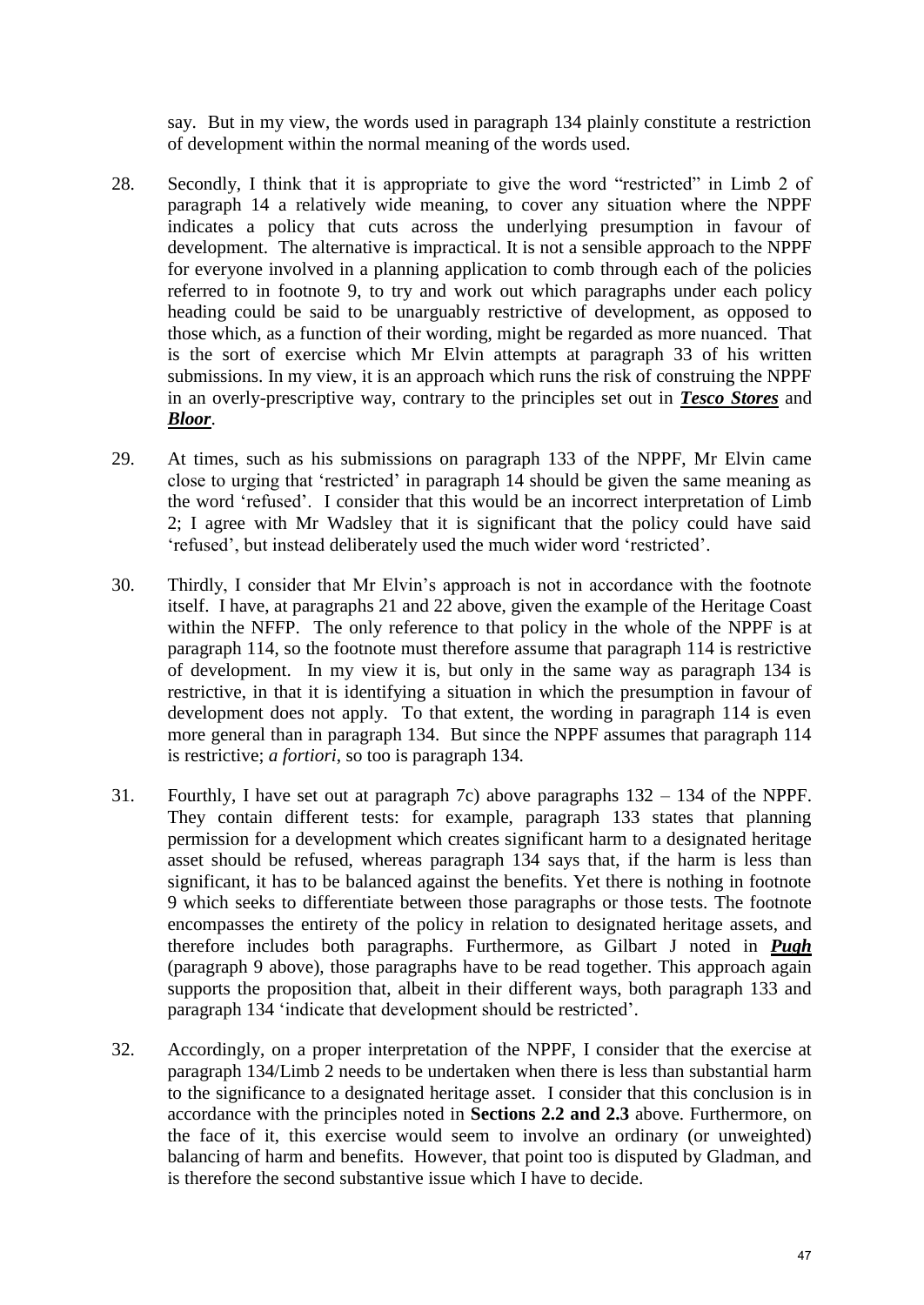### **4.4 Does Paragraph 134 Import Limb 1?**

- 33. Further or in the alternative to his submission that paragraph 134 was not a policy indicating that development should be restricted, Mr Elvin argued that the balancing exercise in paragraph 134 was not an ordinary one. Instead, he said, the weighted balancing exercise envisaged in Limb 1 (that is to say, that the adverse effects of permission would "significantly and demonstrably outweigh the benefits") should be imported - or as he put it, 'read across' - into paragraph 134. He submitted that there was no difficulty with interpreting paragraph 134 as importing that weighted test: indeed, he said, that was in accordance with the NPPF and the presumption in favour of development and the granting of planning permission.
- 34. I do not accept that submission. It seems to me that it is wholly inconsistent with the words of paragraph 134 itself, which make plain that the balancing exercise is of a standard type, without any weighting. There is no reason to import the weighted test from Limb 1 of the last bullet point of paragraph 14 into paragraph 134, when the words of paragraph 134 can be read entirely satisfactorily without them. Reading across in this way would be unnecessary and over-complicated. Moreover, without any signpost of any sort, it would be unwarranted. It would be contrary to the natural meaning of the words used.
- 35. Accordingly, I do not accept that the balancing exercise envisaged in paragraph 134 is anything other than the ordinary (unweighted) test described by its wording. I do not consider that the test in Limb 1 can or should be read across in the way submitted.
- 36. There is a further point. I accept Mr Lewis' submissions that, in respect of Limb 1, the weighted balancing exercise is of broader scope because it involves an assessment "against the policies in this framework taken as a whole". Accordingly, the exercise in Limb 1 is designed to take into account everything, not just the specific policies of restriction referred to in Limb 2. Again that suggests that Limbs 1 and 2 are different and separate exercises and there would be no need to read across the test in Limb 1 to any of the specific policies which restrict planning, referred to in footnote 9.
- 37. The two alternative Limbs also make sense as a matter of policy. It means that Limb 2 encompasses the standard balancing exercise in circumstances where there is a policy of restriction on development. But if the result of that standard balancing exercise comes down in favour of development, notwithstanding the restriction, then it is rational that the broader review under Limb 1, where the whole of the NPPF is considered, should be a weighted exercise, so as to give impetus to the presumption in favour of development.

### **4.5 The Presumption in Favour of Preserving Listed Buildings**

38. I have set out in **Section 2.4** above the law relating to heritage assets, including the extract from the judgment in *Forge Field*. This makes plain, amongst other things, that, when a development will harm a listed building or its setting, the decision-maker must give that harm considerable importance and weight. That harm alone gives rise to a strong presumption against the grant of planning permission. This is of course linked to the SSCLG's duty under s.66 of the *Planning (Listed Buildings and Conservation Areas) Act* 1990 identifying the requirement on the part of the local planning authority or the SSCLG "shall have special regard to the desirability of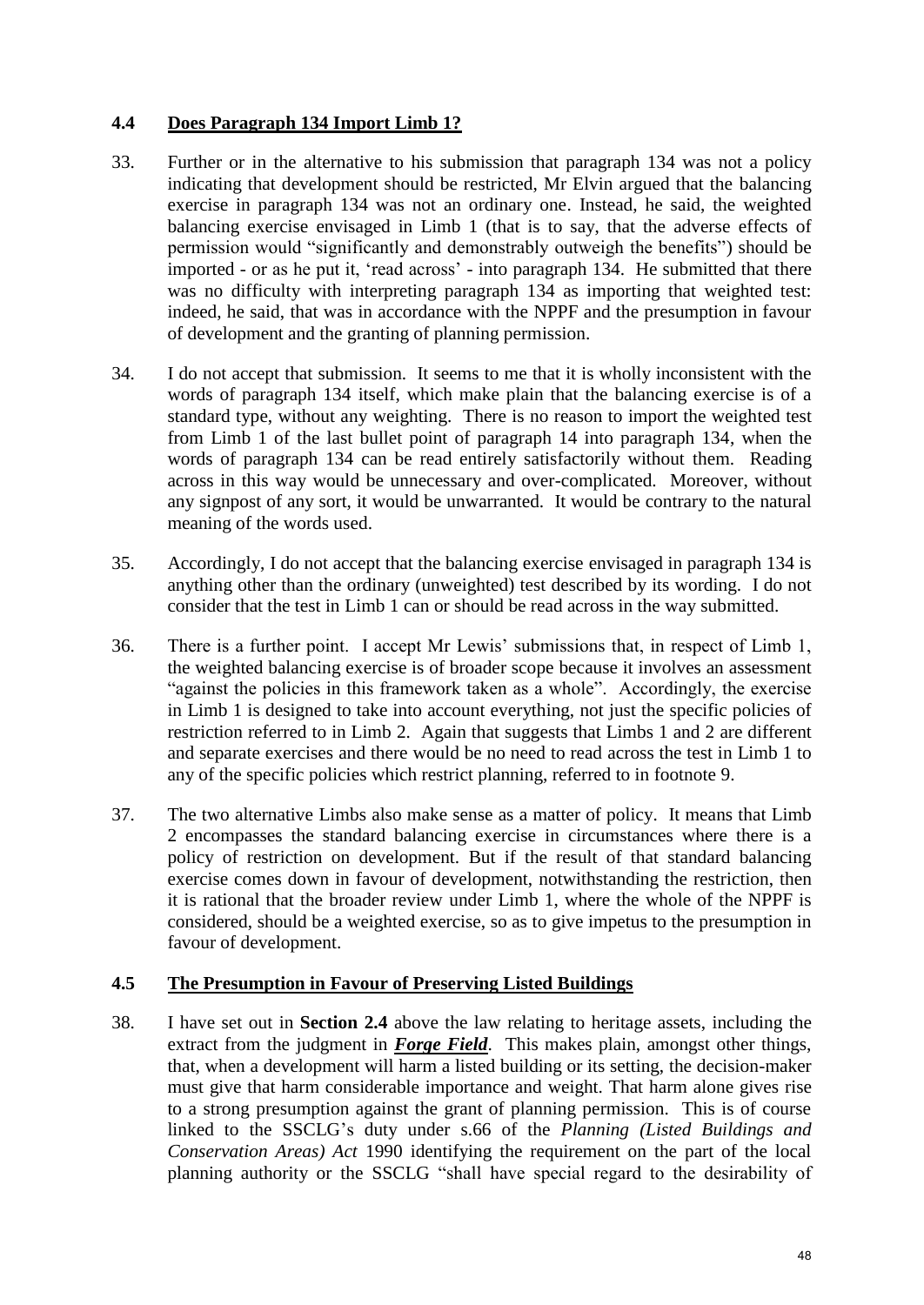preserving the building or its setting or any features of special architectural or historic interest which it possesses."

- 39. It is plain that the inspector in this case was aware of the considerable weight and importance to be given to the desirability of preserving the setting of the Mantley House Farm complex: see paragraph 45 of his decision. But I consider that the appropriate place for that considerable weight to be applied was as part of the ordinary balancing exercise under paragraph 134 of the NPPF. Because the inspector did not undertake the ordinary balancing exercise required by paragraph 134, it follows that the considerable weight to be given to the preservation of listed buildings, let alone the presumption against granting permission in such situations, has been at best diluted, and at worst, lost altogether.
- 40. I note that the inspector himself says that considerable weight has to be given to this issue "in carrying out the balancing exercise". But since the balancing exercise that he undertook was only the weighted balancing exercise under Limb 1, and not the ordinary balancing exercise under Limb 2/paragraph 134, there is a very real risk that the important guidance in *Forge Field* was not fully followed.
- 41. For these reasons, I can see why (albeit very late) Mr Lewis prayed in aid the submission that the SSCLG's obligation in respect of listed buildings could only properly be discharged if paragraph 134 and the Limb 2 exercise was undertaken in the way I have indicated. Whilst Mr Elwin was entitled to complain that this point had not been in Mr Lewis' skeleton argument, it did seem to me to be a matter which was of some importance and therefore fell to be considered by the court. In any event, I consider that it was foreshadowed at paragraphs 54-57 of Mr Wadsley's skeleton argument. Having considered the issue, I agree with Mr Lewis and Mr Wadsley that it does provide further support for FDDC/SSCLG's case on Ground 3.

### **4.6 Other Decisions**

- 42. Both sides endeavoured to support their respective positions by reference to other appeal decisions, whether they were decisions by planning inspectors or decisions by the SSCLG expressly agreeing or confirming the approach of the planning inspector. We looked principally at three of these, concerning proposed developments at:
	- (a) Highfield Farm, Tetbury, Gloucestershire (APP/F1610/A/11/2165778);
	- (b) New Haine Road, Ramsgate, Kent (APP/Z2260/A/14/2213265);
	- (c) The Hawthorns and Keele University Campus, Keele, Newcastle-Under-Lyme (APP/P3420/A/14/2219380; APP/P3420/E/14/2219712).

In each of these cases, the SSCLG had written agreeing with the conclusions of the relevant inspector.

43. I was not persuaded that the decision in relation to Highfield Farm was of any particular relevance because there the restriction on development applied under Limb 2 of paragraph 14 was in respect of Areas of Outstanding Natural Beauty. I accept that the restrictions on development set out in the NPPF relating to such Areas are, on any view, clear-cut.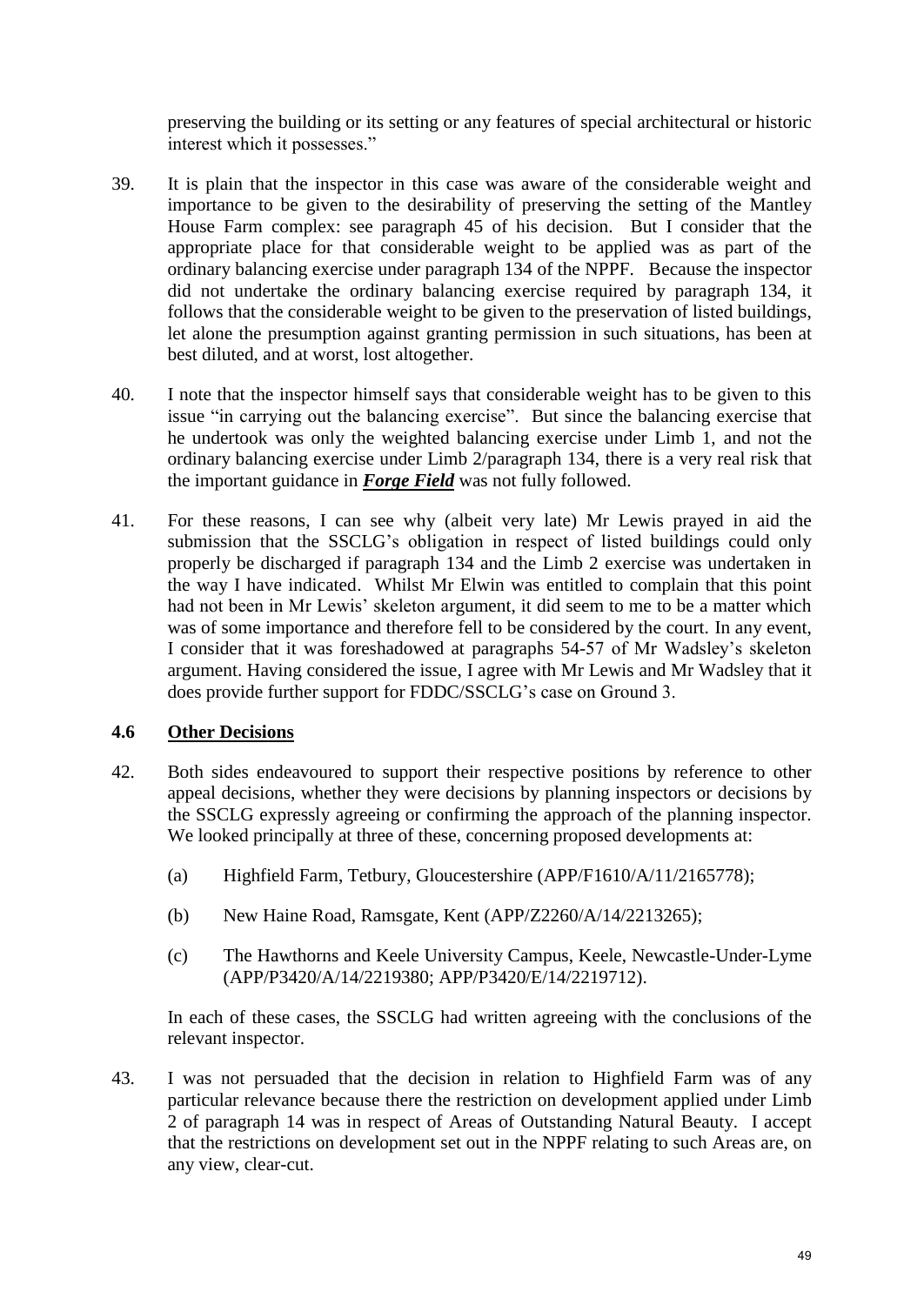- 44. As to the decision in relation to Ramsgate, it seems to me that that is of some assistance because, at paragraph 118 of his decision, the inspector concluded that the harm was outweighed by the significant benefit of the development. That was undertaken as an ordinary Limb 2 balancing exercise, even if it is not recorded in those terms. Having found that the presumption in favour of development was not switched off as a result of the Limb 2 exercise, the inspector properly applied the weighted test in Limb 1, and concluded that there were no adverse impacts that significantly and demonstrably outweighed of the benefits of the development.
- 45. However, by far the clearest application of Limbs 1 and 2 of paragraph 14 of the NPPF can be found in the decision relating to the University of Keele. In that case the SSCLG expressly agreed with the inspector's conclusions at paragraphs 265-276. At paragraphs 266-268, the inspector said as follows:
	- "266. The Framework establishes that sustainable development should be seen as a golden thread running through both plan-making and decision-taking. Paragraph 49 advises that housing applications should be considered in the context of the presumption in favour or sustainable development. However it goes on to say that relevant policies for the supply of housing should not be considered up-to-date if the Council cannot demonstrate a 5 year supply of deliverable housing sites. That is the case here and in such circumstances the housing supply policies in the LP are not up-to-date, including those relating to the location of housing. The weight to be given to the policy conflict is therefore reduced. In such circumstances the relevant policy comes from Paragraph 14 of the Framework. Paragraph 14 contains two limbs and it is clear from the word "or" that they are alternatives.
	- 267. The first limb requires a balance to be undertaken whereby permission should be granted unless the adverse impacts significantly and demonstrably outweigh the benefits, when assessed against policies in the Framework as a whole. The second limb indicates that the presumption should not be applied if specific policies indicate development should be restricted. If the Secretary of State does not agree with my GB conclusion, the second limb would apply. Footnote 9 however gives other examples, including those policies relating to designated heritage assets. I have concluded under Consideration Three that the proposal would be harmful in these terms. There was some debate about whether the restriction applies only to cases of substantial harm under Paragraph 133.
	- 268. However the Council makes a persuasive point that Footnote 9 refers to policies in the plural, which would mean the inclusion of circumstances where there is less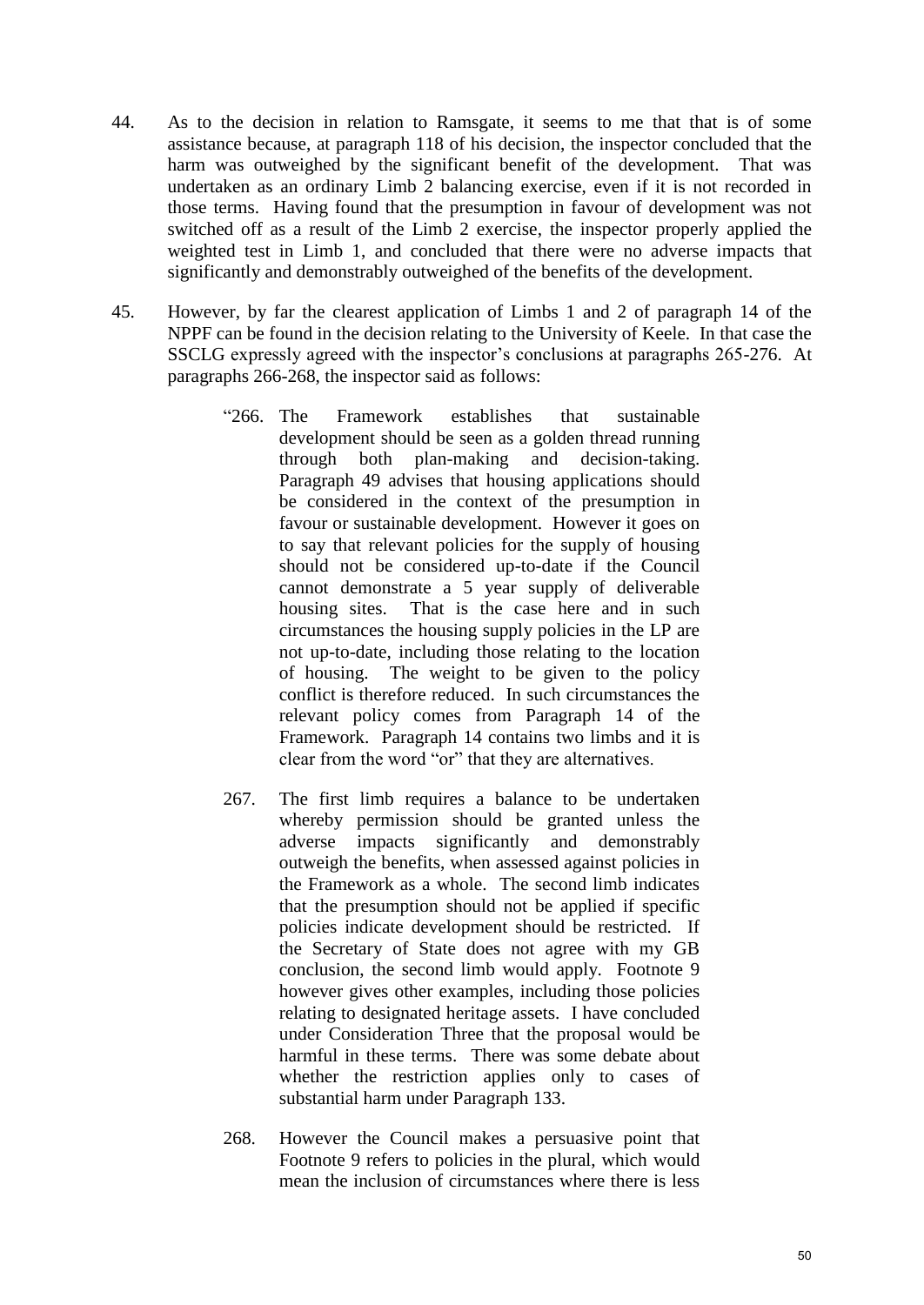that substantial harm as well. It seems to me that if the second limb was only expected to apply to heritage assets where there was substantial harm it would have said so. Whilst Paragraph 133, albeit that this is more stringent as one would expect. In the circumstances the presumption doe not apply in this case and it is necessary to balance benefits and harms in accordance with Paragraph 134 of the Framework..."

46. In my judgment, this decision applies Limbs 1 and 2 in the last bullet point of paragraph 14 in precisely the way I would have expected. I accept that the SSCLG's endorsement of this decision is consistent with the approach that he now takes in agreeing with FDDC that, in this case, in respect of Ground 3, the inspector erred in law. Beyond that, it does not seem necessary for me to go.

### **4.7 Conclusions**

47. For these reasons, I am satisfied that the inspector erred in law in not adopting the same approach as the inspector in the Keele University case. The last bullet point in paragraph 14 meant that the presumption in favour of planning permission was to be dis-applied in two separate situations. Both Limbs had to be considered. In this case, because of the harm to the designated heritage assets, Limb 2 fell to be considered first. The appropriate test was the ordinary (unweighted) balancing exercise envisaged by the words in paragraph 134. Nowhere did the inspector carry out that exercise. He only undertook the weighted exercise in Limb 1. He therefore erred in law.

### **5. DISCRETION**

- 48. Of course, I would not quash the inspector's decision, despite the fact that both FDDC and the SSCLG wish me to do just that, if I considered that, allowing for the correction of the error, the inspector would have come to the same conclusion (**Section 2.5** above). However, I cannot be satisfied that the inspector would have reached the same conclusion. There are three reasons for that: one general and two particular.
- 49. In general, it is always difficult to say that a decision-maker who applied the wrong test in law would inevitably have reached the same conclusion even if he had applied the right test. That is particularly so where, as here, the test in Limb 1 is weighted very firmly in favour of the benefits of development, whilst the ordinary test in paragraph 134 is not. It is a bit like comparing the test to be applied in a criminal case and the test to be applied in a civil case. The results may be the same; but it is difficult to be sure that they would inevitably be the same.
- 50. The first particular reason why I cannot be sure that the same result would eventuate is set out in paragraphs 38-41 above, in connection with listed buildings. The considerable weight to be given to the harm done to the Mantley House Farm complex in an ordinary planning balancing exercise may make a critical difference.
- 51. The second arises from paragraphs 41-49 of the decision, where the inspector makes a number of findings of harm to which he attaches weight of various kinds. Thus he